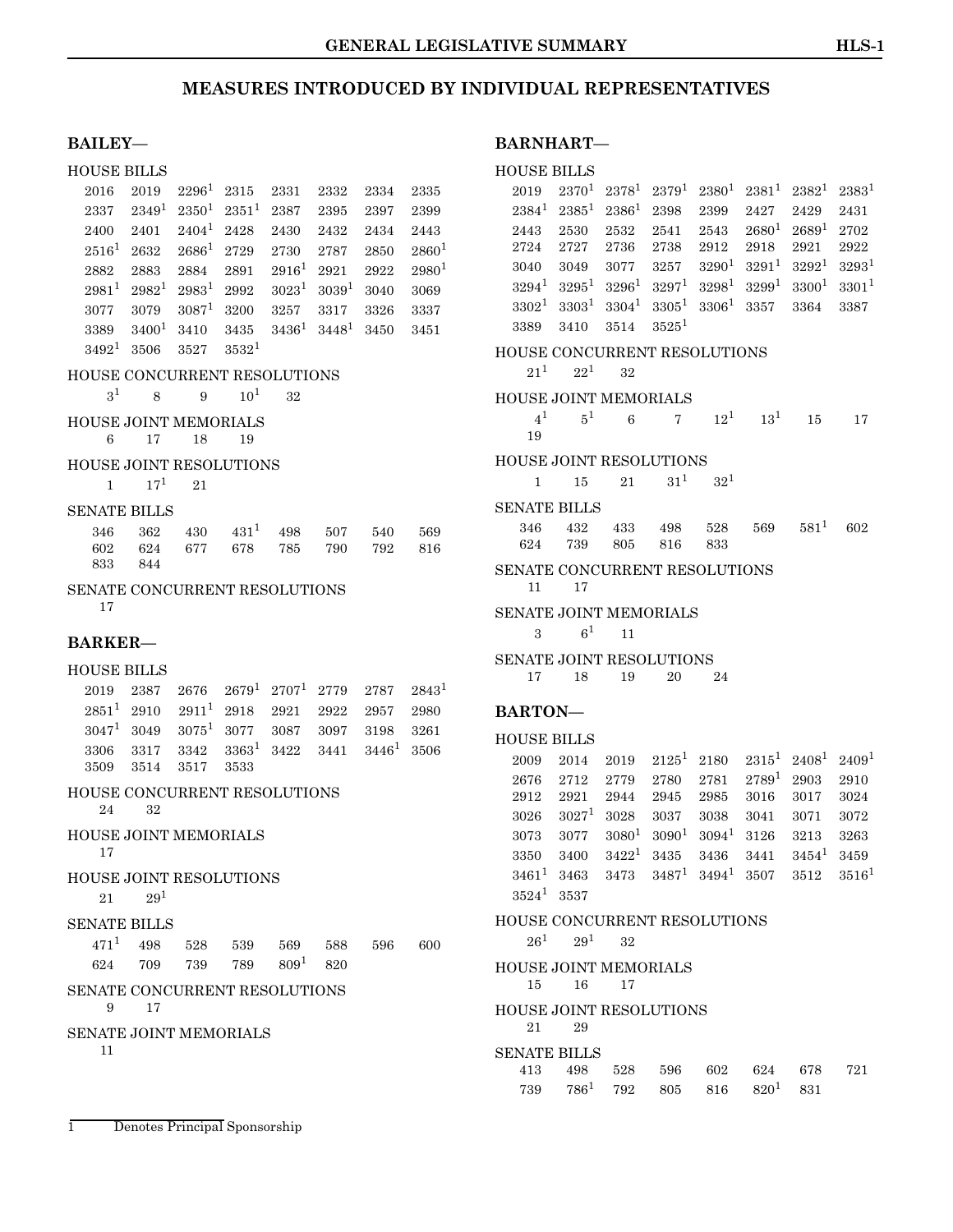#### SENATE CONCURRENT RESOLUTIONS

 $13 \t 16^1 \t 17$  $13 \t 16^1 \t 17$ 

SENATE JOINT MEMORIALS 5

SENATE JOINT RESOLUTIONS 24

### **BENTZ—**

#### HOUSE BILLS

|  |  | $2016 \quad 2274^1 \quad 2387 \quad 2696^1 \quad 2800^1 \quad 2841^1 \quad 2842^1 \quad 2882$ |  |
|--|--|-----------------------------------------------------------------------------------------------|--|
|  |  | 2883 2884 2891 2910 2921 2944 2980 2981                                                       |  |
|  |  | $3066 \quad 3249 \quad 3250 \quad 3265^1 \quad 3266^1 \quad 3267^1 \quad 3268^1 \quad 3269^1$ |  |
|  |  | $3270^1$ $3271^1$ $3326^1$ $3387$ $3395$ $3396$ $3441$ $3464$                                 |  |
|  |  | $3475$ $3491^1$ $3507$ $3514$ $3529$ $3530^1$ $3541$                                          |  |

#### HOUSE CONCURRENT RESOLUTIONS 31 32 35

HOUSE JOINT MEMORIALS

16 17 20

#### HOUSE JOINT RESOLUTIONS

21 29 34[1](#page-0-0)

#### SENATE BILLS

222 430 456 498 569 596 651 671  $693$   $739$   $820$   $842$   $848^1$  $848^1$   $856^1$ 

#### SENATE CONCURRENT RESOLUTIONS 17

SENATE JOINT MEMORIALS

10 11

#### SENATE JOINT RESOLUTIONS 26

#### **BERGER—**

#### HOUSE BILLS

|  |                               |  | $2011$ $2016$ <sup>1</sup> $2019$ $2359$ $2387$ $2407$ $2412$ $2414$  |  |
|--|-------------------------------|--|-----------------------------------------------------------------------|--|
|  |                               |  | $2517^1$ $2518^1$ $2686^1$ $2687^1$ $2688^1$ $2713$ $2731^1$ $2735^1$ |  |
|  |                               |  | $2779$ $2781$ $2980$ $3077$ $3151$ $3267$ $3273^1$ $3437$             |  |
|  | 3441 3478 3490 3514 3517 3541 |  |                                                                       |  |
|  | HOUSE CONCURRENT RESOLUTIONS  |  |                                                                       |  |

 $28^1$  $28^1$  32

HOUSE JOINT MEMORIALS

15 17

#### HOUSE JOINT RESOLUTIONS

 $17^1$  $17^1$  21

#### SENATE BILLS

|  |  | $7^1$ 362 430 498 539 569 596 624 |  |
|--|--|-----------------------------------|--|
|  |  | 651 671 677 739 786 820 829 843   |  |

### SENATE CONCURRENT RESOLUTIONS

17[1](#page-0-0)

SENATE JOINT MEMORIALS

```
5
```
SENATE JOINT RESOLUTIONS 24 26

#### **BOONE—**

#### HOUSE BILLS

 $2016 \quad 2019 \quad 2174^1 \quad 2175^1 \quad 2176^1 \quad 2177^1 \quad 2178^1 \quad 2179^1$  $2016 \quad 2019 \quad 2174^1 \quad 2175^1 \quad 2176^1 \quad 2177^1 \quad 2178^1 \quad 2179^1$  $2016 \quad 2019 \quad 2174^1 \quad 2175^1 \quad 2176^1 \quad 2177^1 \quad 2178^1 \quad 2179^1$  $2180^1 \quad 2181^1 \quad 2182^1 \quad 2183^1 \quad 2274 \quad \ 2337 \quad \ 2387 \quad \ 2393$  $2180^1 \quad 2181^1 \quad 2182^1 \quad 2183^1 \quad 2274 \quad \ 2337 \quad \ 2387 \quad \ 2393$  $2180^1 \quad 2181^1 \quad 2182^1 \quad 2183^1 \quad 2274 \quad \ 2337 \quad \ 2387 \quad \ 2393$  $2394$   $2403$   $2407$   $2417$  $2417$  $2417$   $2441$   $2442$   $2530$ <sup>1</sup>  $2631$ 2633 2652 2694[1](#page-0-0) 2697 2700 2712 2787 2883 2921 2971 2980 2981 3016 3024 3026 3029 3030 3036 3037 3041 3042 3049[1](#page-0-0) 3071 3072 3077 3177 3244[1](#page-0-0) 3245 3249 3250 3261 3262  $3292$   $3293$   $3317$  $3317$  $3317$   $3337$   $3389$   $3411$   $3441$   $3448$ <sup>1</sup> 3450 3451[1](#page-0-0) 3476 3477 3500 3507 3509 3517  $3538^1$  $3538^1$ 

#### HOUSE CONCURRENT RESOLUTIONS

8 9  $17^1$  $17^1$   $26^1$  31 32

#### HOUSE JOINT MEMORIALS

 $3^1$  $3^1$  7 17 19

#### HOUSE JOINT RESOLUTIONS 21 29

#### SENATE BILLS

| 1 348 362 413 430 456 461 484   |  |  |  |
|---------------------------------|--|--|--|
| 485 486 498 569 588 596 624 721 |  |  |  |
| 739 790 816 820                 |  |  |  |

### SENATE CONCURRENT RESOLUTIONS

1 17

SENATE JOINT MEMORIALS

11

#### SENATE JOINT RESOLUTIONS

#### 24

**BUCKLEY—** HOUSE BILLS

### $2316^1$  $2316^1$  $2316^1$   $2317^1$   $2318^1$   $2319^1$   $2320^1$   $2321^1$   $2322^1$   $2324^1$  $2325^1$  $2325^1$   $2326^1$   $2331$   $2334$   $2337$   $2350$   $2351$   $2381$ 2387 2388[1](#page-0-0) 2393 2394 2395 2396 2397 2398 2399 2400 2401 2423 2424 2430 2443 2530  $2532$   $2555$   $2640$   $2641$  $2641$   $2644$   $2652$   $2700$ <sup>1</sup>  $2715$ <sup>1</sup>  $\label{eq:2725} 2725^1 \ \ 2726^1 \ \ 2732^1 \ \ 2733^1 \ \ 2736^1 \ \ 2737^1 \ \ 2742 \ \ \ 2743$  $\label{eq:2725} 2725^1 \ \ 2726^1 \ \ 2732^1 \ \ 2733^1 \ \ 2736^1 \ \ 2737^1 \ \ 2742 \ \ \ 2743$  $\label{eq:2725} 2725^1 \ \ 2726^1 \ \ 2732^1 \ \ 2733^1 \ \ 2736^1 \ \ 2737^1 \ \ 2742 \ \ \ 2743$  $2787$   $2788^1$  $2788^1$   $2790$   $2890^1$   $2896^1$   $2897^1$   $2919^1$   $2922$ 2992 3003 3008 3031 3040 3077 3079 3200 3215 3248[1](#page-0-0) 3256 3257 3290 3291 3292 3293 3317 3337 3389 3400 3404 3405 3435 3460[1](#page-0-0)  $3477$   $3500$   $3535^1$  $3535^1$

#### HOUSE CONCURRENT RESOLUTIONS 3 17 32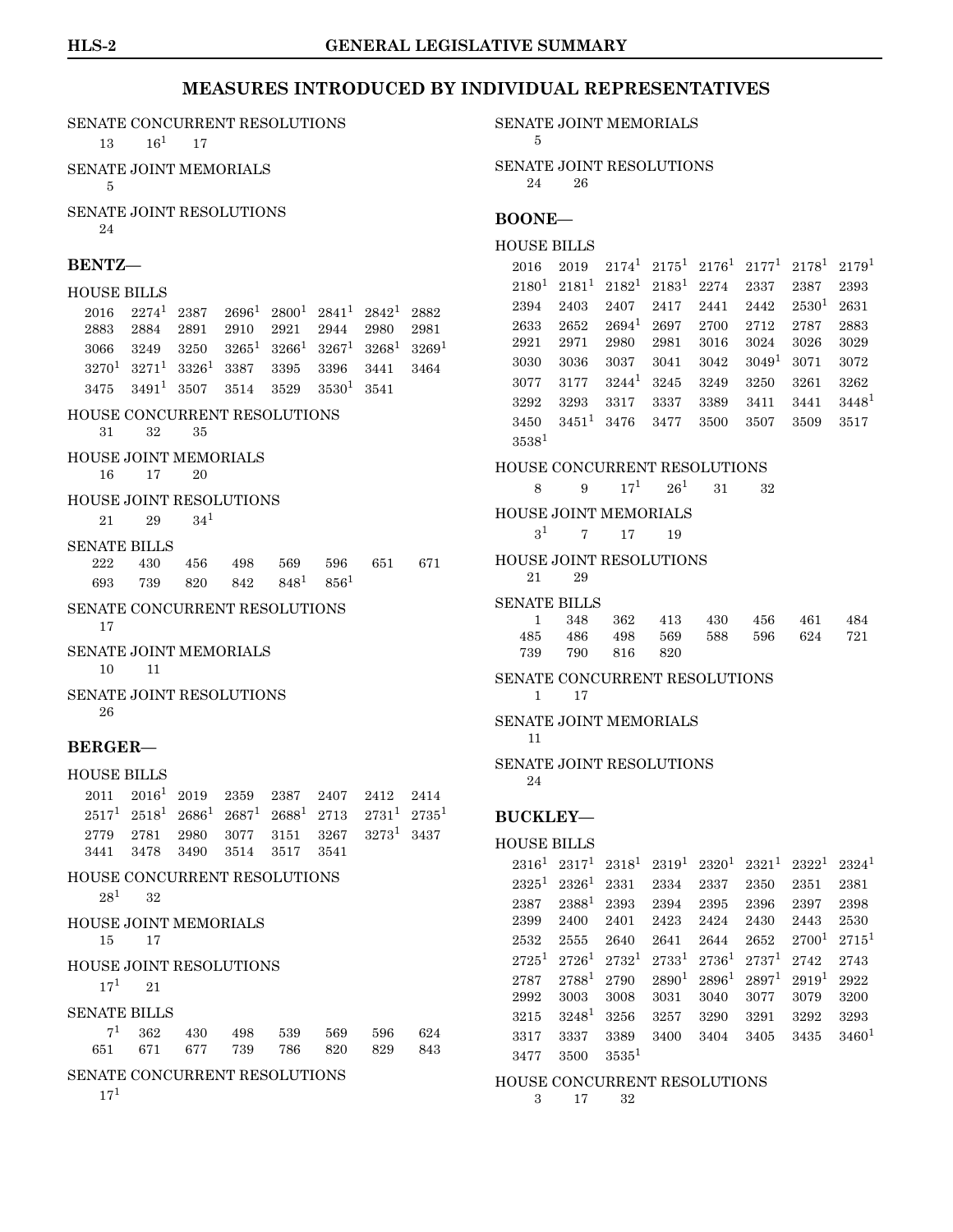| HOUSE JOINT MEMORIALS               |                          |                        |                               |                                   |              |                                                                |              | 2640                           | 2641             | 2644              | $2648^1$          | $2649^1$          | 2652              | 2674              | $2699^1$          |
|-------------------------------------|--------------------------|------------------------|-------------------------------|-----------------------------------|--------------|----------------------------------------------------------------|--------------|--------------------------------|------------------|-------------------|-------------------|-------------------|-------------------|-------------------|-------------------|
| $14^{1}$                            | 15                       | 17                     |                               |                                   |              |                                                                |              | 2700 <sup>1</sup>              | $2701^1$         | 2730              | 2787              | 2882              | 2883              | 2884              | 2891              |
| HOUSE JOINT RESOLUTIONS             |                          |                        |                               |                                   |              |                                                                |              | 2902                           | 2921             | 2923              | $2946^1$          | $2947^1$          | $2948^1$          | 2980              | $2991^{1}$        |
| 7                                   | 21                       |                        |                               |                                   |              |                                                                |              | 2992                           | 3007             | 3008              | 3031              | 3077              | $3131^1$          | 3132              | $3228^1$          |
| <b>HOUSE RESOLUTIONS</b>            |                          |                        |                               |                                   |              |                                                                |              | 3257                           | 3258             | 3261              | 3262              | $3274^1$          | 3276              | 3309 <sup>1</sup> | 3310 <sup>1</sup> |
| $4^1$                               |                          |                        |                               |                                   |              |                                                                |              | $3326^1$                       | 3328             | 3329              | 3387              | 3395              | $3400^1$          | 3407              | 3436              |
| <b>SENATE BILLS</b>                 |                          |                        |                               |                                   |              |                                                                |              | 3441                           | 3450             | $3473^1$          | 3501              | $3512^1$          | 3517              | 3530              |                   |
| 362                                 | 498                      | 508                    |                               | 528                               | $551^1$      | $552^1$                                                        | $559^1$      | HOUSE CONCURRENT RESOLUTIONS   |                  |                   |                   |                   |                   |                   |                   |
| $564^1$                             | 588                      | 602                    | 521<br>624                    | $640^{1}$                         | $641^{1}$    | 678                                                            | 792          | 3                              | $\overline{4}$   | $16^{1}$          | $28^{1}$          | 31                | 32                |                   |                   |
| $822^1$                             | 836                      | 843                    |                               |                                   |              |                                                                |              | HOUSE JOINT MEMORIALS          |                  |                   |                   |                   |                   |                   |                   |
|                                     |                          |                        |                               |                                   |              |                                                                |              | 6 <sup>1</sup>                 | $\overline{7}$   | $15^1$            | 16                | 17                |                   |                   |                   |
| SENATE CONCURRENT RESOLUTIONS<br>17 |                          |                        |                               |                                   |              |                                                                |              |                                |                  |                   |                   |                   |                   |                   |                   |
|                                     |                          |                        |                               |                                   |              |                                                                |              | HOUSE JOINT RESOLUTIONS        |                  |                   |                   |                   |                   |                   |                   |
| SENATE JOINT MEMORIALS              |                          |                        |                               |                                   |              |                                                                |              | $16^{1}$                       | 21               | 29                |                   |                   |                   |                   |                   |
| 11                                  |                          |                        |                               |                                   |              |                                                                |              | <b>SENATE BILLS</b>            |                  |                   |                   |                   |                   |                   |                   |
| <b>SENATE JOINT RESOLUTIONS</b>     |                          |                        |                               |                                   |              |                                                                |              | 362                            | 430 <sup>1</sup> | 431               | 435               | $444^{1}$         | 456               | 487               | 498               |
| 24                                  |                          |                        |                               |                                   |              |                                                                |              | 508                            | $582^1$          | 588               | 596               | 602               | 617               | 624               | 631               |
| CAMERON-                            |                          |                        |                               |                                   |              |                                                                |              | 677                            | $678^1$          | 709               | 724               | 725               | $785^1$           | 792               | 805               |
|                                     |                          |                        |                               |                                   |              |                                                                |              | 816                            | 820              |                   |                   |                   |                   |                   |                   |
| <b>HOUSE BILLS</b>                  |                          |                        |                               |                                   |              |                                                                |              | SENATE CONCURRENT RESOLUTIONS  |                  |                   |                   |                   |                   |                   |                   |
| 2019                                | $2067^1$                 | 2384                   | 2387                          | 2403                              |              | $2410^1$ $2411^1$                                              | $2412^1$     | 14                             | $17^{1}$         | $19^1\,$          |                   |                   |                   |                   |                   |
| $2413^1$                            | $2414^1$                 | 2443                   | $2450^1$                      | 2620                              | $2685^1$     | $2714^1$                                                       | 2910         | SENATE JOINT RESOLUTIONS       |                  |                   |                   |                   |                   |                   |                   |
| 2923                                | $2957^1$                 | $2974^1$               | $3031^1$                      | 3056                              | 3057         | 3058                                                           | 3059         | 21                             | 24               |                   |                   |                   |                   |                   |                   |
| 3123                                | 3137<br>3270             | $3151^1\,$<br>$3288^1$ | $3152^1$<br>3309 <sup>1</sup> | 3249                              | 3250         | 3261<br>3324                                                   | 3267         |                                |                  |                   |                   |                   |                   |                   |                   |
| 3268<br>3400                        | 3422                     | 3441                   | 3443                          | 3322<br>$3444^{1}$                | 3323<br>3446 | $3457^1$                                                       | 3387<br>3490 | CONGER-                        |                  |                   |                   |                   |                   |                   |                   |
| 3498                                | 3507                     | 3508                   |                               |                                   |              |                                                                |              | <b>HOUSE BILLS</b>             |                  |                   |                   |                   |                   |                   |                   |
|                                     |                          |                        |                               |                                   |              |                                                                |              | $2011\,$                       | 2015             | 2018              | 2020              | $2280^1$          | 2323              | 2330              | 2403              |
| HOUSE CONCURRENT RESOLUTIONS        | 28 <sup>1</sup>          |                        |                               |                                   |              |                                                                |              | 2406                           | 2407             | 2417              | 2443              | $2451^1$          | $2452^1$          | $2638^1$          | 2882              |
| 24                                  |                          | 31                     | 32                            |                                   |              |                                                                |              | 2883                           | 2884             | 2891              | $2892^1$          | 2921              | $3019^1$          | $3020^{1}$        | $3021^1$          |
| HOUSE JOINT MEMORIALS               |                          |                        |                               |                                   |              |                                                                |              | $3022^1$                       | $3048^1$         | 3066              | 3098              | 3151              | $3162^1$          | 3202 <sup>1</sup> | 3203 <sup>1</sup> |
| 17                                  | 20                       |                        |                               |                                   |              |                                                                |              | $3204^1$                       | $3205^1$         | 3206 <sup>1</sup> | 3207 <sup>1</sup> | 3208 <sup>1</sup> | 3209 <sup>1</sup> | $3210^{1}$        | $3211^1$          |
| HOUSE JOINT RESOLUTIONS             |                          |                        |                               |                                   |              |                                                                |              | $3212^1$                       | 3249             | 3250              | $3253^1$          | 3322              | 3324              | 3332              | 3350              |
| 16                                  | 29                       |                        |                               |                                   |              |                                                                |              | $3358^1$                       | $3362^1$         | 3363              | 3387              | 3395              | 3409              | 3419              | $3440^1$          |
| <b>SENATE BILLS</b>                 |                          |                        |                               |                                   |              |                                                                |              | 3441                           | $3475^1$         | 3478              | 3490              | 3498              | $3501^1$          | $3511^1$          | 3517              |
| 7                                   | 362                      | 498                    | 596                           | 651                               | 670          | 671                                                            | 672          | $3526^1$ 3541                  |                  |                   |                   |                   |                   |                   |                   |
| 678                                 | 709                      | $739^{1}$              | 809                           | 816                               | 820          | 843                                                            |              | HOUSE CONCURRENT RESOLUTIONS   |                  |                   |                   |                   |                   |                   |                   |
| SENATE CONCURRENT RESOLUTIONS       |                          |                        |                               |                                   |              |                                                                |              | $\mathcal{S}$                  | $31^{1}$         | $32\,$            |                   |                   |                   |                   |                   |
| $17^{1}$                            |                          |                        |                               |                                   |              |                                                                |              | <b>HOUSE JOINT MEMORIALS</b>   |                  |                   |                   |                   |                   |                   |                   |
| <b>SENATE JOINT MEMORIALS</b>       |                          |                        |                               |                                   |              |                                                                |              | $11^{1}$                       | 16               | 17                | 20 <sup>1</sup>   |                   |                   |                   |                   |
| 10                                  |                          |                        |                               |                                   |              |                                                                |              | <b>HOUSE JOINT RESOLUTIONS</b> |                  |                   |                   |                   |                   |                   |                   |
|                                     |                          |                        |                               |                                   |              |                                                                |              | 21                             | 29               |                   |                   |                   |                   |                   |                   |
| $CLEM-$                             |                          |                        |                               |                                   |              |                                                                |              | <b>SENATE BILLS</b>            |                  |                   |                   |                   |                   |                   |                   |
| <b>HOUSE BILLS</b>                  |                          |                        |                               |                                   |              |                                                                |              | $\overline{2}$                 | 362              | 365               | $483^1$           | 485               | 486               | 498               | 568               |
| 2009                                | 2018                     | 2019                   |                               |                                   |              | $2021^1$ $2022^1$ $2023^1$ $2024^1$ $2025^1$                   |              | 569                            | 588              | 627               | 630               | $651^{1}$         | 670               | 671               | $672^1$           |
|                                     | $2026^1$ $2027^1$        | $2028^1$               |                               |                                   |              | $2029^1$ $2072^1$ $2173^1$ $2200^1$ $2201^1$                   |              | 673                            | 744              | 746               | 748               | 751               | $753^1$           | 816               | 819               |
| $2202^1$                            | 2337                     | 2387                   |                               | $2391^1$ $2392^1$ $2393^1$ $2395$ |              |                                                                | 2396         | 820                            | 829              | $855^1$           |                   |                   |                   |                   |                   |
|                                     | $2402^1$ $2403^1$ $2411$ |                        | 2415                          | 2420                              | 2421         | 2422                                                           | 2441         |                                |                  |                   |                   |                   |                   |                   |                   |
| 2443                                |                          |                        |                               |                                   |              | $2517^1$ $2613^1$ $2614^1$ $2615^1$ $2616^1$ $2617^1$ $2618^1$ |              | SENATE CONCURRENT RESOLUTIONS  |                  |                   |                   |                   |                   |                   |                   |

13 17

 $2619^1 \ 2620^1 \ 2621^1 \ 2622^1 \ 2623^1 \ 2624^1 \ 2633 \ 2634^1$  $2619^1 \ 2620^1 \ 2621^1 \ 2622^1 \ 2623^1 \ 2624^1 \ 2633 \ 2634^1$  $2619^1 \ 2620^1 \ 2621^1 \ 2622^1 \ 2623^1 \ 2624^1 \ 2633 \ 2634^1$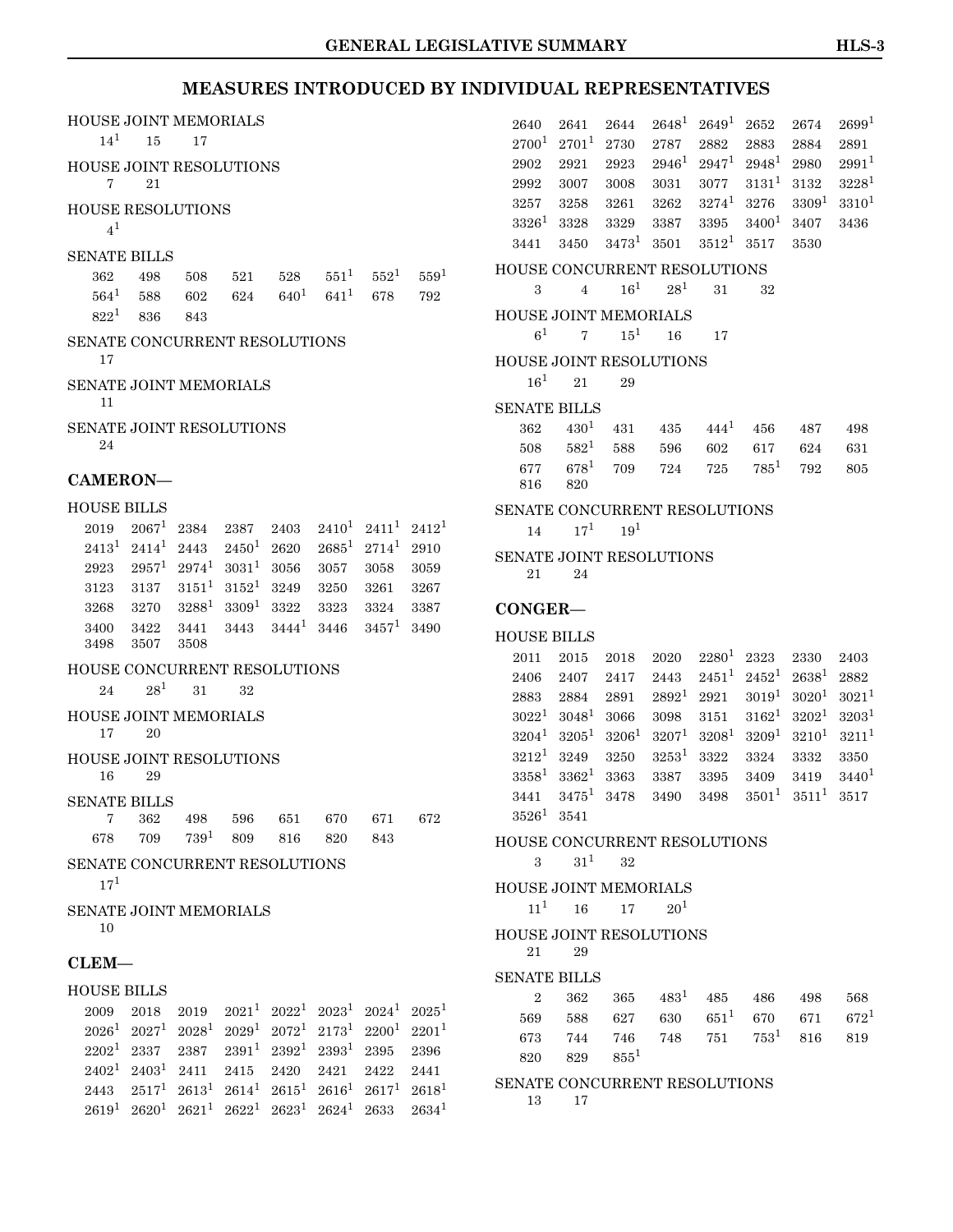#### SENATE JOINT MEMORIALS

10

### **DAVIS—**

#### HOUSE BILLS

|  | 2019 2106 2107 2370 2372 2632 2636 2643                                                   |  |  |
|--|-------------------------------------------------------------------------------------------|--|--|
|  | $2649$ $2676$ $2746$ $2788$ $2883$ <sup>1</sup> $2884$ $2891$ $2944$ <sup>1</sup>         |  |  |
|  | $2945$ $2982^1$ $2985$ $3069^1$ $3077$ $3090^1$ $3091^1$ $3098$                           |  |  |
|  | $3123^1 \quad 3151 \quad 3213 \quad 3272^1 \quad 3311^1 \quad 3316 \quad 3347 \quad 3350$ |  |  |
|  | $3443^1$ 3490 3508 3517 3523 3537 3541                                                    |  |  |

### HOUSE CONCURRENT RESOLUTIONS

32

### HOUSE JOINT MEMORIALS

17 20

- HOUSE JOINT RESOLUTIONS 21 29
	-

### SENATE BILLS

| $2 \quad 408 \quad 487 \quad 498^1 \quad 505 \quad 528 \quad 569 \quad 596$ |  |  |  |
|-----------------------------------------------------------------------------|--|--|--|
| $651\quad 670^1\quad 672\quad 678\quad 709\quad 721\quad 816\quad 819$      |  |  |  |
| 820 855                                                                     |  |  |  |

#### SENATE CONCURRENT RESOLUTIONS

17

### **DEMBROW—**

#### HOUSE BILLS

2017 2018 2019 2143 2275 2278 2328 2380 2382 2385 2431 2432 2433 2443 2543 2611  $2646^1 \ \ 2647^1 \ \ 2652 \ \ 2653^1 \ \ 2671^1 \ \ 2672 \ \ 2676 \ \ 2712$  $2646^1 \ \ 2647^1 \ \ 2652 \ \ 2653^1 \ \ 2671^1 \ \ 2672 \ \ 2676 \ \ 2712$  $2646^1 \ \ 2647^1 \ \ 2652 \ \ 2653^1 \ \ 2671^1 \ \ 2672 \ \ 2676 \ \ 2712$  $2787^1$  $2787^1$   $2888^1$   $2912^1$   $2913^1$   $2921$   $2922^1$   $2975$   $2979^1$  ${\bf 2980}\quad {\bf 2981}\quad {\bf 2985^1}\quad {\bf 2986^1}\quad {\bf 3004^1}\quad {\bf 3008}\quad {\bf 3040}\quad {\bf 3077}$  ${\bf 2980}\quad {\bf 2981}\quad {\bf 2985^1}\quad {\bf 2986^1}\quad {\bf 3004^1}\quad {\bf 3008}\quad {\bf 3040}\quad {\bf 3077}$  ${\bf 2980}\quad {\bf 2981}\quad {\bf 2985^1}\quad {\bf 2986^1}\quad {\bf 3004^1}\quad {\bf 3008}\quad {\bf 3040}\quad {\bf 3077}$  $3079^1 \quad 3122^1 \quad 3129^1 \quad 3132 \quad \quad 3187^1 \quad 3200 \quad \quad 3216^1 \quad 3245$  $3079^1 \quad 3122^1 \quad 3129^1 \quad 3132 \quad \quad 3187^1 \quad 3200 \quad \quad 3216^1 \quad 3245$  $3079^1 \quad 3122^1 \quad 3129^1 \quad 3132 \quad \quad 3187^1 \quad 3200 \quad \quad 3216^1 \quad 3245$  $3256$   $3257$   $3260^1$  $3260^1$   $3294$   $3307^1$   $3308^1$   $3316$   $3337$  $3339$   $3340^1$  $3340^1$   $3341^1$   $3342^1$   $3357^1$   $3389$   $3390^1$   $3405$ 3409 3410 3412 3413 3435 3438 3468 3472 3477 3481 3506 3507

#### HOUSE CONCURRENT RESOLUTIONS

```
9 12 141 31 32
```
### HOUSE JOINT MEMORIALS

4 5 6  $7^1$  $7^1$  17 19

HOUSE JOINT RESOLUTIONS 1 15 21

### $GEMIMED$  BILLS

|                               | SENATE BILLS |                               |  |     |      |     |     |  |  |
|-------------------------------|--------------|-------------------------------|--|-----|------|-----|-----|--|--|
|                               |              | $222^1$ $498^1$ $560^1$ 569   |  | 596 | -602 | 624 | 677 |  |  |
| 739                           |              | 758 801 <sup>1</sup> 802      |  | 805 | 828  | 833 |     |  |  |
| SENATE CONCURRENT RESOLUTIONS |              |                               |  |     |      |     |     |  |  |
|                               | $1^1$ 16     | 17                            |  |     |      |     |     |  |  |
|                               |              | <b>SENATE JOINT MEMORIALS</b> |  |     |      |     |     |  |  |
| 5.                            |              |                               |  |     |      |     |     |  |  |

#### **DOHERTY—**

#### HOUSE BILLS

| 2018       | 2019       | 2140              | 2141     | 2142              | 2143     | 2182     | 2302              |
|------------|------------|-------------------|----------|-------------------|----------|----------|-------------------|
| 2334       | 2335       | 2337              | 2350     | 2351              | 2385     | 2387     | 2394              |
| 2395       | 2396       | 2398              | 2399     | 2400              | 2401     | 2403     | 2407              |
| 2424       | 2425       | 2431              | 2432     | 2446              | 2447     | $2448^1$ | 2541              |
| 2542       | $2631^1$   | $2632^1$          | $2633^1$ | 2640              | 2641     | 2644     | $2646^1$          |
| $2650^1$   | $2651^{1}$ | $2652^1$          | $2653^1$ | $2654^1$          | $2655^1$ | $2656^1$ | $2657^1$          |
| $2671^{1}$ | 2676       | 2684              | 2702     | 2787              | 2850     | 2883     | 2891              |
| 2912       | 2918       | $2972^1$          | $2973^1$ | 2981              | 3008     | 3026     | 3028              |
| 3037       | 3042       | 3070 <sup>1</sup> | 3072     | 3073              | 3077     | 3079     | 3093 <sup>1</sup> |
| 3129       | 3132       | 3137              | 3257     | 3294              | 3301     | 3306     | 3317              |
| 3350       | $3354^1$   | $3355^{1}$        | $3356^1$ | 3388 <sup>1</sup> | 3389     | 3395     | 3405              |
| 3436       | 3440       | 3443              | $3485^1$ | 3500              | 3506     | 3507     |                   |
|            |            |                   |          |                   |          |          |                   |

#### HOUSE CONCURRENT RESOLUTIONS

HOUSE JOINT MEMORIALS

17

#### HOUSE JOINT RESOLUTIONS 21

#### SENATE BILLS

| 223 344 346 347 362 430 468 487 |  |  |  |
|---------------------------------|--|--|--|
| 498 507 508 539 569 588 596 602 |  |  |  |
| 624 677 678 739 792 805 816 820 |  |  |  |

#### SENATE CONCURRENT RESOLUTIONS

1 9 17

### **ESQUIVEL—**

#### HOUSE BILLS 2015 2274 2393 2441 2442 2443 2695 2697

 ${\bf 2700^1 \ \ 2713 \ \ \ 2841 \ \ \ 2842 \ \ \ 2910 \ \ \ 2942^1 \ \ 2943^1 \ \ 2993}$  ${\bf 2700^1 \ \ 2713 \ \ \ 2841 \ \ \ 2842 \ \ \ 2910 \ \ \ 2942^1 \ \ 2943^1 \ \ 2993}$  ${\bf 2700^1 \ \ 2713 \ \ \ 2841 \ \ \ 2842 \ \ \ 2910 \ \ \ 2942^1 \ \ 2943^1 \ \ 2993}$  $2994 \quad 3006 \quad 3009^1 \quad 3010^1 \quad 3011^1 \quad 3012^1 \quad 3013^1 \quad 3014^1$  $2994 \quad 3006 \quad 3009^1 \quad 3010^1 \quad 3011^1 \quad 3012^1 \quad 3013^1 \quad 3014^1$  $2994 \quad 3006 \quad 3009^1 \quad 3010^1 \quad 3011^1 \quad 3012^1 \quad 3013^1 \quad 3014^1$ 3098 3100 3107 3151 3192[1](#page-0-0) 3199 3201 3249 3250 3261 3262 3265 3267 3268 3269 3270 3321 3322 3323 3324 3379 3383 3386 3387 3395 3396 3397 3400 3404 3418 3419 3425  $3427$   $3434$ <sup>[1](#page-0-0)</sup>  $3437$ <sup>1</sup>  $3441$   $3475$   $3495$ <sup>1</sup>  $3498$   $3505$ <sup>1</sup> 3517 3541

#### HOUSE CONCURRENT RESOLUTIONS 24 31 32

HOUSE JOINT MEMORIALS

 $9^1$  $9^1$  16 17 20

#### HOUSE JOINT RESOLUTIONS

 $16^1$  $16^1$  21  $25^1$  26<sup>1</sup> 29

#### HOUSE RESOLUTIONS

 $4<sup>1</sup>$  $4<sup>1</sup>$  $4<sup>1</sup>$ 

#### SENATE BILLS

| 1 7 362 430 461 467 484 485                  |  |  |  |
|----------------------------------------------|--|--|--|
| 486 498 <sup>1</sup> 569 588 596 651 670 671 |  |  |  |
| $672$ $709$ $751$ $820^1$                    |  |  |  |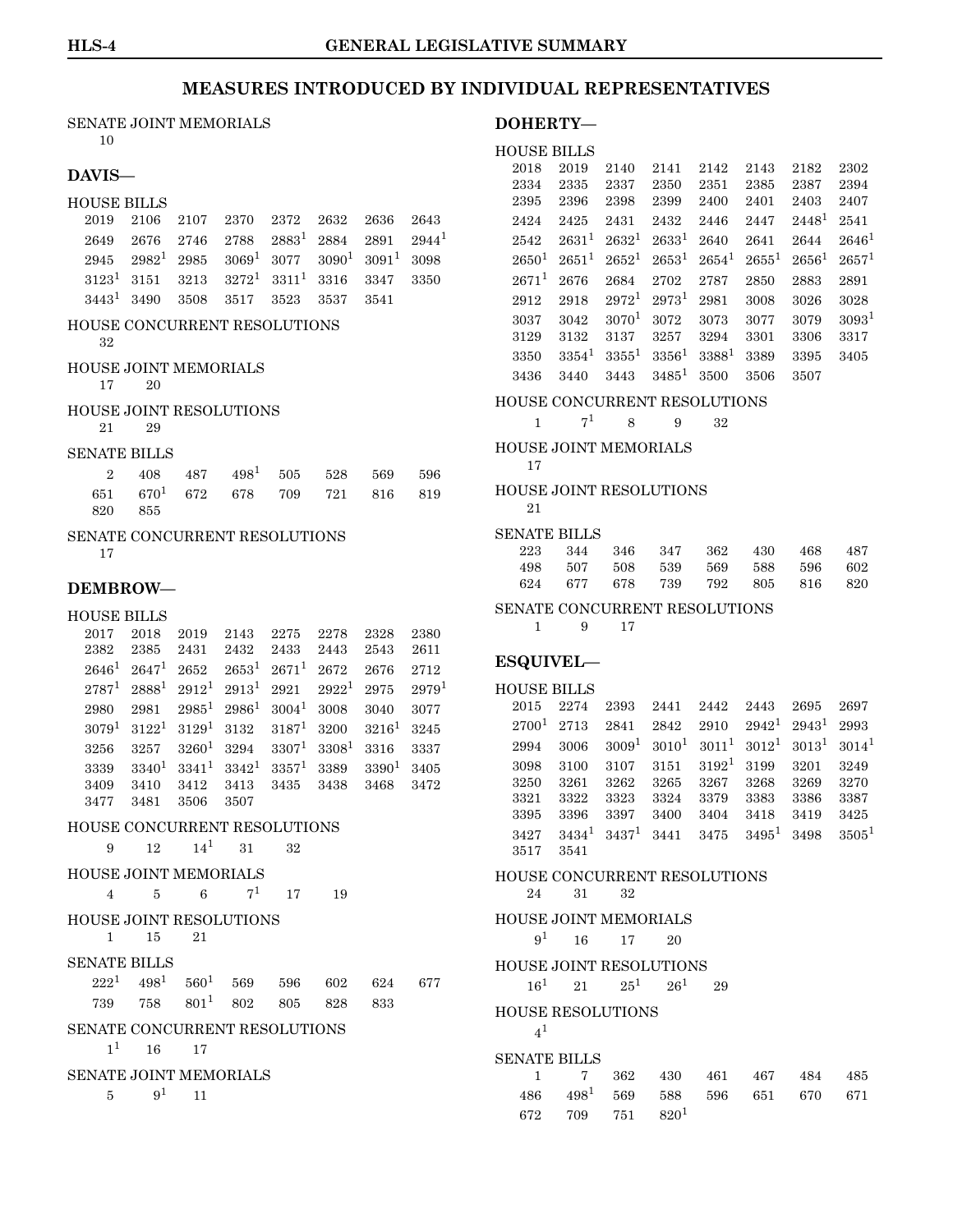### **INDIVIDUAL REPRESENTATIVES**

|                                              |                                      |                                            |                                          |                                                   |                                              |                                      | <b>GENERAL LEGI</b>                          |
|----------------------------------------------|--------------------------------------|--------------------------------------------|------------------------------------------|---------------------------------------------------|----------------------------------------------|--------------------------------------|----------------------------------------------|
|                                              |                                      |                                            |                                          |                                                   |                                              |                                      | <b>MEASURES INTRODUCED BY</b>                |
| SENATE CONCURRENT RESOLUTIONS<br>$16^{1}$    | 17                                   |                                            |                                          |                                                   |                                              |                                      |                                              |
| <b>SENATE JOINT MEMORIALS</b><br>5           | 10                                   |                                            |                                          |                                                   |                                              |                                      |                                              |
| <b>FAGAN-</b>                                |                                      |                                            |                                          |                                                   |                                              |                                      |                                              |
| <b>HOUSE BILLS</b>                           |                                      |                                            |                                          |                                                   |                                              |                                      |                                              |
| 2001<br>2417<br>2883<br>3077<br>3473<br>3537 | 2002<br>2443<br>2884<br>3094<br>3477 | 2003<br>2643<br>2921<br>3097<br>$3493^{1}$ | 2009<br>2644<br>2945<br>$3123^1$<br>3500 | 2182<br>2652<br>2984<br>3215<br>3509 <sup>1</sup> | 2296<br>2676<br>2985<br>$3261^1$<br>$3516^1$ | 2315<br>2787<br>3016<br>3338<br>3517 | 2352<br>2882<br>3017<br>$3459^1$<br>$3534^1$ |
| HOUSE CONCURRENT RESOLUTIONS<br>32           |                                      |                                            |                                          |                                                   |                                              |                                      |                                              |
| <b>HOUSE JOINT MEMORIALS</b><br>15           | 16                                   | 17                                         | 19                                       |                                                   |                                              |                                      |                                              |
| HOUSE JOINT RESOLUTIONS<br>29                |                                      |                                            |                                          |                                                   |                                              |                                      |                                              |
| <b>SENATE BILLS</b>                          |                                      |                                            |                                          |                                                   |                                              |                                      |                                              |
| 1                                            | 413                                  | $498^1$                                    | 624                                      | 677                                               | 678                                          | 739                                  | 820                                          |
| SENATE CONCURRENT RESOLUTIONS<br>16          | 17                                   |                                            |                                          |                                                   |                                              |                                      |                                              |
| SENATE JOINT MEMORIALS<br>11                 |                                      |                                            |                                          |                                                   |                                              |                                      |                                              |
| <b>FREDERICK-</b>                            |                                      |                                            |                                          |                                                   |                                              |                                      |                                              |
| <b>HOUSE BILLS</b>                           |                                      |                                            |                                          |                                                   |                                              |                                      |                                              |
| 2001<br>2336<br>2395<br>2428                 | 2002<br>2337<br>2396<br>2429         | 2003<br>2350<br>2399<br>2430               | 2019<br>2351<br>2400<br>2431             | 2180<br>2382<br>2421<br>2432                      | $2328^1$<br>2386<br>2422<br>2433             | 2334<br>2387<br>2425<br>2434         | 2335<br>2394<br>2426<br>2611                 |

### $2633$   $2640$   $2644$   $2658$ <sup>[1](#page-0-0)</sup>  $2659$ <sup>1</sup>  $2660$ <sup>1</sup>  $2661$ <sup>1</sup>  $2662$ <sup>1</sup>  $2663^1$  $2663^1$   $2664^1$   $2665^1$   $2666^1$   $2667^1$   $2668^1$   $2669^1$   $2670^1$ 2673[1](#page-0-0) 2676 2702 2712 2787 2850 2890 2918 2921 2922 2985 2992 3000 3008 3015 3016  $3017$  $3017$  $3017$   $3024$ <sup>1</sup>  $3026$   $3027$   $3028$   $3029$   $3030$ <sup>1</sup>  $3036$  $3037<sup>1</sup>$  $3037<sup>1</sup>$  $3037<sup>1</sup>$  3039 3041 3042 3070 3071 3072<sup>1</sup> 3073<sup>1</sup> 3093 3094 3101 3200 3256[1](#page-0-0) 3257[1](#page-0-0) 3294 3306  $3317$  $3317$  $3317$   $3340$   $3357$   $3389$   $3403$   $3405$ <sup>1</sup>  $3409$ <sup>1</sup>  $3450$  $3460 \quad 3468 \quad 3474 \quad 3477 \quad 3480^1 \quad 3481 \quad 3499 \quad 3500$  $3460 \quad 3468 \quad 3474 \quad 3477 \quad 3480^1 \quad 3481 \quad 3499 \quad 3500$  $3460 \quad 3468 \quad 3474 \quad 3477 \quad 3480^1 \quad 3481 \quad 3499 \quad 3500$ 3506

### HOUSE CONCURRENT RESOLUTIONS

3 4  $8^1$  $8^1$   $9^1$  32 HOUSE JOINT MEMORIALS

4 7 17 19

HOUSE JOINT RESOLUTIONS

1 29

HOUSE RESOLUTIONS

5

#### SENATE BILLS

| 346 347 362 406 430 463 468 498                         |  |
|---------------------------------------------------------|--|
| $531^1$ 569 596 602 678 717 721 739                     |  |
| $755^1$ $779^1$ $780$ $781^1$ $792$ $805$ $828$ $831^1$ |  |
| 833 843                                                 |  |

#### SENATE CONCURRENT RESOLUTIONS

 $7^1$  $7^1$   $8^1$  17

SENATE JOINT MEMORIALS

11

### **FREEMAN—**

```
HOUSE BILLS
```

|                          |  | $2019$ $2271^1$ $2272^1$ $2273^1$ $2387$ $2398$ $2404^1$ $2406$                   |  |  |
|--------------------------|--|-----------------------------------------------------------------------------------|--|--|
|                          |  | $2412$ $2443$ $2683$ $2703^1$ $2712$ $2860^1$ $2923$ $2971^1$                     |  |  |
|                          |  | $30061$ 3123 3151 3152 3249 3250 3267 3268                                        |  |  |
|                          |  | $3270$ $3288$ $3310^1$ $3321$ $3322$ $3323$ $3324$ $3395$                         |  |  |
|                          |  | $3396$ $3397$ $3404$ $3441$ $3442$ <sup>1</sup> $3444$ $3448$ $3502$ <sup>1</sup> |  |  |
| $3507$ $3515^1$ $3540^1$ |  |                                                                                   |  |  |

#### HOUSE CONCURRENT RESOLUTIONS

32

#### HOUSE JOINT MEMORIALS 7 17

### HOUSE RESOLUTIONS

4

#### SENATE BILLS

|  |                 |  | $362^1$ 496 568 569 581 588 596 630 |  |
|--|-----------------|--|-------------------------------------|--|
|  |                 |  | 651 670 671 672 709 724 725 739     |  |
|  | 748 751 816 820 |  |                                     |  |

### SENATE CONCURRENT RESOLUTIONS

11 17

## SENATE JOINT MEMORIALS

10

### **GALLEGOS—**

### HOUSE BILLS

2002[1](#page-0-0) 2009[1](#page-0-0) 2180 2431 2443 2611 2672 2712  $2787 \quad 2912 \quad 2921 \quad 2922 \quad 2980 \quad 2992^1 \quad 3015^1 \quad 3016^1$  $2787 \quad 2912 \quad 2921 \quad 2922 \quad 2980 \quad 2992^1 \quad 3015^1 \quad 3016^1$  $2787 \quad 2912 \quad 2921 \quad 2922 \quad 2980 \quad 2992^1 \quad 3015^1 \quad 3016^1$  $3025^1 \quad 3026^1 \quad 3029^1 \quad 3038 \quad \ 3040 \quad \ 3041^1 \quad 3042^1 \quad 3079$  $3025^1 \quad 3026^1 \quad 3029^1 \quad 3038 \quad \ 3040 \quad \ 3041^1 \quad 3042^1 \quad 3079$  $3025^1 \quad 3026^1 \quad 3029^1 \quad 3038 \quad \ 3040 \quad \ 3041^1 \quad 3042^1 \quad 3079$  $3215 \quad 3257 \quad 3261 \quad 3294 \quad 3295 \quad 3306 \quad 3317 \quad 3357^1$  $3215 \quad 3257 \quad 3261 \quad 3294 \quad 3295 \quad 3306 \quad 3317 \quad 3357^1$  $3215 \quad 3257 \quad 3261 \quad 3294 \quad 3295 \quad 3306 \quad 3317 \quad 3357^1$  $3389$   $3405^1$  $3405^1$   $3407^1$   $3409$   $3410$   $3411$   $3435$   $3445^1$  $3459$   $3477$   $3480^1$  $3480^1$   $3481$   $3498$   $3500^1$   $3506^1$   $3507$  $3509<sup>1</sup>$  $3509<sup>1</sup>$  $3509<sup>1</sup>$ 

#### HOUSE CONCURRENT RESOLUTIONS

32 HOUSE JOINT MEMORIALS

 $17 \t 19<sup>1</sup>$  $17 \t 19<sup>1</sup>$ 

# HOUSE JOINT RESOLUTIONS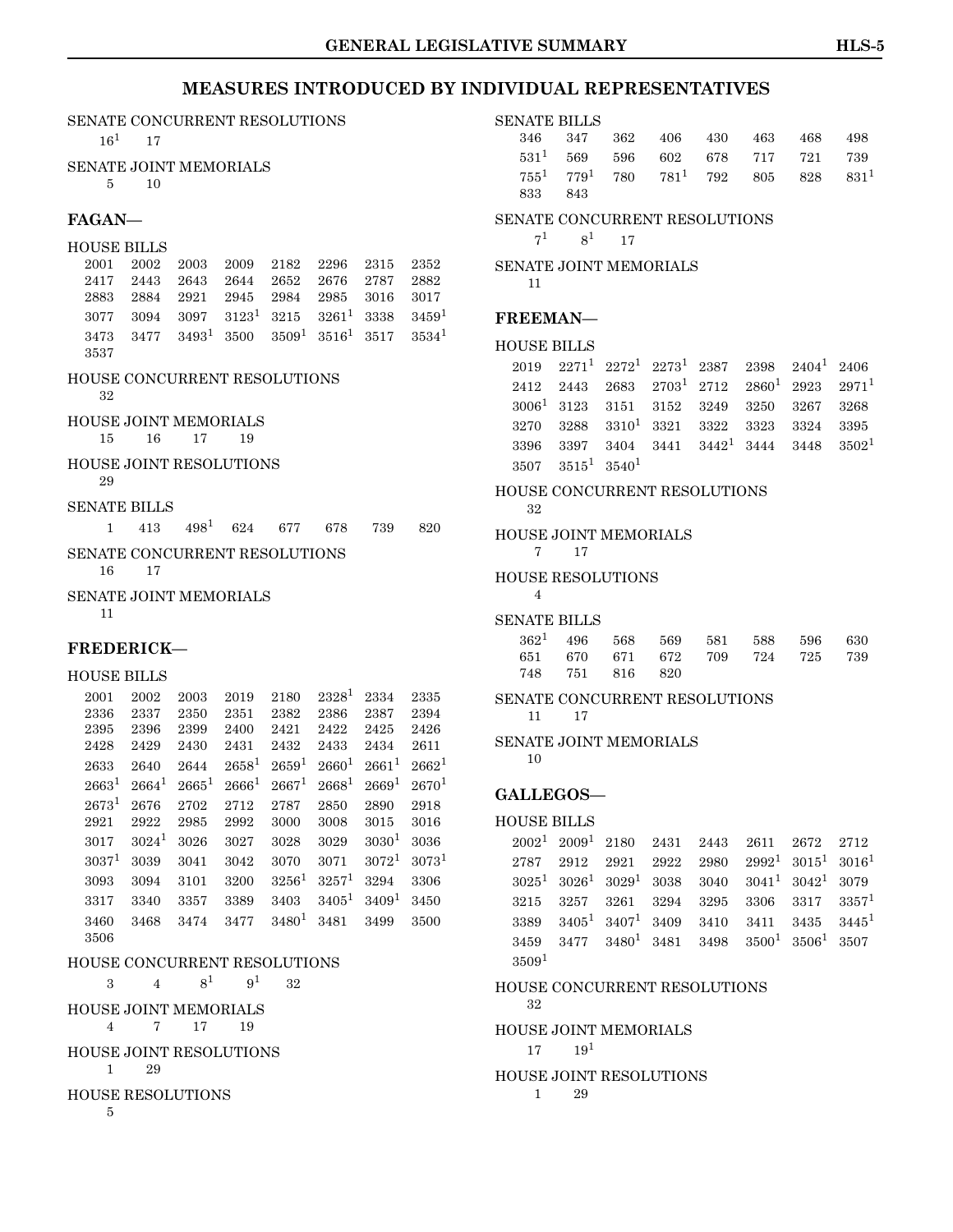### SENATE BILLS  $346$   $347$   $356$   $413$  $413$  $413$   $463$ <sup>1</sup>  $498$   $528$   $558$ 602 677 678 779 780 781 805 816 833 SENATE CONCURRENT RESOLUTIONS 17 SENATE JOINT MEMORIALS 11 **GARRETT—** HOUSE BILLS  $2014$  $2014$  $2014$   $2018$   $2107$ <sup>1</sup>  $2140$   $2143$   $2299$   $2300$   $2305$ 2337 2382 2387 2394 2409 2411 2423 2424  $2443$   $2541$  $2541$ <sup>1</sup>  $2542$ <sup>1</sup>  $2543$ <sup>1</sup>  $2620$   $2640$   $2644$   $2676$ 2706[1](#page-0-0) 2779 2780 2781 2787 2884 2891 2921 2922 2945 2982 3024 3029 3030 3069 3071  $3077$   $3094$   $3126^1$  $3126^1$  $3126^1$   $3198$   $3261$   $3337^1$   $3343$   $3350^1$  $3400$   $3436$   $3441$  $3441$   $3463$   $3477$   $3506$   $3509$   $3527$ <sup>1</sup> 3537 HOUSE CONCURRENT RESOLUTIONS 32 HOUSE JOINT MEMORIALS 17 19 HOUSE JOINT RESOLUTIONS 4 7  $15^1$  $15^1$  21 SENATE BILLS  $362$   $431$  $431$   $474$   $483$ <sup>1</sup>  $498$   $508$   $569$   $596$ 624 739 792 833 843 SENATE CONCURRENT RESOLUTIONS 17 SENATE JOINT RESOLUTIONS 24 **GELSER—** HOUSE BILLS  $2013^1$  $2013^1$  $2013^1$  2019 2140 2180 2299 2314<sup>1</sup> 2334 2335  $2379 \quad 2382 \quad 2387 \quad 2399 \quad 2400 \quad 2420 \quad 2423^1 \quad 2424^1$  $2379 \quad 2382 \quad 2387 \quad 2399 \quad 2400 \quad 2420 \quad 2423^1 \quad 2424^1$  $2379 \quad 2382 \quad 2387 \quad 2399 \quad 2400 \quad 2420 \quad 2423^1 \quad 2424^1$  $2425^1$  $2425^1$   $2426^1$   $2427^1$   $2428^1$   $2429^1$   $2430^1$   $2431^1$   $2432^1$  $2433^1$  $2433^1$   $2434^1$   $2541$   $2542$   $2644$   $2663$   $2665$   $2666$  $2670$   $2672^1$  $2672^1$   $2674^1$   $2680^1$   $2700$   $2708^1$   $2740^1$   $2742^1$  $2743^1$  $2743^1$   $2744^1$   $2745^1$   $2779^1$   $2780^1$   $2781^1$   $2787$   $2790$  $2897$   $2901$  $2901$ <sup>1</sup>  $2903$   $2918$   $2921$   $2956$   $2960$   $2967$ <sup>1</sup>  ${\bf 2980\quad \ 2985\quad \ 2995^1\quad \ 3000^1\quad \ 3040\quad \ 3048^1\quad \ 3101^1\quad \ 3129^1}$  ${\bf 2980\quad \ 2985\quad \ 2995^1\quad \ 3000^1\quad \ 3040\quad \ 3048^1\quad \ 3101^1\quad \ 3129^1}$  ${\bf 2980\quad \ 2985\quad \ 2995^1\quad \ 3000^1\quad \ 3040\quad \ 3048^1\quad \ 3101^1\quad \ 3129^1}$  $3132$  $3132$  $3132$   $3138^1$   $3257$   $3260$   $3261$   $3317$   $3330$   $3389$ 3394 3474[1](#page-0-0) 3477 3500 3506

#### HOUSE CONCURRENT RESOLUTIONS

 $1 \t 2^1 \t 23 \t 32$  $1 \t 2^1 \t 23 \t 32$ 

#### HOUSE JOINT MEMORIALS

4 17 19

#### HOUSE JOINT RESOLUTIONS

```
1</sup>
```
#### HOUSE RESOLUTIONS

 $3<sup>1</sup>$  $3<sup>1</sup>$  $3<sup>1</sup>$ 

### SENATE BILLS

 $222 \qquad 362^1 \quad 432^1 \quad 433^1 \quad 444 \qquad 498 \qquad 528 \qquad 602$  $222 \qquad 362^1 \quad 432^1 \quad 433^1 \quad 444 \qquad 498 \qquad 528 \qquad 602$  $222 \qquad 362^1 \quad 432^1 \quad 433^1 \quad 444 \qquad 498 \qquad 528 \qquad 602$ 626 678 818 835

#### SENATE CONCURRENT RESOLUTIONS

17

### **GILLIAM—**

#### HOUSE BILLS

|  |  |  | $2019^1$ $2065^1$ $2108^1$ $2125^1$ $2204^1$ $2205^1$ $2274^1$ $2289^1$ |  |
|--|--|--|-------------------------------------------------------------------------|--|
|  |  |  | $2387^1 \ 2393 \ 2407 \ 2408^1 \ 2409^1 \ 2411 \ 2412 \ 2414$           |  |
|  |  |  | $2443$ $2618^1$ $2620^1$ $2676$ $2700$ $2921$ $2945$ $2980$             |  |
|  |  |  | $30691$ 3123 3152 3261 3331 3337 <sup>1</sup> 3387 3395                 |  |
|  |  |  | 3396 3397 3400 3419 3422 3441 3444 3445 <sup>1</sup>                    |  |
|  |  |  | $3446$ $3472$ <sup>1</sup> $3473$ $3490$ $3508$ $3517$ $3537$ $3541$    |  |

#### HOUSE CONCURRENT RESOLUTIONS

24 31 32

#### HOUSE JOINT MEMORIALS 15 17

HOUSE JOINT RESOLUTIONS 29

#### SENATE BILLS

|  |  | 362 444 498 569 588 596 670 671        |  |
|--|--|----------------------------------------|--|
|  |  | $672$ 739 791 809 820 833 <sup>1</sup> |  |

#### SENATE CONCURRENT RESOLUTIONS

1 13 17 18

#### SENATE JOINT MEMORIALS

10

#### **GOMBERG—**

#### HOUSE BILLS

2019 2175 2180[1](#page-0-0) 2182 2316 2350 2379 2387 2530 2642 2643 2672 2694 2712 2779 2787 2890 2903 2914[1](#page-0-0) 2922 2985 2992 3026 3036 3040 3041 3042 3077 3094[1](#page-0-0) 3123[1](#page-0-0) 3127 3128 3129 3132 3162 3177[1](#page-0-0) 3199 3215 3249 3250 3257 3261 3262 3276 3293 3317 3337 3387  $3389$   $3390$   $3391$  $3391$   $3405$   $3408$   $3409$   $3410$ <sup>1</sup>  $3411$ <sup>1</sup>  $3435^1$  $3435^1$  3438 3440 3441 3451<sup>1</sup> 3459<sup>1</sup> 3477 3481<sup>1</sup> 3498 3500 3507

#### HOUSE CONCURRENT RESOLUTIONS

32

#### HOUSE JOINT MEMORIALS

 $3 \t 5 \t 15 \t 17 \t 18^1 \t 19$  $3 \t 5 \t 15 \t 17 \t 18^1 \t 19$  $3 \t 5 \t 15 \t 17 \t 18^1 \t 19$ 

### HOUSE JOINT RESOLUTIONS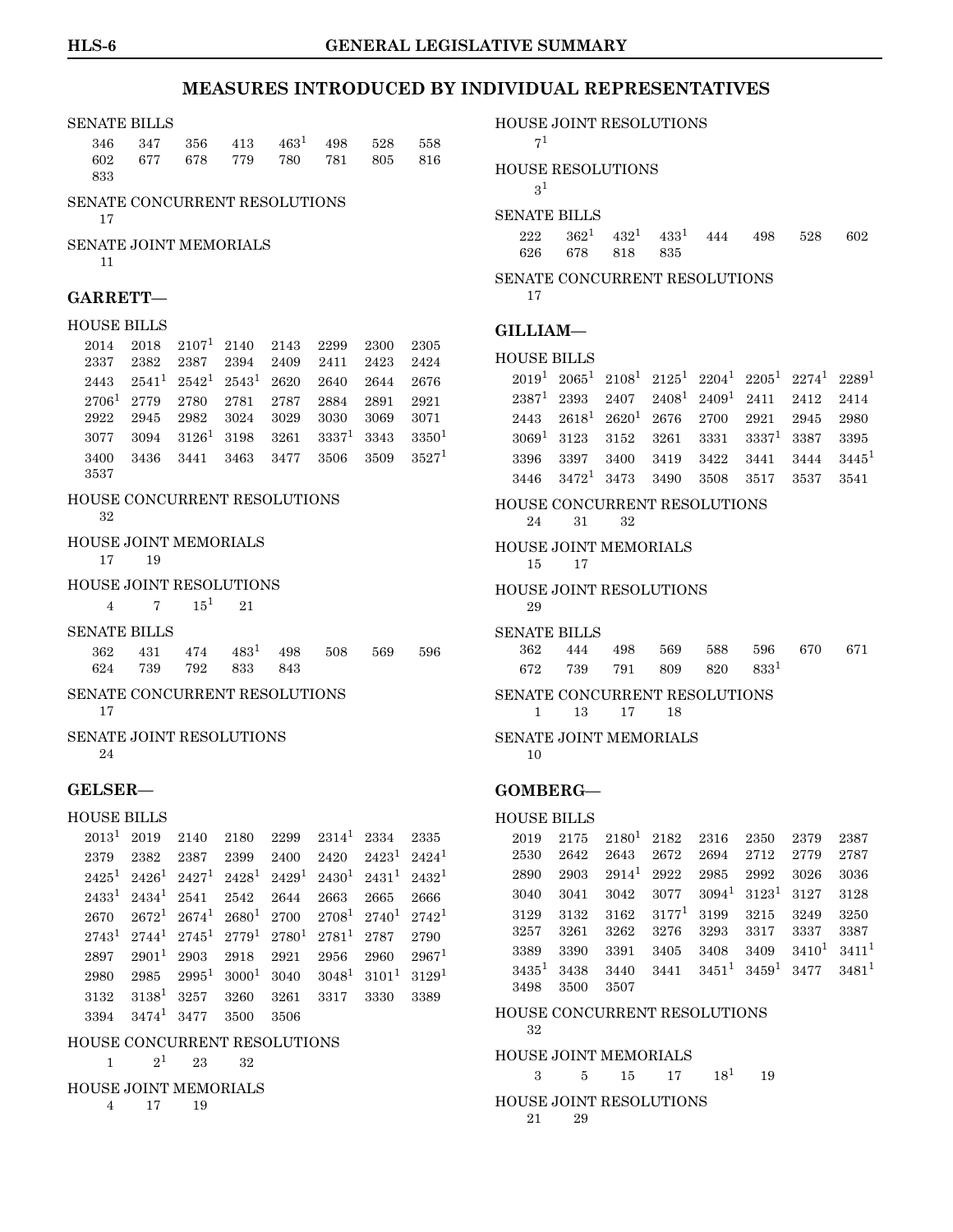### HOUSE MEMORIALS

#### $2^{\circ}$

SENATE BILLS

|  |  | 413 463 498 605 606 624 678 790 <sup>1</sup> |  |  |
|--|--|----------------------------------------------|--|--|
|  |  | 792 805 816 820 833 835                      |  |  |

SENATE CONCURRENT RESOLUTIONS 15

SENATE JOINT MEMORIALS

10

#### **GORSEK—**

#### HOUSE BILLS

 $2001 \quad 2002 \quad 2003 \quad 2180 \quad 2676 \quad 2787 \quad 2843^1 \quad 2888^1$  $2001 \quad 2002 \quad 2003 \quad 2180 \quad 2676 \quad 2787 \quad 2843^1 \quad 2888^1$  $2001 \quad 2002 \quad 2003 \quad 2180 \quad 2676 \quad 2787 \quad 2843^1 \quad 2888^1$ 2914 2921 2922 2955[1](#page-0-0) 2981 2984 2985 2992  $3000 \quad 3015 \quad 3017^1 \quad 3018 \quad 3025^1 \quad 3026^1 \quad 3029 \quad 3038^1$  $3000 \quad 3015 \quad 3017^1 \quad 3018 \quad 3025^1 \quad 3026^1 \quad 3029 \quad 3038^1$  $3000 \quad 3015 \quad 3017^1 \quad 3018 \quad 3025^1 \quad 3026^1 \quad 3029 \quad 3038^1$  $3040$   $3070^1$  $3070^1$   $3071$   $3077$   $3079^1$   $3094^1$   $3097^1$   $3127$  $3128$  $3128$  $3128$   $3132^1$   $3139^1$   $3149^1$   $3215$   $3256$   $3257$   $3275^1$  $3294$   $3316^1$  $3316^1$  $3316^1$   $3317$   $3357$   $3364$   $3389$   $3410$   $3435$  $3438^1$  $3438^1$   $3459$   $3464$   $3468^1$   $3472^1$   $3477$   $3498$   $3500$  $3506\quad 3507^1$  $3506\quad 3507^1$ 

#### HOUSE CONCURRENT RESOLUTIONS

32 33[1](#page-0-0)

#### HOUSE JOINT MEMORIALS

 $7 \t 15 \t 17 \t 18 \t 19<sup>1</sup>$  $7 \t 15 \t 17 \t 18 \t 19<sup>1</sup>$  $7 \t 15 \t 17 \t 18 \t 19<sup>1</sup>$ 

#### HOUSE JOINT RESOLUTIONS 29

SENATE BILLS 345 413 498 569 588 624 626 678 739 802 805 828 833

### SENATE CONCURRENT RESOLUTIONS

#### $14^1$  $14^1$  16 17

### SENATE JOINT MEMORIALS

11

#### **GREENLICK—**

### HOUSE BILLS

 $2001$  $2001$   $2002$   $2004$   $2018$   $2073$ <sup>1</sup>  $2074$ <sup>1</sup>  $2075$ <sup>1</sup>  $2076$ <sup>1</sup>  $2077^1$  $2077^1$   $2275^1$   $2276^1$   $2277^1$   $2278^1$   $2279^1$   $2302$   $2329$  $\textbf{2331}^1 \textbf{ 2332} \textbf{ 2336}^1 \textbf{ 2337}^1 \textbf{ 2338}^1 \textbf{ 2339}^1 \textbf{ 2347}^1 \textbf{ 2348}^1$  $\textbf{2331}^1 \textbf{ 2332} \textbf{ 2336}^1 \textbf{ 2337}^1 \textbf{ 2338}^1 \textbf{ 2339}^1 \textbf{ 2347}^1 \textbf{ 2348}^1$  $\textbf{2331}^1 \textbf{ 2332} \textbf{ 2336}^1 \textbf{ 2337}^1 \textbf{ 2338}^1 \textbf{ 2339}^1 \textbf{ 2347}^1 \textbf{ 2348}^1$  $2355^1 \ 2379 \ 2380 \ 2382 \ 2383 \ 2384 \ 2385^1 \ 2387$  $2355^1 \ 2379 \ 2380 \ 2382 \ 2383 \ 2384 \ 2385^1 \ 2387$  $2355^1 \ 2379 \ 2380 \ 2382 \ 2383 \ 2384 \ 2385^1 \ 2387$ 2398 2429 2431 2432 2433 2543 2611 2640  $2641$  $2641$   $2644$   $2652$   $2676$   $2678$   $2684$   $2690$ <sup>1</sup>  $2691$ <sup>1</sup>  $2692^1$  $2692^1$   $2693^1$   $2696$   $2712^1$   $2787$   $2790$   $2882$   $2884$  $2890$   $2896$   $2897$   $2902$   $2918<sup>1</sup>$  $2918<sup>1</sup>$  $2918<sup>1</sup>$   $2921$   $2922$   $2960<sup>1</sup>$ 3008 3015 3016 3017 3018[1](#page-0-0) 3024 3025 3026 3027 3028 3029 3030 3036 3037 3039 3040  $3041$  $3041$   $3042$   $3071$   $3072$   $3073$   $3077$   $3079$   $3081$ <sup>1</sup>  $3082$   $3093$   $3094$   $3099$   $3131$  $3131$  $3131$   $3132$   $3150$   $3191$ <sup>1</sup>  $3200^1$  $3200^1$   $3215$   $3256$   $3257$   $3258^1$   $3294$   $3295$   $3297^1$  $3317$  $3317$  $3317$   $3338$   $3339$   $3364$   $3389$   $3405$   $3435$   $3463$ <sup>1</sup>

3467[1](#page-0-0) 3468 3477 3492[1](#page-0-0) 3500 3506

#### HOUSE CONCURRENT RESOLUTIONS 32

#### HOUSE JOINT RESOLUTIONS

 $1^1 \qquad 2^1 \qquad 4 \qquad 15 \qquad 18^1 \qquad 21$  $1^1 \qquad 2^1 \qquad 4 \qquad 15 \qquad 18^1 \qquad 21$ 

#### SENATE BILLS

|         | 344 346 347 362 384 412 <sup>1</sup> 413 444              |  |  |  |
|---------|-----------------------------------------------------------|--|--|--|
|         | 463 498 <sup>1</sup> 508 528 568 569 572 <sup>1</sup> 596 |  |  |  |
|         | $624$ $631^1$ $678$ $717$ $721$ $725^1$ $779$ $780$       |  |  |  |
| 781 833 |                                                           |  |  |  |

#### SENATE CONCURRENT RESOLUTIONS

3 17

#### **HANNA—**

```
HOUSE BILLS
```
 $2011 \quad 2019 \quad 2387 \quad 2404 \quad 2703^1 \quad 2716^1 \quad 2717^1 \quad 2718^1$  $2011 \quad 2019 \quad 2387 \quad 2404 \quad 2703^1 \quad 2716^1 \quad 2717^1 \quad 2718^1$  $2011 \quad 2019 \quad 2387 \quad 2404 \quad 2703^1 \quad 2716^1 \quad 2717^1 \quad 2718^1$  $2721^1$  $2721^1$  $2721^1$   $2923^1$   $2924^1$   $2925^1$   $3003^1$   $3011$   $3056^1$   $3057^1$  $3058^1$  $3058^1$   $3059^1$   $3060^1$   $3111^1$   $3151$   $3249$   $3267$   $3270$ 3288 3427 3437 3441 3444 3475 3498 3502  $3508<sup>1</sup>$  $3508<sup>1</sup>$  $3508<sup>1</sup>$   $3517$   $3534<sup>1</sup>$   $3541$ 

#### HOUSE CONCURRENT RESOLUTIONS

2  $15^1$  $15^1$  32

#### HOUSE JOINT MEMORIALS 17

#### HOUSE JOINT RESOLUTIONS 25 29

### SENATE BILLS

| $362$ $581^1$ $582^1$ $596$ $651$ $670$ $671$ $672$ |  |  |  |
|-----------------------------------------------------|--|--|--|
| 678 709 739 820 855                                 |  |  |  |

### SENATE CONCURRENT RESOLUTIONS

### $11^{1}$  $11^{1}$  17

#### SENATE JOINT MEMORIALS

 $6^1$  $6^1$  10

#### **HARKER—**

```
HOUSE BILLS
```

|  |  | $2328^1$ 2337 2339 2370 2387 2397 2398 2403                                                   |  |  |
|--|--|-----------------------------------------------------------------------------------------------|--|--|
|  |  | $2425$ 2426 2611 2635 <sup>1</sup> 2636 <sup>1</sup> 2637 <sup>1</sup> 2639 2692 <sup>1</sup> |  |  |
|  |  | 2727 2738 2787 2896 2921 2922 2985 3077                                                       |  |  |
|  |  | $3079$ $3100$ $3257$ $3258^1$ $3327^1$ $3328^1$ $3329^1$ $3435$                               |  |  |
|  |  | $3464$ $3472$ <sup>1</sup> $3477$ $3500$ $3501$ $3506$                                        |  |  |

#### HOUSE CONCURRENT RESOLUTIONS

31 32

#### HOUSE JOINT MEMORIALS 17 19

#### SENATE BILLS

2 362 498  $528^1$  $528^1$  569<sup>1</sup> 596 624 691<sup>1</sup>  $739 \qquad 789 \qquad 833^1$  $739 \qquad 789 \qquad 833^1$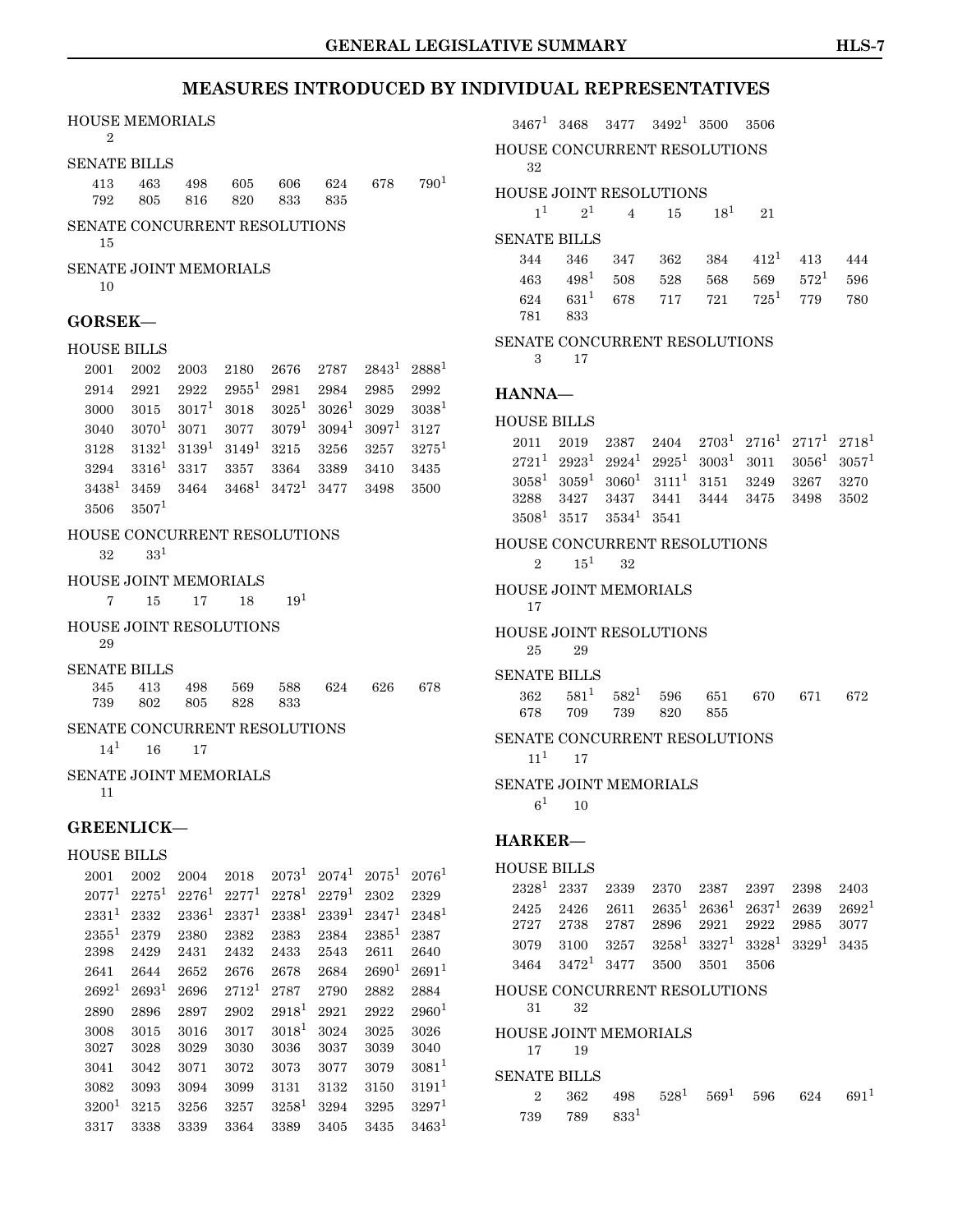|                                 | SENATE CONCURRENT RESOLUTIONS<br>9                                      |              |                   |                                  |          | <b>SENATE BILLS</b>                |                   |                                     |                   |                  |                   |                   |                   |                        |                   |
|---------------------------------|-------------------------------------------------------------------------|--------------|-------------------|----------------------------------|----------|------------------------------------|-------------------|-------------------------------------|-------------------|------------------|-------------------|-------------------|-------------------|------------------------|-------------------|
| $\mathbf{1}$                    |                                                                         | 17           |                   |                                  |          |                                    |                   | 362                                 | 413               | 432              | 433               | 465<br>$602^1$    | 474               | 484                    | 498               |
| SENATE JOINT MEMORIALS          |                                                                         |              |                   |                                  |          |                                    |                   | 508<br>$795^1$                      | 558<br>805        | 569<br>816       | 596<br>831        | 833               | 624               | 739                    | 792               |
| 11                              |                                                                         |              |                   |                                  |          |                                    |                   |                                     |                   |                  |                   |                   |                   |                        |                   |
| HICKS-                          |                                                                         |              |                   |                                  |          |                                    |                   | SENATE CONCURRENT RESOLUTIONS<br>17 |                   |                  |                   |                   |                   |                        |                   |
| <b>HOUSE BILLS</b>              |                                                                         |              |                   |                                  |          |                                    |                   | SENATE JOINT MEMORIALS              |                   |                  |                   |                   |                   |                        |                   |
| 2018                            | 2019                                                                    | 2365         | 2366              | 2387                             |          | $2625^1$ $2626^1$                  | 2627 <sup>1</sup> | 3                                   | 11                |                  |                   |                   |                   |                        |                   |
| $2628^1$                        | $2629^1$                                                                | $2630^{1}$   | 2640              | 2644                             | 2779     | 2841                               | 2842              | <b>SENATE JOINT RESOLUTIONS</b>     |                   |                  |                   |                   |                   |                        |                   |
| 2902                            | 2903                                                                    | 2910         | 3006              | $3076^1$                         | 3123     | $3126^1$                           | $3213^1$          | 17                                  | 18                | 19               | 20                |                   |                   |                        |                   |
| $3214^1$                        | $3259^1$                                                                | 3265         | 3266              | 3267                             | 3268     | 3269                               | 3270              | HOYLE-                              |                   |                  |                   |                   |                   |                        |                   |
| $3350^1$<br>3425                | 3352                                                                    | 3395         | 3397              | 3404<br>$3456^1$ $3462^1$ $3463$ | 3418     | 3419                               | 3422              |                                     |                   |                  |                   |                   |                   |                        |                   |
|                                 | 3427                                                                    | 3441         |                   |                                  |          | 3473                               | 3517              | <b>HOUSE BILLS</b>                  |                   |                  |                   |                   |                   |                        |                   |
| HOUSE CONCURRENT RESOLUTIONS    |                                                                         |              |                   |                                  |          |                                    |                   | 2180                                | 2182              | $2205^1$         | $2280^1$          | 2337              | 2387              | 2415                   | 2427 <sup>1</sup> |
| 24                              | 31                                                                      | 32           |                   |                                  |          |                                    |                   | 2446                                | 2447              | 2620             | 2644              | $2675^1$          | $2676^1$          | $2677^1$               | $2678^1$          |
| HOUSE JOINT MEMORIALS           |                                                                         |              |                   |                                  |          |                                    |                   | 2684                                | 2697 <sup>1</sup> | 2706             | $2724^1$          | 2787              | $2915^1$          | 2921                   | 2922              |
| 15                              | 16                                                                      | 17           |                   |                                  |          |                                    |                   | 2992                                | 3007<br>3131      | 3008<br>$3261^1$ | 3015              | $3016^1$          | 3017              | $3070^{1}$<br>$3326^1$ | $3071^1$          |
| HOUSE JOINT RESOLUTIONS         |                                                                         |              |                   |                                  |          |                                    |                   | 3077<br>$3344^1$                    | $3345^1$          | $3346^1$         | 3262<br>$3347^1$  | 3316<br>$3348^1$  | 3317<br>$3349^1$  | 3387                   | 3331<br>3389      |
| 21                              | 29                                                                      | $33^{1}$     |                   |                                  |          |                                    |                   | 3400                                | 3404              | 3416             | 3430              | 3435              | 3441              | $3482^1$               | $3496^1$          |
| <b>SENATE BILLS</b>             |                                                                         |              |                   |                                  |          |                                    |                   | 3507                                | $3513^1$          | 3514             | 3530 <sup>1</sup> |                   |                   |                        |                   |
| 362                             | 498                                                                     | 569          | 596               | 599                              | 651      | 670                                | 671               |                                     |                   |                  |                   |                   |                   |                        |                   |
| 672                             | 709                                                                     | 739          | 820               | 843                              | 855      |                                    |                   | HOUSE CONCURRENT RESOLUTIONS<br>3   | $\overline{4}$    | 8                | 9                 | 24                | 31                | 32                     |                   |
| SENATE CONCURRENT RESOLUTIONS   |                                                                         |              |                   |                                  |          |                                    |                   |                                     |                   |                  |                   |                   |                   |                        |                   |
| $\mathbf{1}$                    | 13                                                                      | 14           | 16                | 17                               |          |                                    |                   | <b>HOUSE JOINT MEMORIALS</b>        |                   |                  |                   |                   |                   |                        |                   |
| SENATE JOINT MEMORIALS          |                                                                         |              |                   |                                  |          |                                    |                   | 15 <sup>1</sup>                     | $16^1$            | 17               | 19                |                   |                   |                        |                   |
| 10                              |                                                                         |              |                   |                                  |          |                                    |                   | <b>HOUSE JOINT RESOLUTIONS</b>      |                   |                  |                   |                   |                   |                        |                   |
| <b>SENATE JOINT RESOLUTIONS</b> |                                                                         |              |                   |                                  |          |                                    |                   | 21                                  |                   |                  |                   |                   |                   |                        |                   |
| 26                              | 34                                                                      |              |                   |                                  |          |                                    |                   | <b>SENATE BILLS</b>                 |                   |                  |                   |                   |                   |                        |                   |
| HOLVEY-                         |                                                                         |              |                   |                                  |          |                                    |                   | 356<br>677                          | $432^1$           | 456              | $487^{1}$         | 498               | 568               | 596                    | 624               |
|                                 |                                                                         |              |                   |                                  |          |                                    |                   |                                     | 678               | 739              | 785               | 792               | 816               | 820                    |                   |
| <b>HOUSE BILLS</b>              |                                                                         |              |                   |                                  |          |                                    |                   | SENATE CONCURRENT RESOLUTIONS       |                   |                  |                   |                   |                   |                        |                   |
| 2018<br>2398                    | 2180<br>2399                                                            | 2336<br>2400 | 2337<br>2401      | $2346^1$ 2379<br>2427            |          | 2395<br>$2443^1$ $2524^1$ $2525^1$ | 2397              | 13                                  | 17                |                  |                   |                   |                   |                        |                   |
|                                 | $2526^1 \ 2527^1 \ 2528^1 \ 2529^1 \ 2530^1 \ 2531^1 \ 2532^1 \ 2533^1$ |              |                   |                                  |          |                                    |                   | SENATE JOINT MEMORIALS              |                   |                  |                   |                   |                   |                        |                   |
|                                 | $2534^1$ $2535^1$                                                       | $2536^1$     | $2540^1$          | $2545^1$                         |          | $2550^1$ $2555^1$                  | $2611^1$          | -5                                  |                   |                  |                   |                   |                   |                        |                   |
| 2640                            | 2641                                                                    | 2644         | 2676              | 2689 <sup>1</sup>                | $2727^1$ | $2728^1$                           | $2738^1$          | <b>SENATE JOINT RESOLUTIONS</b>     |                   |                  |                   |                   |                   |                        |                   |
| $2739^1$                        | 2787                                                                    | 2903         | 2912              | 2913                             | 2921     | 2922                               | $2964^1$          | 24                                  |                   |                  |                   |                   |                   |                        |                   |
| $2965^1$                        | $2966^1$                                                                | 2971         | 2990 <sup>1</sup> | 2992                             | 3008     | $3071^1$                           | 3077              | HUFFMAN-                            |                   |                  |                   |                   |                   |                        |                   |
| 3162                            | $3169^1$                                                                | $3170^1$     | $3171^1$          | $3172^1$                         | $3173^1$ | $3174^1$                           | $3177^1$          |                                     |                   |                  |                   |                   |                   |                        |                   |
| $3180^{1}$                      | $3188^1$                                                                | 3257         | 3276              | 3317                             | 3357     | 3364                               | 3387              | <b>HOUSE BILLS</b>                  |                   |                  |                   | $2105^1$ $2106^1$ |                   |                        |                   |
| $3389^1$                        | 3404                                                                    | 3410         | 3441              | 3459                             | $3471^1$ | $3476^1$                           | 3477              | 2018<br>2366                        | 2019<br>2367      | 2020<br>2368     | 2369              | 2376              | 2274<br>2417      | 2356<br>2425           | 2365<br>2426      |
| $3489^1$ $3514$                 |                                                                         | 3517         |                   |                                  |          |                                    |                   | 2443                                | 2639              | 2695             | 2696              | 2706              | $2710^{1}$        | $2711^1$               | 2713              |
| HOUSE CONCURRENT RESOLUTIONS    |                                                                         |              |                   |                                  |          |                                    |                   | 2729                                | 2730              | $2741^1$         | $2787^1$          | 2843              | 2883              | 2889                   | 2910              |
| 32                              |                                                                         |              |                   |                                  |          |                                    |                   | 2911                                | 2912              | 2913             | 2916              | 2921              | 2975              | 2980                   | 2981              |
| <b>HOUSE JOINT MEMORIALS</b>    |                                                                         |              |                   |                                  |          |                                    |                   | 2992                                | 3000              | 3006             | 3009              | 3077              | 3098 <sup>1</sup> | 3151                   | 3249              |
| $6^1$                           | $\tau$                                                                  | 17           |                   |                                  |          |                                    |                   | 3250                                | 3255              | 3261             | 3265              | 3266              | 3267              | 3268                   | 3269              |
| <b>HOUSE JOINT RESOLUTIONS</b>  |                                                                         |              |                   |                                  |          |                                    |                   | 3270                                | 3317              | 3358             | 3362              | 3363              | 3387              | $3392^1$               | $3395\,$          |
| $\mathbf{1}$                    | $30^{1}$                                                                |              |                   |                                  |          |                                    |                   | 3396                                | 3397              | 3398             | 3419              | 3441              | 3464              | 3475                   | 3479 <sup>1</sup> |
|                                 |                                                                         |              |                   |                                  |          |                                    |                   | 3490                                | 3507              | 3517             | 3529              | $3536^1$          | 3541              |                        |                   |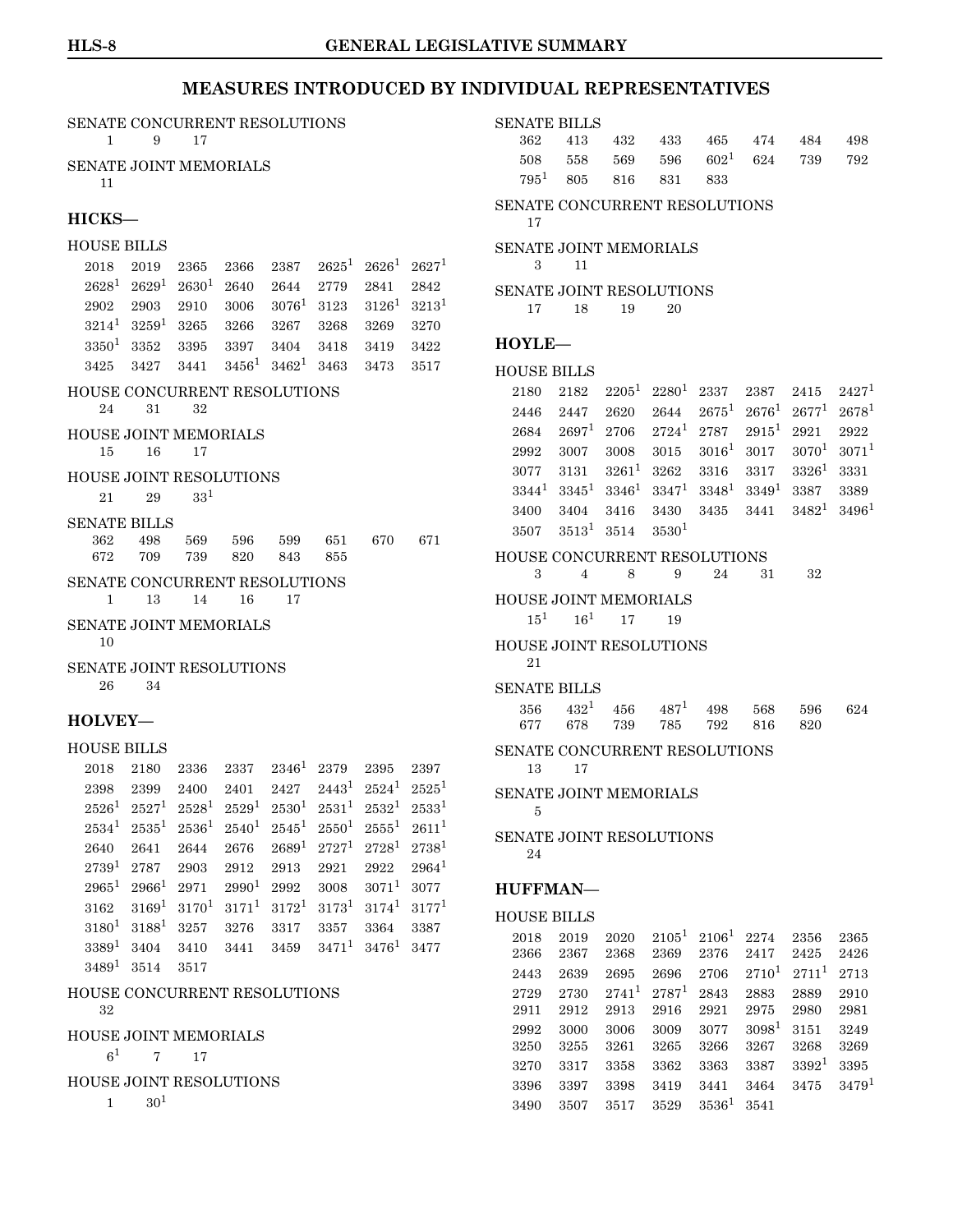$2891 \quad 2896 \quad 2921^1 \quad 2922 \quad 2950^1 \quad 2956 \quad 2980 \quad 2984^1$  $2891 \quad 2896 \quad 2921^1 \quad 2922 \quad 2950^1 \quad 2956 \quad 2980 \quad 2984^1$  $2891 \quad 2896 \quad 2921^1 \quad 2922 \quad 2950^1 \quad 2956 \quad 2980 \quad 2984^1$  $2985 \quad 3007 \quad 3036^1 \quad 3039^1 \quad 3077 \quad 3079 \quad 3128 \quad 3129$  $2985 \quad 3007 \quad 3036^1 \quad 3039^1 \quad 3077 \quad 3079 \quad 3128 \quad 3129$  $2985 \quad 3007 \quad 3036^1 \quad 3039^1 \quad 3077 \quad 3079 \quad 3128 \quad 3129$ 

### **MEASURES INTRODUCED BY INDIVIDUAL REPRESENTATIVES**

| HOUSE CONCURRENT RESOLUTIONS<br>31<br>32                                                                                                        | $3525^1$ 3541<br>3517                                                                                                                          |
|-------------------------------------------------------------------------------------------------------------------------------------------------|------------------------------------------------------------------------------------------------------------------------------------------------|
| <b>HOUSE JOINT MEMORIALS</b>                                                                                                                    | <b>HOUSE CONCURRENT RESOLUTIONS</b>                                                                                                            |
| $7^{\circ}$<br>17<br>20                                                                                                                         | $12^{1}$<br>31<br>32                                                                                                                           |
| <b>HOUSE JOINT RESOLUTIONS</b><br>29                                                                                                            | HOUSE JOINT MEMORIALS<br>7<br>17<br>20                                                                                                         |
| HOUSE RESOLUTIONS<br>1 <sup>1</sup>                                                                                                             | HOUSE JOINT RESOLUTIONS<br>21<br>29                                                                                                            |
| <b>SENATE BILLS</b>                                                                                                                             | <b>SENATE BILLS</b>                                                                                                                            |
| $276^1$<br>$461^1$<br>$498^1$<br>362<br>430<br>487<br>569<br>540                                                                                | 222<br>$627^1$<br>487<br>540<br>569<br>651<br>498<br>596                                                                                       |
| 677<br>588<br>596<br>624<br>651<br>670<br>671<br>672                                                                                            | $776^{1}$<br>670<br>672<br>709<br>730<br>677<br>739<br>802                                                                                     |
| $766^{1}$<br>$765^1$<br>$767^1$<br>746<br>709<br>802<br>816<br>820<br>855                                                                       | $816^{1}$<br>$833^{1}$<br>820<br>829<br>SENATE CONCURRENT RESOLUTIONS                                                                          |
| SENATE CONCURRENT RESOLUTIONS                                                                                                                   | $\overline{2}$<br>13<br>17                                                                                                                     |
| 13<br>17                                                                                                                                        | SENATE JOINT MEMORIALS<br>10                                                                                                                   |
| <b>SENATE JOINT MEMORIALS</b><br>10                                                                                                             |                                                                                                                                                |
|                                                                                                                                                 | <b>KENNEMER-</b>                                                                                                                               |
| JENSON-                                                                                                                                         | <b>HOUSE BILLS</b>                                                                                                                             |
| <b>HOUSE BILLS</b>                                                                                                                              | $2352^1$ $2353^1$<br>2180<br>2354 <sup>1</sup><br>2007<br>2011<br>2015<br>2018<br>2385<br>2387<br>2355<br>2407<br>2443<br>2446<br>2447<br>2676 |
| $2018^1$ 2387<br>$2787^1$<br>2017<br>2403<br>2442<br>2700<br>2441                                                                               | $2697^1$ 2712<br>2696<br>2884<br>2896<br>2897<br>2902<br>2684                                                                                  |
| $3243^1$<br>$2988^1$<br>2890<br>3008<br>3245<br>2842<br>2910<br>3267                                                                            | $2945^1$ 2985<br>$3083^1$<br>$3084^1$<br>$3085^1$<br>$3088^1$<br>$3089^1$<br>2921                                                              |
| 3323<br>3387<br>3268<br>3269<br>3294<br>3317<br>3322<br>3324                                                                                    | $3294^1$<br>3326<br>3343<br>3387<br>3261<br>3395<br>3396<br>3397                                                                               |
| $3452^1$<br>$3487^1$<br>$3488^1$<br>3475<br>$3395\,$<br>3396<br>3397<br>3441                                                                    | $3439^1$<br>$3494^1$<br>3441<br>3475<br>3482<br>3516<br>3442<br>3459                                                                           |
| $3523^1$ $3529^1$ $3541$<br>3498<br>3490                                                                                                        |                                                                                                                                                |
|                                                                                                                                                 | 3517<br>3541                                                                                                                                   |
| HOUSE CONCURRENT RESOLUTIONS                                                                                                                    | $3537^1$<br>3539                                                                                                                               |
| 30 <sup>1</sup><br>31<br>32                                                                                                                     | HOUSE CONCURRENT RESOLUTIONS<br>3<br>17<br>31<br>32                                                                                            |
| HOUSE JOINT MEMORIALS<br>15<br>17                                                                                                               | HOUSE JOINT MEMORIALS                                                                                                                          |
| HOUSE JOINT RESOLUTIONS                                                                                                                         | $20\,$<br>17                                                                                                                                   |
| 21<br>29<br>$\mathbf{1}$                                                                                                                        | <b>HOUSE JOINT RESOLUTIONS</b>                                                                                                                 |
| <b>HOUSE RESOLUTIONS</b>                                                                                                                        | $27^{1}$<br>21<br>29                                                                                                                           |
| $2^1$                                                                                                                                           | <b>SENATE BILLS</b>                                                                                                                            |
| <b>SENATE BILLS</b>                                                                                                                             | 348<br>362<br>569<br>596<br>630<br>631<br>670<br>498<br>831<br>671<br>816<br>820<br>830<br>855                                                 |
| 497<br>739<br>498<br>651<br>670<br>671<br>672<br>677                                                                                            | SENATE CONCURRENT RESOLUTIONS                                                                                                                  |
| $846^{1}$<br>746<br>820                                                                                                                         | 16<br>17<br>$\mathbf{1}$                                                                                                                       |
| SENATE CONCURRENT RESOLUTIONS                                                                                                                   | <b>SENATE JOINT MEMORIALS</b>                                                                                                                  |
| $16^1$<br>13<br>17                                                                                                                              | $5^1$<br>10                                                                                                                                    |
| <b>SENATE JOINT MEMORIALS</b><br>11                                                                                                             | <b>KENY-GUYER-</b>                                                                                                                             |
|                                                                                                                                                 | <b>HOUSE BILLS</b>                                                                                                                             |
| JOHNSON-                                                                                                                                        | $2013^1$ $2014^1$ $2017^1$ $2018^1$<br>2019<br>2180<br>2331<br>2332                                                                            |
| <b>HOUSE BILLS</b>                                                                                                                              | 2387<br>2334<br>2335<br>2336<br>2337<br>2355<br>2394<br>2350                                                                                   |
| $2537^1$ $2538^1$ $2539^1$<br>2387<br>$2441^1$ $2442^1$ $2443$<br>2384                                                                          | 2395<br>2397<br>2398<br>2420<br>2423<br>2424<br>$2516^1$<br>2532                                                                               |
| $2681^1$<br>$2682^1$<br>2676<br>$2683^1$<br>2695<br>2713<br>2883<br>2891                                                                        | $2610^{1}$<br>$2611^1$<br>2609 <sup>1</sup><br>$2612^1$<br>2640<br>2644<br>2665<br>2667                                                        |
| $2896^1$<br>$2925^1$ 2945<br>$2975^1$<br>2912<br>2913<br>2916<br>2921<br>$3099^1$ $3100^1$ $3151$<br>$2979^{1}$<br>2980<br>2981<br>3066<br>3097 | $2729^1$<br>$2730^1$<br>2712<br>2779<br>2676<br>2693<br>2702<br>2780<br>$2882^1$<br>2883<br>$2884^1$<br>2787<br>2790<br>2890<br>2781<br>2850   |

 $3249 \quad 3250 \quad 3255^1 \quad 3268 \quad 3269 \quad 3351^1 \quad 3352^1 \quad 3387$  $3249 \quad 3250 \quad 3255^1 \quad 3268 \quad 3269 \quad 3351^1 \quad 3352^1 \quad 3387$  $3249 \quad 3250 \quad 3255^1 \quad 3268 \quad 3269 \quad 3351^1 \quad 3352^1 \quad 3387$ 3398[1](#page-0-0) 3419 3437 3441 3475 3478 3507 3508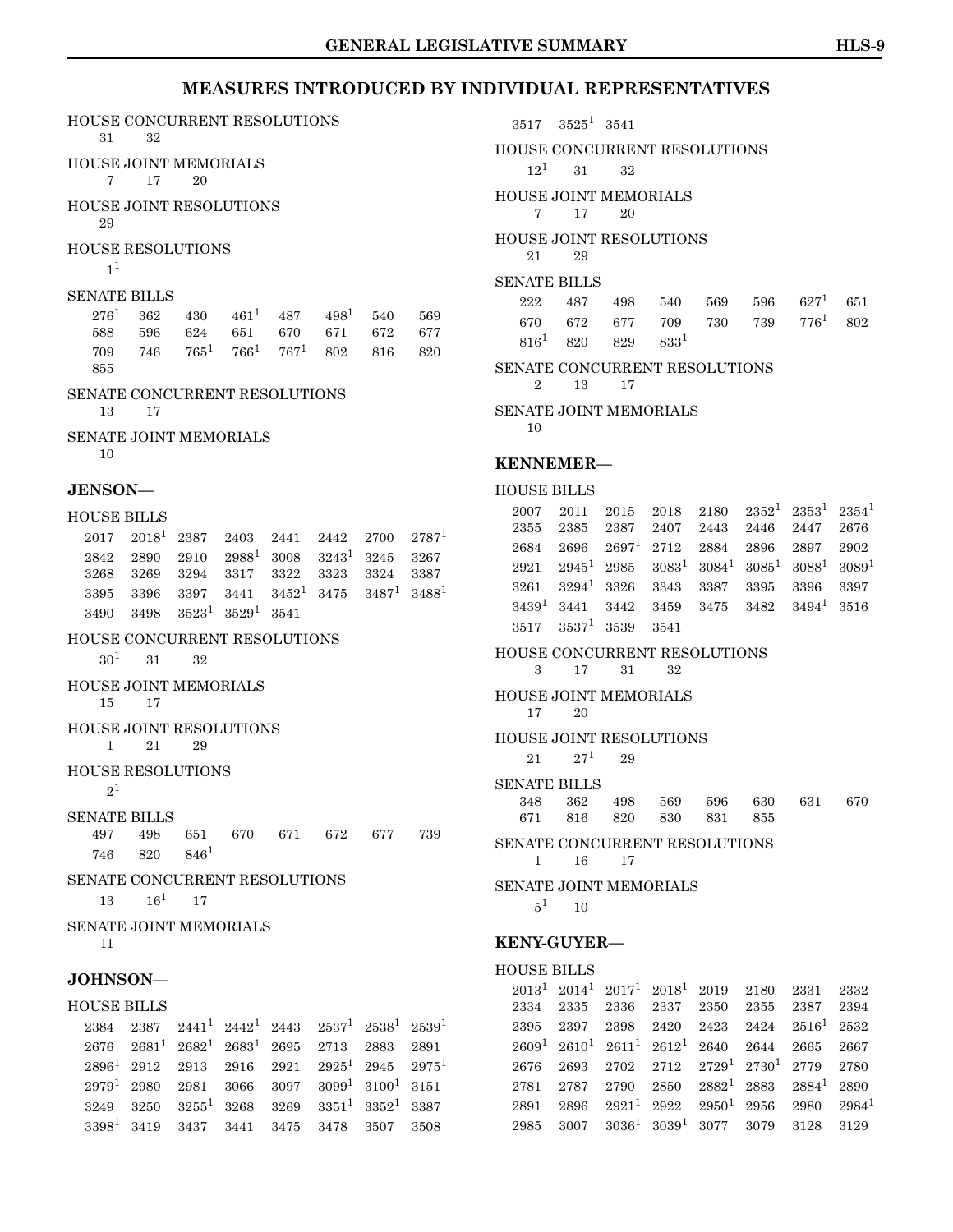| 3131                                 | 3132                  | 3137                   | $3140^{1}$ | 3150          | $3162^1$ | 3200       | 3256              |
|--------------------------------------|-----------------------|------------------------|------------|---------------|----------|------------|-------------------|
| 3257                                 | 3261                  | $3274^1$               | 3293       | 3301          | 3317     | 3332       | 3338              |
| $3364^1$                             | 3389                  | 3390 <sup>1</sup>      | 3400       | $3403^1$      | 3405     | $3407^1$   | 3408 <sup>1</sup> |
| 3409 <sup>1</sup>                    | 3410                  | $3412^1$               | $3413^1$   | 3421          | $3424^1$ | 3430       | 3435              |
| 3438                                 | $3449^1$              | 3450                   | 3466       | 3477          | 3498     | 3500       | 3501              |
| 3506                                 | 3507                  | $3523^1$               |            |               |          |            |                   |
| HOUSE CONCURRENT RESOLUTIONS<br>4    | 8                     | 9                      | 24         | 26            | 32       |            |                   |
| HOUSE JOINT MEMORIALS<br>6           | 7                     | 17                     | 19         |               |          |            |                   |
| HOUSE JOINT RESOLUTIONS<br>1         | 7                     | 21                     |            |               |          |            |                   |
| <b>HOUSE RESOLUTIONS</b><br>$5^1$    |                       |                        |            |               |          |            |                   |
| <b>SENATE BILLS</b>                  |                       |                        |            |               |          |            |                   |
| $123^1$                              | 362                   | 384                    | 430        | $438^1$       | 444      | 456        | 463               |
| 467                                  | 468                   | 498                    | 568        | 569           | 602      | 624        | 677               |
| 717                                  | 721                   | 722                    | 739        | $778^{1}$     | 779      | 780        | 781               |
| 792                                  | $801^{1}$             | 818                    | 831        | 833           |          |            |                   |
| SENATE CONCURRENT RESOLUTIONS<br>7   | 8                     | 17                     |            |               |          |            |                   |
| SENATE JOINT MEMORIALS               |                       |                        |            |               |          |            |                   |
| $11^{1}$                             |                       |                        |            |               |          |            |                   |
| $KOMP-$                              |                       |                        |            |               |          |            |                   |
| <b>HOUSE BILLS</b>                   |                       |                        |            |               |          |            |                   |
| 2001                                 | 2002                  | 2019                   | 2182       | $2328^1$      | 2335     | $2337^{1}$ | 2387              |
| $2407^{1}$                           | 2631                  | 2640                   | 2641       | $2644^1$      | 2652     | 2687       | 2689              |
| 2699                                 | 2709                  | $2722^1$               | $2723^1$   | 2727          | $2734^1$ | 2779       | $2787^1$          |
| $2789^{1}$                           | $2840^{1}$            | 2850                   | $2889^1$   | 2897          | 2921     | $2956^1$   | $2958^1$          |
| $2969^1$                             | $2971^1$              | 2980                   | 2992       | $3005^{1}$    | 3015     | 3016       | 3017              |
| 3029                                 | 3038                  | 3041                   | 3042       | 3070          | 3071     | 3072       | 3073              |
| 3077                                 | $3082^1$              | 3093                   | 3127       | $3150^1$      | $3254^1$ | 3256       | 3257              |
| 3261                                 | $3273^1$              | 3276                   | 3306       | 3317          | 3387     | 3389       | 3395              |
|                                      |                       | $3438$ $3447^1$ $3464$ | 3466       | $3497^1$ 3500 |          | 3507       |                   |
| HOUSE CONCURRENT RESOLUTIONS         |                       |                        |            |               |          |            |                   |
|                                      |                       |                        |            |               |          |            |                   |
|                                      | $27^1$<br>$3^{\circ}$ | 32                     |            |               |          |            |                   |
| <b>HOUSE JOINT MEMORIALS</b>         |                       |                        |            |               |          |            |                   |
| $7^1$                                | 17                    | 19                     |            |               |          |            |                   |
| <b>HOUSE JOINT RESOLUTIONS</b><br>29 |                       |                        |            |               |          |            |                   |
|                                      |                       |                        |            |               |          |            |                   |
| <b>SENATE BILLS</b><br>7             | 348                   | 362                    | 413        | 498           | 507      | 508        | 569               |
| 596<br>843                           |                       | 624 677                | 678        | 739           | 792      | 831        | 833               |

17[1](#page-0-0)

SENATE JOINT MEMORIALS 10

#### **KOTEK—**

### HOUSE BILLS  $2001^1 \ 2002^1 \ 2003^1 \ 2004^1 \ 2005^1 \ 2006^1 \ 2007^1 \ 2008^1$  $2001^1 \ 2002^1 \ 2003^1 \ 2004^1 \ 2005^1 \ 2006^1 \ 2007^1 \ 2008^1$  $2001^1 \ 2002^1 \ 2003^1 \ 2004^1 \ 2005^1 \ 2006^1 \ 2007^1 \ 2008^1$  $2013^1$  $2013^1$  $2013^1$   $2639^1$   $2648^1$   $2649^1$   $2676$   $2705^1$   $2787$   $2902^1$  $3077 \quad 3257 \quad 3327^1 \quad 3343^1 \quad 3400 \quad 3477^1 \quad 3492^1 \quad 3500$  $3077 \quad 3257 \quad 3327^1 \quad 3343^1 \quad 3400 \quad 3477^1 \quad 3492^1 \quad 3500$  $3077 \quad 3257 \quad 3327^1 \quad 3343^1 \quad 3400 \quad 3477^1 \quad 3492^1 \quad 3500$ HOUSE CONCURRENT RESOLUTIONS  $13^1$  $13^1$   $32^1$ HOUSE JOINT MEMORIALS 17 SENATE BILLS 362 460[1](#page-0-0) 498 568[1](#page-0-0) 677[1](#page-0-0) 739 820 833 843 SENATE CONCURRENT RESOLUTIONS 3  $5^1$  $5^1$   $7^1$  13 17 SENATE JOINT MEMORIALS 10 **KRIEGER—** HOUSE BILLS  $2014$  $2014$  $2014$   $2015$   $2019$   $2168$ <sup>1</sup>  $2169$ <sup>1</sup>  $2170$ <sup>1</sup>  $2171$ <sup>1</sup>  $2172$ <sup>1</sup>  $2173^1$  $2173^1$  $2173^1$  2180 2403 2697 2707<sup>1</sup> 2841 2842 2899<sup>1</sup>  $2900<sup>1</sup>$  $2900<sup>1</sup>$  $2900<sup>1</sup>$  2910  $2911<sup>1</sup>$  2914 2957 2992 3006 3009 3010 3011 3014 3047 3048 3049 3151 3249[1](#page-0-0)  $3250^1$  $3250^1$   $3262^1$   $3265$   $3267$   $3268$   $3269$   $3270$   $3317$ 3321 3322 3323 3324 3363 3395 3419 3425  $3437 \quad 3441^1 \quad 3444 \quad 3451 \quad 3464 \quad 3475 \quad 3490 \quad 3498$  $3437 \quad 3441^1 \quad 3444 \quad 3451 \quad 3464 \quad 3475 \quad 3490 \quad 3498$  $3437 \quad 3441^1 \quad 3444 \quad 3451 \quad 3464 \quad 3475 \quad 3490 \quad 3498$ 3508 3517 3541 HOUSE CONCURRENT RESOLUTIONS 32 HOUSE JOINT MEMORIALS  $2^1$  $2^1$  7 15 17 20 HOUSE JOINT RESOLUTIONS 16[1](#page-0-0) 21 25 26 29 SENATE BILLS  $352^1$  $352^1$  362 498 539 569 588<sup>1</sup> 596 597 651 670 671 672 709 739 820 843 SENATE CONCURRENT RESOLUTIONS 13 17 SENATE JOINT MEMORIALS 10

SENATE JOINT RESOLUTIONS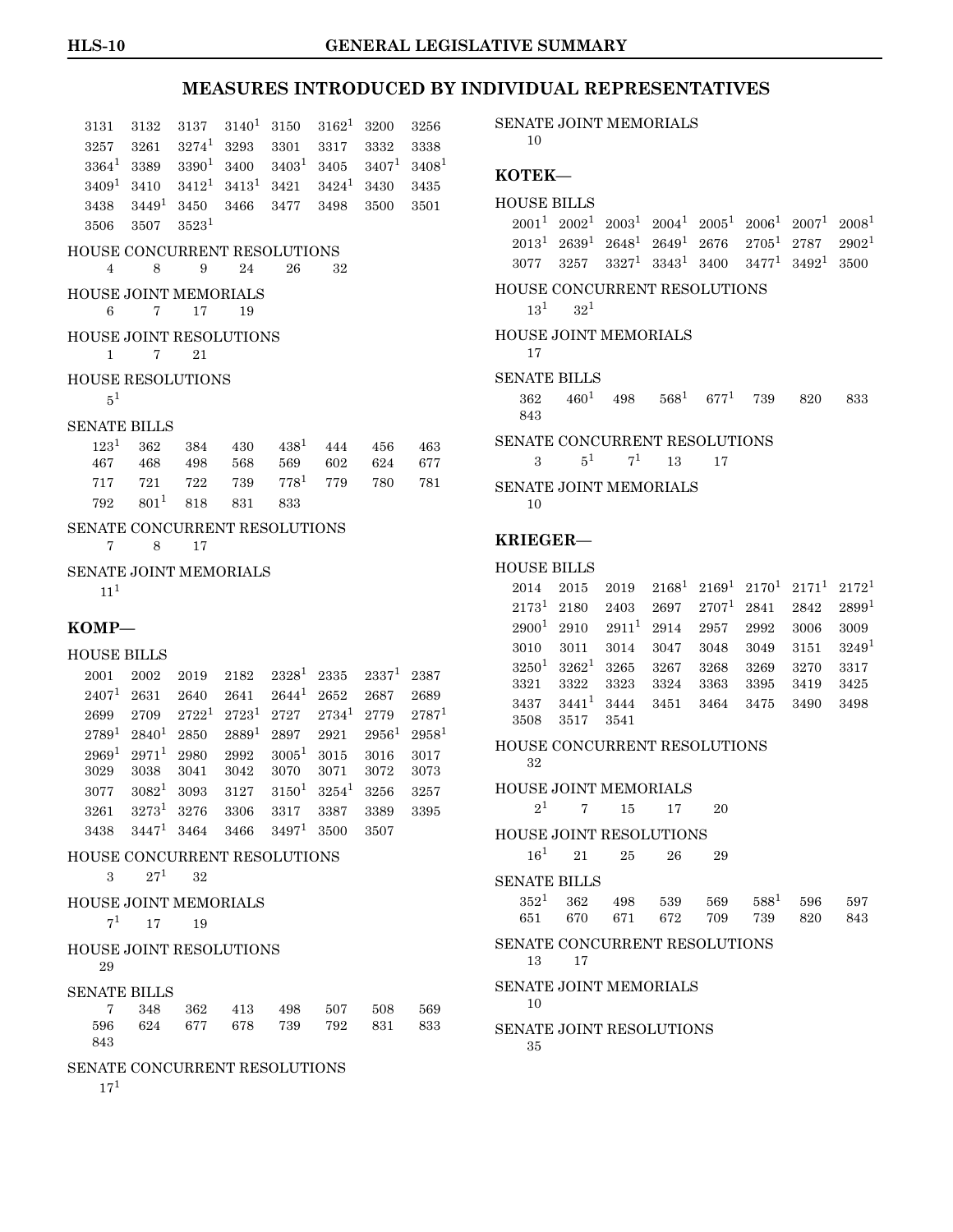### **LIVELY—**

#### HOUSE BILLS

| 2013 <sup>1</sup>  | 2018                | $2370^{1}$                          | 2630     | $2689^{1}$ | 2787     | 2902              | 2921       |
|--------------------|---------------------|-------------------------------------|----------|------------|----------|-------------------|------------|
| 2950               | 3077                | $3080^{1}$                          | 3215     | 3256       | 3257     | 3261              | 3294       |
| 3295               | 3301                | 3306                                | 3317     | 3340       | 3364     | 3389              | $3404^1$   |
| 3405               | 3407                | 3410                                | 3411     | 3412       | 3413     | 3425              | 3427       |
| 3435               | 3438                | 3443                                | 3477     | 3498       | 3500     | 3507              | 3514       |
|                    |                     | <b>HOUSE CONCURRENT RESOLUTIONS</b> |          |            |          |                   |            |
| 21                 | 22                  | 31                                  | 32       |            |          |                   |            |
|                    |                     | <b>HOUSE JOINT MEMORIALS</b>        |          |            |          |                   |            |
| 7                  | 12                  | 15                                  | 16       | 17         | 18       | 19                |            |
|                    |                     | <b>HOUSE JOINT RESOLUTIONS</b>      |          |            |          |                   |            |
| $\mathbf{1}$       | 29                  |                                     |          |            |          |                   |            |
|                    | <b>SENATE BILLS</b> |                                     |          |            |          |                   |            |
| 498                | 569                 | 596                                 | 602      | 624        | 630      | 631               | 678        |
| 792                | 805                 | 816                                 | 818      | 855        |          |                   |            |
|                    |                     | SENATE CONCURRENT RESOLUTIONS       |          |            |          |                   |            |
| 11                 | 17                  |                                     |          |            |          |                   |            |
|                    |                     | <b>SENATE JOINT MEMORIALS</b>       |          |            |          |                   |            |
| 11                 |                     |                                     |          |            |          |                   |            |
|                    |                     |                                     |          |            |          |                   |            |
|                    | <b>MATTHEWS-</b>    |                                     |          |            |          |                   |            |
| <b>HOUSE BILLS</b> |                     |                                     |          |            |          |                   |            |
| 2017 <sup>1</sup>  | 2018                | $2109^1$                            | 2274     | 2334       | 2335     | 2337              | 2350       |
| $2365^1$           | 2379                | 2380                                | 2382     | 2383       | 2384     | 2387              | $2391^{1}$ |
| 2395               | 2396                | 2399                                | 2404     | $2406^1$   |          | $2415^1$ $2416^1$ | $2417^{1}$ |
| $2418^1$           | $2419^1$            | $2420^1$                            | $2421^1$ | $2422^1$   | 2431     | 2434              | $2449^1$   |
| 2541               | 2542                | 2543                                | 2611     | 2631       | 2633     | 2642              | 2652       |
| 2669 <sup>1</sup>  | 2676                | 2678                                | 2696     | 2883       | 2891     | 2910              | 2950       |
| $2988^1$           | 2992                | 3027                                | $3028^1$ | $3077^{1}$ | $3097^1$ | 3123              | 3131       |
| 3132               | 3136                | 3263                                | 3317     | 3342       | $3361^1$ | 3395              | 3397       |
| 3422               | 3426                | - 3440                              | 3441     | 3450       | $3486^1$ | $3487^1$          | 3498       |

 $3500\quad 3507\quad 3517^1\quad 3523^1\quad 3533^1$  $3500\quad 3507\quad 3517^1\quad 3523^1\quad 3533^1$  $3500\quad 3507\quad 3517^1\quad 3523^1\quad 3533^1$ HOUSE CONCURRENT RESOLUTIONS  $3^1 \qquad 4^1 \qquad 24 \qquad 32 \qquad 33^1$  $3^1 \qquad 4^1 \qquad 24 \qquad 32 \qquad 33^1$  $3^1 \qquad 4^1 \qquad 24 \qquad 32 \qquad 33^1$ HOUSE JOINT MEMORIALS 15 17 19 HOUSE JOINT RESOLUTIONS 15 29 SENATE BILLS

|  |  | $1 \t 19^1 \t 138^1 \t 362 \t 435^1 \t 498 \t 569 \t 596$ |  |  |
|--|--|-----------------------------------------------------------|--|--|
|  |  | 624 677 678 687 739 746 805 820 <sup>1</sup>              |  |  |

#### SENATE CONCURRENT RESOLUTIONS

 $13 \qquad 16^1 \qquad 17$  $13 \qquad 16^1 \qquad 17$ 

SENATE JOINT RESOLUTIONS

21

### **MCKEOWN—**

#### HOUSE BILLS

| 2180                                |                 | 2182 2303         | 2443 | 2620                             | $2642^1$ | $2643^1$ | 2697     |
|-------------------------------------|-----------------|-------------------|------|----------------------------------|----------|----------|----------|
| 2787                                |                 | 2883 2891         | 2914 | 2921                             | 2923     | 2992     | $3079^1$ |
| $3199^1$                            |                 | $3201^1$ $3261^1$ |      | $3262 \quad 3276^1$              | $3341^1$ | 3343     | 3395     |
| 3435                                |                 | 3438 3441         |      | $3451 \quad 3459^1 \quad 3464^1$ |          | 3477     | 3500     |
| 3506                                | 3525            |                   |      |                                  |          |          |          |
| HOUSE CONCURRENT RESOLUTIONS<br>31  | 32              |                   |      |                                  |          |          |          |
| HOUSE JOINT MEMORIALS               |                 |                   |      |                                  |          |          |          |
| 7                                   | 15              | 16                | 17   | 19                               |          |          |          |
|                                     |                 |                   |      |                                  |          |          |          |
| <b>HOUSE JOINT RESOLUTIONS</b>      |                 |                   |      |                                  |          |          |          |
| 21                                  | 29 <sup>1</sup> |                   |      |                                  |          |          |          |
| <b>SENATE BILLS</b>                 |                 |                   |      |                                  |          |          |          |
| 2 <sup>1</sup>                      | 413             | 498               | 596  | 678                              | 709      | 739      | 746      |
|                                     | $828^1$ $833$   |                   |      |                                  |          |          |          |
| SENATE CONCURRENT RESOLUTIONS<br>17 |                 |                   |      |                                  |          |          |          |
|                                     |                 |                   |      |                                  |          |          |          |
| SENATE JOINT MEMORIALS              |                 |                   |      |                                  |          |          |          |
| 10                                  |                 |                   |      |                                  |          |          |          |
|                                     |                 |                   |      |                                  |          |          |          |

# **MCLANE—**

### HOUSE BILLS

|  | $2004^1$ $2011$ $2019$ $2649^1$ $2729$ $2730$ $2788$ $2882$                           |  |  |  |
|--|---------------------------------------------------------------------------------------|--|--|--|
|  | $2883 \quad 2884 \quad 2891 \quad 2892 \quad 2915 \quad 2921 \quad 2923 \quad 2981^1$ |  |  |  |
|  | $2989^1$ $2993$ $3095^1$ $3098$ $3130^1$ $3151$ $3186^1$ $3199^1$                     |  |  |  |
|  | $3201^1$ $3267$ $3269$ $3270$ $3289^1$ $3358^1$ $3359^1$ $3362$                       |  |  |  |
|  | 3383 3386 3395 3419 3422 3441 3443 3456                                               |  |  |  |
|  | 3464 3475 3490 3517 3541                                                              |  |  |  |

#### HOUSE CONCURRENT RESOLUTIONS

| 3              | 12                | 24                      | $25^1$ $31^1$ $32^1$ |  | 35 |
|----------------|-------------------|-------------------------|----------------------|--|----|
|                |                   | HOUSE JOINT MEMORIALS   |                      |  |    |
| 15             | - 16              | - 17                    | 20                   |  |    |
|                |                   | HOUSE JOINT RESOLUTIONS |                      |  |    |
| $21^{1}$       | 29                |                         |                      |  |    |
|                | HOUSE RESOLUTIONS |                         |                      |  |    |
| 1 <sup>1</sup> |                   |                         |                      |  |    |
| SENATE BILLS   |                   |                         |                      |  |    |
|                |                   |                         |                      |  |    |

|      | $362$ $365$ $430$ $456$ $498^1$ $568^1$ $581^1$ $582^1$ |  |  |  |
|------|---------------------------------------------------------|--|--|--|
|      | $596$ $651^1$ $670$ $671$ $672$ $709^1$ $739$ $820$     |  |  |  |
| -843 |                                                         |  |  |  |

### SENATE CONCURRENT RESOLUTIONS

#### 13 17

### SENATE JOINT MEMORIALS

 $6^1$  $6^1$  10

### SENATE JOINT RESOLUTIONS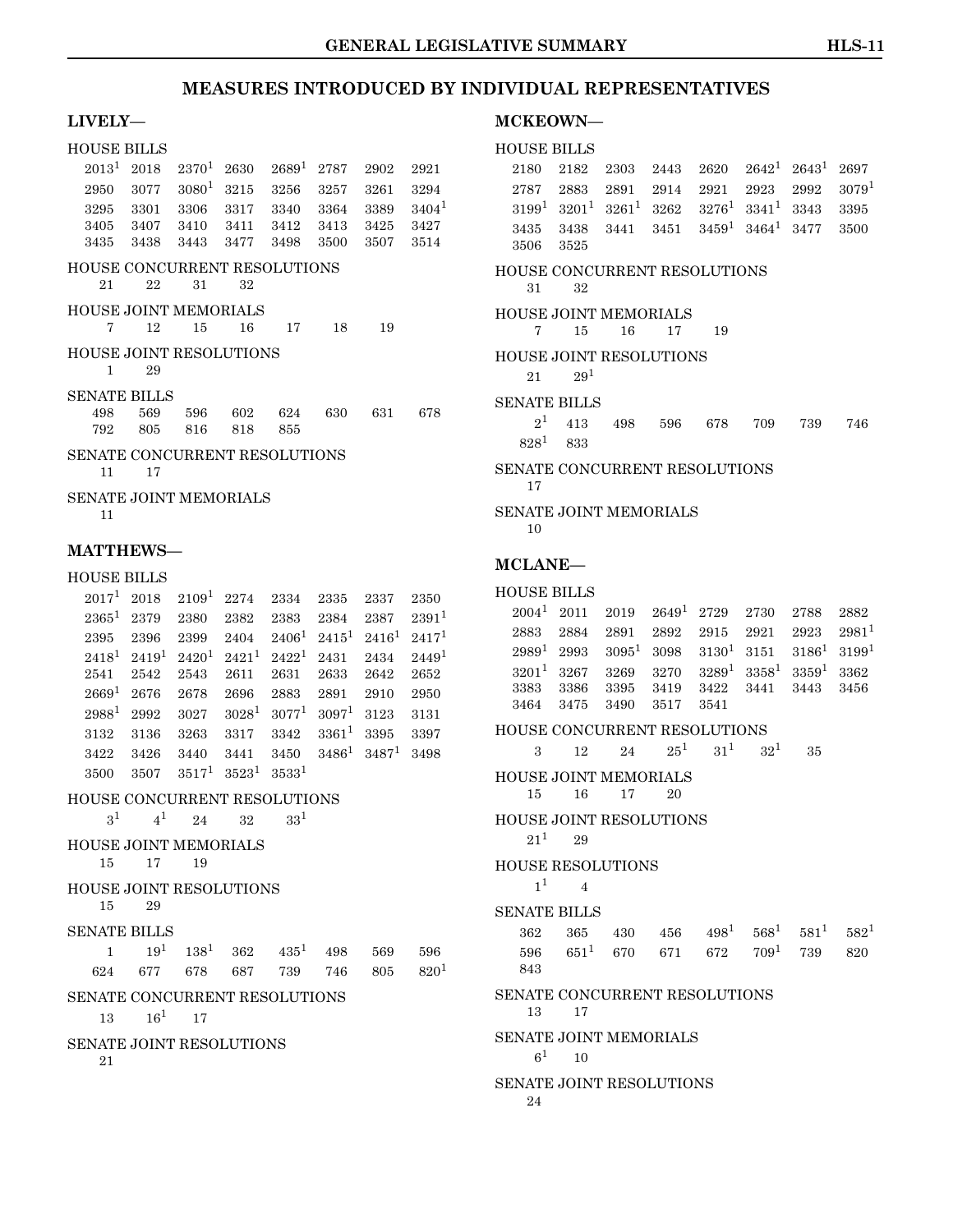| NATHANSON-                          |                   |                                                               |                      |                  |                    |                   |                  |
|-------------------------------------|-------------------|---------------------------------------------------------------|----------------------|------------------|--------------------|-------------------|------------------|
| <b>HOUSE BILLS</b>                  |                   |                                                               |                      |                  |                    |                   |                  |
| 2018                                | 2019              |                                                               | $2020^1$ $2066^1$    |                  | $2140^1$ $2141^1$  | $2142^1$          | $2143^1$         |
| 2182                                | 2334              | 2382                                                          | 2383                 | 2427             |                    | $2445^1$ $2446^1$ | $2447^1$         |
| 2640                                | 2641              | 2644                                                          | 2652                 | 2676             | 2678               | 2684              | $2698^{1}$       |
| 2702                                | 2787              | 2912                                                          | $2918^1$             | 2922             | $3007^1$           | 3008              | 3079             |
| $3136^1$                            | $3137^1$          |                                                               | $3198^1$ $3242^1$    | 3256             | 3258               | 3302              | 3317             |
| $3330^{1}$                          | $3331^1$          |                                                               | $3332^1$ $3333^1$    | $3339^1$         | 3363               | 3389              | $3399^{1}$       |
| $3401^1$                            | 3404              | 3477                                                          | 3514                 | 3525             |                    |                   |                  |
| HOUSE CONCURRENT RESOLUTIONS        |                   |                                                               |                      |                  |                    |                   |                  |
| 21                                  | 22                | 32                                                            |                      |                  |                    |                   |                  |
|                                     |                   |                                                               |                      |                  |                    |                   |                  |
| HOUSE JOINT MEMORIALS<br>7          | 17                | 19                                                            |                      |                  |                    |                   |                  |
|                                     |                   |                                                               |                      |                  |                    |                   |                  |
| <b>SENATE BILLS</b>                 |                   |                                                               |                      |                  |                    |                   |                  |
| 413<br>792                          | 498<br>816        | 508<br>831                                                    | 528<br>833           | 568              | 596                | 602               | 739              |
|                                     |                   |                                                               |                      |                  |                    |                   |                  |
| SENATE CONCURRENT RESOLUTIONS       |                   |                                                               |                      |                  |                    |                   |                  |
| 1                                   | 17                |                                                               |                      |                  |                    |                   |                  |
| OLSON-                              |                   |                                                               |                      |                  |                    |                   |                  |
| <b>HOUSE BILLS</b>                  |                   |                                                               |                      |                  |                    |                   |                  |
| 2015                                | 2018              | 2274                                                          | $2314^1$             | 2335             | 2355               | $2403^1$          | $2404^1$         |
|                                     | $2405^1$ $2406^1$ |                                                               | $2407^1$ 2408        |                  |                    |                   | $2679^{1}$       |
| $2680^{1}$                          |                   |                                                               | $2707^1$ $2708^1$    | 2409<br>$2709^1$ | 2541<br>$2779^{1}$ | 2542              |                  |
| $2843^1$                            | 2696              |                                                               |                      | $3010^1$         | $3047^1$           | 2780              | 2781             |
|                                     | 2921              | 2957                                                          | 3003                 | $3252^1$         |                    | $3048^1$          | $3049^1$         |
| 3077                                | 3101              | 3249                                                          | 3250                 |                  | $3253^1$           | 3261              | 3267             |
| 3268                                | 3321              | 3322                                                          | 3324                 | 3332             | $3363^1$           | 3387              | 3395             |
| 3396                                | 3397              | 3419<br>3508                                                  | $3440^1$<br>$3514^1$ | 3441             | 3474               | 3490              | 3498             |
| 3501                                | 3507              |                                                               |                      |                  |                    |                   |                  |
| HOUSE CONCURRENT RESOLUTIONS        |                   |                                                               |                      |                  |                    |                   |                  |
| $\overline{2}$                      | 24                | 31                                                            | 32                   |                  |                    |                   |                  |
| <b>HOUSE JOINT MEMORIALS</b>        |                   |                                                               |                      |                  |                    |                   |                  |
| 17                                  | 20                |                                                               |                      |                  |                    |                   |                  |
| HOUSE JOINT RESOLUTIONS             |                   |                                                               |                      |                  |                    |                   |                  |
| 29                                  |                   |                                                               |                      |                  |                    |                   |                  |
| <b>SENATE BILLS</b>                 |                   |                                                               |                      |                  |                    |                   |                  |
| 7                                   | 180               |                                                               | 362 456 484 485      |                  |                    | 486               | 498 <sup>1</sup> |
| $539^{1}$                           | 569               | 596                                                           |                      | 602 624          | 670                | 672               | 709              |
| 739                                 | 820               | 843                                                           |                      |                  |                    |                   |                  |
| SENATE CONCURRENT RESOLUTIONS       |                   |                                                               |                      |                  |                    |                   |                  |
| 17                                  |                   |                                                               |                      |                  |                    |                   |                  |
| <b>SENATE JOINT MEMORIALS</b><br>10 |                   |                                                               |                      |                  |                    |                   |                  |
| <b>SENATE JOINT RESOLUTIONS</b>     |                   |                                                               |                      |                  |                    |                   |                  |
| 26                                  |                   |                                                               |                      |                  |                    |                   |                  |
|                                     |                   |                                                               |                      |                  |                    |                   |                  |
| PARRISH-                            |                   |                                                               |                      |                  |                    |                   |                  |
| <b>HOUSE BILLS</b>                  |                   |                                                               |                      |                  |                    |                   |                  |
|                                     |                   | $2007$ $2011^1$ $2019$ $2180$ $2355^1$ $2387$ $2417^1$ $2421$ |                      |                  |                    |                   |                  |

 $2544$ <sup>[1](#page-0-0)</sup> 2646 2649 2676 2684<sup>1</sup> 2706 2729<sup>1</sup> 2730<sup>1</sup>  ${\bf 2875^1 \ \ 2876^1 \ \ 2877^1 \ \ 2878^1 \ \ 2879^1 \ \ 2880^1 \ \ 2881^1 \ \ 2882^1 }$  ${\bf 2875^1 \ \ 2876^1 \ \ 2877^1 \ \ 2878^1 \ \ 2879^1 \ \ 2880^1 \ \ 2881^1 \ \ 2882^1 }$  ${\bf 2875^1 \ \ 2876^1 \ \ 2877^1 \ \ 2878^1 \ \ 2879^1 \ \ 2880^1 \ \ 2881^1 \ \ 2882^1 }$  $2883^1$  $2883^1$   $2884^1$   $2891^1$   $2902$   $2921$   $2945$   $2981$   $2985$  $2992$   $2993^1$  $2993^1$   $2994^1$   $3000^1$   $3010$   $3011$   $3013$   $3014$  $3107 \quad 3127^1 \quad 3133^1 \quad 3134^1 \quad 3135^1 \quad 3151 \quad 3152 \quad 3189$  $3107 \quad 3127^1 \quad 3133^1 \quad 3134^1 \quad 3135^1 \quad 3151 \quad 3152 \quad 3189$  $3107 \quad 3127^1 \quad 3133^1 \quad 3134^1 \quad 3135^1 \quad 3151 \quad 3152 \quad 3189$ 3249 3261 3263[1](#page-0-0) 3264[1](#page-0-0) 3267 3269 3270 3316  $3317$  $3317$  $3317$   $3377^1$   $3378^1$   $3379^1$   $3380^1$   $3381^1$   $3382^1$   $3383^1$  $3384^1 \quad 3385^1 \quad 3386^1 \quad 3441 \quad \ 3443 \quad \ 3446 \quad \ 3464 \quad \ 3475$  $3384^1 \quad 3385^1 \quad 3386^1 \quad 3441 \quad \ 3443 \quad \ 3446 \quad \ 3464 \quad \ 3475$  $3384^1 \quad 3385^1 \quad 3386^1 \quad 3441 \quad \ 3443 \quad \ 3446 \quad \ 3464 \quad \ 3475$  $3478^1$  $3478^1$   $3482^1$   $3490$   $3498$   $3507^1$   $3508$   $3510^1$   $3517^1$  $3523^1$  $3523^1$   $3527^1$   $3537$   $3538^1$   $3541^1$ HOUSE CONCURRENT RESOLUTIONS  $3^1$  $3^1$   $18^1$   $19^1$   $20^1$   $32$ HOUSE JOINT MEMORIALS 9 15 16 17 HOUSE JOINT RESOLUTIONS  $21^1$  $21^1$  $21^1$  25 26 29<sup>1</sup> SENATE BILLS  $2 \t 362 \t 365 \t 430 \t 461^1 \t 462 \t 484 \t 485$  $2 \t 362 \t 365 \t 430 \t 461^1 \t 462 \t 484 \t 485$  $2 \t 362 \t 365 \t 430 \t 461^1 \t 462 \t 484 \t 485$  $486$   $498^1$  $498^1$   $528$   $569$   $588$   $596$   $651^1$   $665^1$  $670$   $672$   $709$   $739$   $787$   $789$   $820^1$  $820^1$   $829$  $831^1$  $831^1$  $831^1$   $852^1$ SENATE CONCURRENT RESOLUTIONS [1](#page-0-0)  $16^1$  17 SENATE JOINT MEMORIALS 10 SENATE JOINT RESOLUTIONS  $24 \t 26^1$  $24 \t 26^1$ **READ—** HOUSE BILLS  $2281^1$  $2281^1$  $2281^1$   $2282^1$   $2283^1$   $2284^1$   $2285^1$   $2286^1$   $2287^1$   $2288^1$  $2289^1$  $2289^1$   $2290^1$   $2291^1$   $2292^1$   $2293^1$   $2294^1$   $2295^1$   $2296^1$  $2297^1 \quad 2298^1 \quad 2299^1 \quad 2300^1 \quad 2301^1 \quad 2302^1 \quad 2303^1 \quad 2304^1$  $2297^1 \quad 2298^1 \quad 2299^1 \quad 2300^1 \quad 2301^1 \quad 2302^1 \quad 2303^1 \quad 2304^1$  $2297^1 \quad 2298^1 \quad 2299^1 \quad 2300^1 \quad 2301^1 \quad 2302^1 \quad 2303^1 \quad 2304^1$  $2305^1$  $2305^1$   $2306^1$   $2307^1$   $2308^1$   $2309^1$   $2310^1$   $2311^1$   $2312^1$  $2313^1 \ 2315 \ 2323^1 \ 2330^1 \ 2333^1 \ 2337 \ 2345^1 \ 2387^1$  $2313^1 \ 2315 \ 2323^1 \ 2330^1 \ 2333^1 \ 2337 \ 2345^1 \ 2387^1$  $2313^1 \ 2315 \ 2323^1 \ 2330^1 \ 2333^1 \ 2337 \ 2345^1 \ 2387^1$ 2443 2676 2787 2800[1](#page-0-0) 2916 2921 2981 2992 3067[1](#page-0-0) 3068[1](#page-0-0) 3069 3074[1](#page-0-0) 3077 3079 3152 3200 3276 3301 3317[1](#page-0-0) 3435 3436 3443 3459 3482 3524 3525 HOUSE CONCURRENT RESOLUTIONS 32 HOUSE JOINT MEMORIALS 19 HOUSE JOINT RESOLUTIONS  $3^1$  $3^1$   $4^1$   $5^1$   $6^1$   $21^1$   $28^1$ SENATE BILLS  $221$  $221$   $222^1$   $223$   $224$   $227$   $228$   $229^1$   $230^1$ 

 $231^1$  $231^1$  $231^1$   $232^1$   $233^1$   $234^1$   $235^1$   $262$   $276^1$   $435$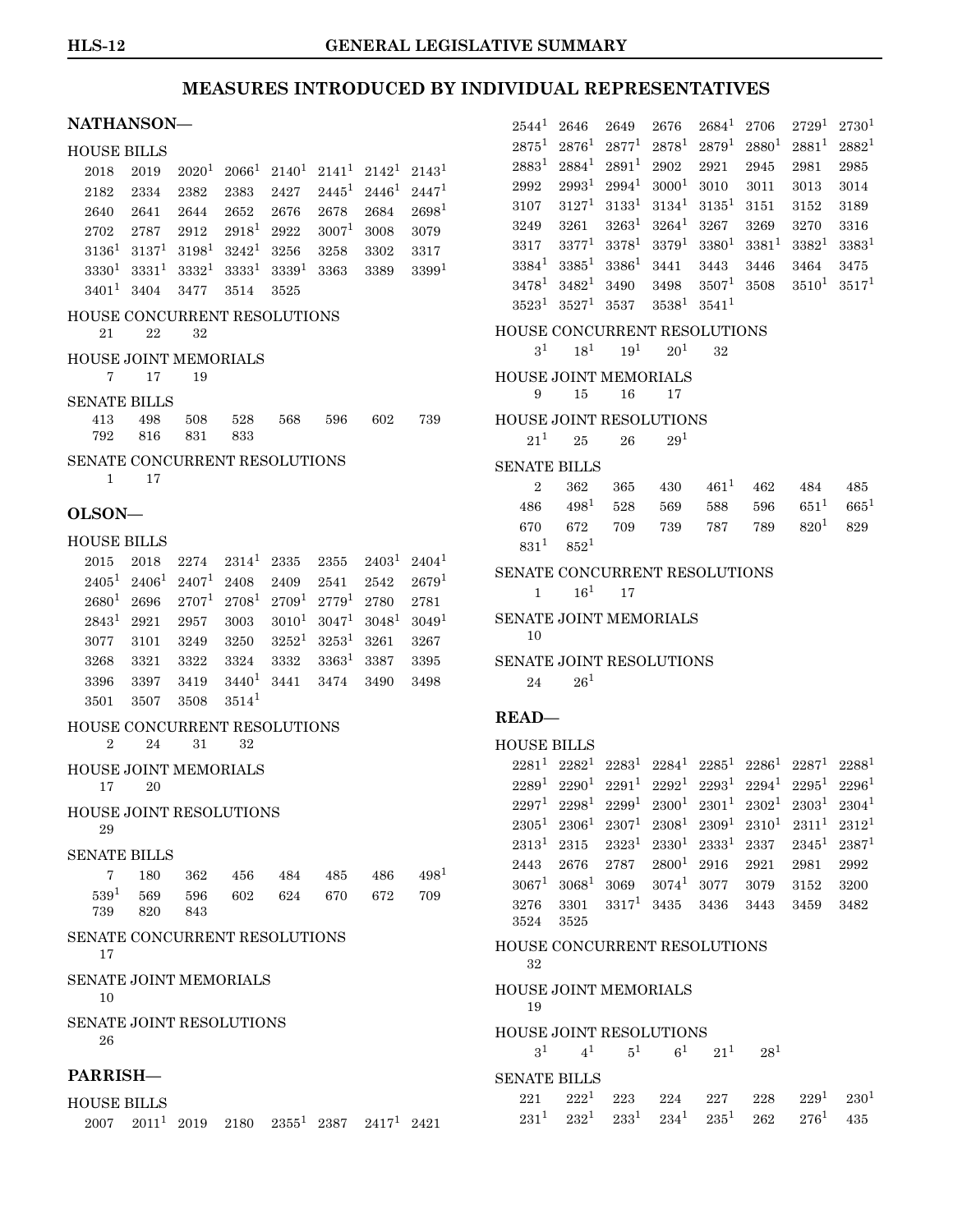| 498                                             | 528            | 569                    | 596                                           | 600      | 624             | $675^1$    | 678               |
|-------------------------------------------------|----------------|------------------------|-----------------------------------------------|----------|-----------------|------------|-------------------|
| 787                                             | 789            | $824^1$                | 844                                           | $845^1$  |                 |            |                   |
| SENATE CONCURRENT RESOLUTIONS                   |                |                        |                                               |          |                 |            |                   |
| 3                                               | 9 <sup>1</sup> | 17                     |                                               |          |                 |            |                   |
| SENATE JOINT RESOLUTIONS                        |                |                        |                                               |          |                 |            |                   |
| 6 <sup>1</sup>                                  | $7^{1}$        | 8 <sup>1</sup>         | 24                                            | $27^{1}$ | 36 <sup>1</sup> |            |                   |
| <b>REARDON-</b>                                 |                |                        |                                               |          |                 |            |                   |
| <b>HOUSE BILLS</b>                              |                |                        |                                               |          |                 |            |                   |
| 2018                                            | 2019           | 2352                   | 2445                                          | 2630     | 2643            | 2648       | 2649              |
| 2676                                            | 2729           | 2730                   | 2787                                          | 2882     | 2883            | 2884       | $2890^{1}$        |
| 2891                                            |                | $2912^1$ 2913 $2921^1$ |                                               | 2922     | 2945            | 2950       | $2984^1$          |
| $2985^1\phantom{0}2992$                         |                |                        | $3003$ $3038^1$ $3077$                        |          | 3079            | 3097       | $3127^1$          |
| $3128^1$ 3132                                   |                | $3189^1$               | 3200                                          | 3213     | 3307            | 3337       | $3338^{1}$        |
|                                                 | $3391^1$ 3436  | $3439^1$               | 3451                                          | 3459     | 3468            | $3469^1$   | 3477              |
| 3481                                            | 3498           | 3500                   | 3507                                          | 3509     | $3516^{1}$      |            |                   |
| <b>HOUSE CONCURRENT RESOLUTIONS</b><br>23       | 32             |                        |                                               |          |                 |            |                   |
| <b>HOUSE JOINT MEMORIALS</b>                    |                |                        |                                               |          |                 |            |                   |
| 7                                               | 15             | 16                     | 17                                            | 18       | 19              |            |                   |
| <b>HOUSE JOINT RESOLUTIONS</b><br>1             | 21             | 29                     |                                               |          |                 |            |                   |
| <b>SENATE BILLS</b>                             |                |                        |                                               |          |                 |            |                   |
| 437                                             | 450            | 474                    | $498^{1}$                                     | 602      | 624             | 677        | 678               |
| 739                                             | 805            | 828                    | 833                                           |          |                 |            |                   |
| SENATE CONCURRENT RESOLUTIONS<br>14             | 16             | 17                     |                                               |          |                 |            |                   |
| <b>SENATE JOINT MEMORIALS</b><br>5              | 11             |                        |                                               |          |                 |            |                   |
|                                                 |                |                        |                                               |          |                 |            |                   |
| <b>RICHARDSON-</b>                              |                |                        |                                               |          |                 |            |                   |
| <b>HOUSE BILLS</b>                              |                |                        |                                               |          |                 |            |                   |
|                                                 |                |                        | $2011^1$ $2018$ $2315$ $2388^1$ $2944$ $2981$ |          |                 | 3006       | $3023^1$          |
|                                                 |                |                        | $3121^1$ $3250$ $3316$ $3321$ $3322$          |          | 3323            | 3326       | 3400              |
|                                                 |                |                        | 3409 3419 3441 3444 3452                      |          | 3475            | $3490^{1}$ | 3504 <sup>1</sup> |
| $3541^1$                                        |                |                        |                                               |          |                 |            |                   |
| <b>HOUSE CONCURRENT RESOLUTIONS</b><br>$10^{1}$ | 31 —           | 32                     |                                               |          |                 |            |                   |
| <b>HOUSE JOINT RESOLUTIONS</b><br>29            |                |                        |                                               |          |                 |            |                   |
|                                                 |                |                        |                                               |          |                 |            |                   |
| <b>HOUSE RESOLUTIONS</b><br>$\overline{4}$      |                |                        |                                               |          |                 |            |                   |
| <b>SENATE BILLS</b><br>2                        | 498            |                        | 651 670 671 709                               |          |                 | 739        |                   |
| SENATE CONCURRENT RESOLUTIONS<br>13             | 17             |                        |                                               |          |                 |            |                   |
| <b>SENATE JOINT MEMORIALS</b><br>10             |                |                        |                                               |          |                 |            |                   |
|                                                 |                |                        |                                               |          |                 |            |                   |

| $SMITH-$                         |                                                              |            |                   |          |          |                 |          |
|----------------------------------|--------------------------------------------------------------|------------|-------------------|----------|----------|-----------------|----------|
|                                  | <b>HOUSE BILLS</b>                                           |            |                   |          |          |                 |          |
| 2015                             | 2018                                                         | 2019       | 2203              | 2358     | 2367     | 2679            | 2696     |
| $2704^1$                         | $2713^1$                                                     | $2778^{1}$ | $2910^1$          | 2913     | $2925^1$ | 2971            | 2985     |
| $3009^1$                         | 3010                                                         | 3011       | 3012              | 3013     | 3014     | 3077            | 3137     |
| 3151                             | 3243                                                         | 3245       | 3249              | 3250     | 3261     | 3266            | 3267     |
| 3268                             | 3321                                                         | 3322       | 3323<br>$3459^1$  | 3324     | 3352     | 3419            | 3427     |
| 3437                             | 3441                                                         | $3452^1$   |                   | $3487^1$ | 3499     | 3517            | 3541     |
| $30^{1}$                         | <b>HOUSE CONCURRENT RESOLUTIONS</b><br>32                    |            |                   |          |          |                 |          |
| 9                                | HOUSE JOINT MEMORIALS<br>17                                  | 20         |                   |          |          |                 |          |
| 25                               | <b>HOUSE JOINT RESOLUTIONS</b><br>26                         | 29         |                   |          |          |                 |          |
|                                  | <b>HOUSE RESOLUTIONS</b><br>1 <sup>1</sup><br>2 <sup>1</sup> |            |                   |          |          |                 |          |
|                                  | <b>SENATE BILLS</b>                                          |            |                   |          |          |                 |          |
|                                  | 2 <sup>1</sup><br>362                                        | $440^{1}$  | 497               | 498      | 569      | 588             | 596      |
| 624                              | 633                                                          | 651        | 670               | 671      | 672      |                 |          |
| $15^1$                           | <b>SENATE CONCURRENT RESOLUTIONS</b><br>17                   |            |                   |          |          |                 |          |
|                                  | <b>SENATE JOINT MEMORIALS</b>                                |            |                   |          |          |                 |          |
| 11 <sup>1</sup>                  |                                                              |            |                   |          |          |                 |          |
|                                  |                                                              |            |                   |          |          |                 |          |
|                                  | <b>SPRENGER-</b>                                             |            |                   |          |          |                 |          |
|                                  | <b>HOUSE BILLS</b>                                           |            |                   |          |          |                 |          |
| 2015                             | 2019                                                         | 2393       | 2406              | 2407     | 2426     | $2624^1$        | $2680^1$ |
| 2921                             | 2956                                                         | 3047       | 3049              | 3077     | 3101     | 3151            | 3249     |
| 3250                             | 3254                                                         | 3265       | 3267              | 3268     | $3312^1$ | $3313^1$        | $3314^1$ |
| 3321                             | 3322                                                         | 3323       | 3324              | $3391^1$ | 3392     | $3393^{1}$      | $3394^1$ |
| $3395^1$                         | $3396^1$                                                     | $3397^1$   | 3398 <sup>1</sup> | 3419     | 3437     | 3440            | 3441     |
| $3465^1$                         | 3474                                                         | $3484^1$   | 3498              | 3517     |          |                 |          |
| $23^{\scriptscriptstyle{\perp}}$ | HOUSE CONCURRENT RESOLUTIONS<br>31                           | 32         | $34^{1}$          |          |          |                 |          |
| 17                               | <b>HOUSE JOINT MEMORIALS</b><br>20                           |            |                   |          |          |                 |          |
| 16                               | <b>HOUSE JOINT RESOLUTIONS</b><br>29                         |            |                   |          |          |                 |          |
|                                  | SENATE BILLS                                                 |            |                   |          |          |                 |          |
|                                  | $2^{1}$<br>$7\overline{ }$                                   |            | $215^1$ 362       | 487      | 498      | 569             | 624      |
| 651<br>790                       | 670                                                          |            | 671 672           | 709      |          | $752^1$ $754^1$ | 789      |
| 17                               | SENATE CONCURRENT RESOLUTIONS                                |            |                   |          |          |                 |          |
| 10                               | SENATE JOINT MEMORIALS                                       |            |                   |          |          |                 |          |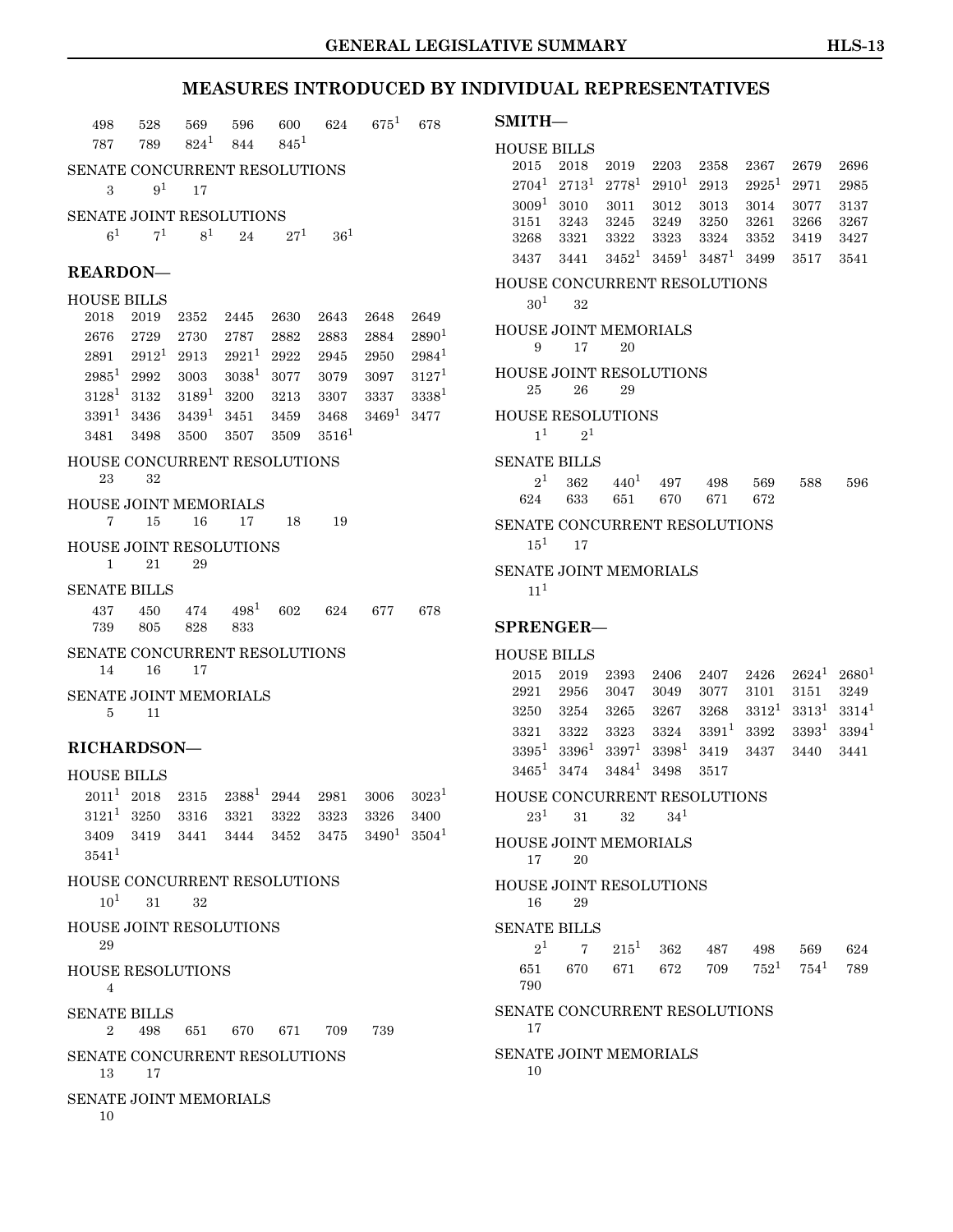| <b>THATCHER-</b>                     |                          |          |                 |          |                  |                   |                |
|--------------------------------------|--------------------------|----------|-----------------|----------|------------------|-------------------|----------------|
| <b>HOUSE BILLS</b>                   |                          |          |                 |          |                  |                   |                |
| 2011                                 | 2019                     | 2107     | $2356^1$        | $2357^1$ | $2358^1$         | $2359^1$          | $2360^{1}$     |
| $2361^1$                             | $2362^1$                 | $2363^1$ | $2364^1$        | $2365^1$ | $2366^1$         | $2367^1$          | $2368^1$       |
|                                      | $2369^1$ $2370^1$        | $2371^1$ | $2372^1$        | $2373^1$ |                  | $2374^1$ $2375^1$ | $2376^{1}$     |
| $2377^1$                             | 2381                     | $2384^1$ | $2444^1$        | 2643     | 2910             | 2914              | $2917^{1}$     |
| 3006                                 | $3009^1$                 | 3151     | 3249            | 3250     | $3297^1$         | 3321              | 3322           |
| 3323                                 | 3324                     | 3360     | 3389            | 3395     | 3397             | 3400              | 3409           |
| 3419                                 | 3437                     | 3444     | $3459^1$        | 3475     | 3490             | 3498              | 3508           |
| $3515^1$                             | 3517                     | $3535^1$ | 3541            |          |                  |                   |                |
| HOUSE CONCURRENT RESOLUTIONS<br>31   | 32                       |          |                 |          |                  |                   |                |
| <b>HOUSE JOINT MEMORIALS</b><br>16   | 17                       | 18       |                 |          |                  |                   |                |
| <b>HOUSE JOINT RESOLUTIONS</b><br>29 |                          |          |                 |          |                  |                   |                |
| <b>SENATE BILLS</b>                  |                          |          |                 |          |                  |                   |                |
| 498                                  | $505^{1}$                | 569      | 588             | 651      | 670              | 671               | 672            |
| 673                                  | 739                      | 752      | 836             |          |                  |                   |                |
| SENATE CONCURRENT RESOLUTIONS<br>17  |                          |          |                 |          |                  |                   |                |
| <b>SENATE JOINT MEMORIALS</b><br>5   |                          |          |                 |          |                  |                   |                |
| SENATE JOINT RESOLUTIONS<br>26       |                          |          |                 |          |                  |                   |                |
| <b>THOMPSON—</b>                     |                          |          |                 |          |                  |                   |                |
| <b>HOUSE BILLS</b>                   |                          |          |                 |          |                  |                   |                |
| 2011                                 | 2018                     | $2052^1$ | 2274            | 2279     | 2329             | 2387              | $2443^{\circ}$ |
|                                      | $2519^1$ $2520^1$        | $2521^1$ | $2522^1$        | $2523^1$ | 2610             | 2611              | 2638           |
| 2642                                 | $2680^{1}$               | 2684     | $2693^1$        | $2695^1$ | $2696^1$ 2697    |                   | 2700           |
|                                      | $2705^1$ 2712            | $2718^1$ | $2719^1$        | $2720^1$ | $2767^1$         | 2841              | 2842           |
| 2902 <sup>1</sup>                    | 2921                     | 2950     | 2969            | 2987     | 2992             | 3003              | 3006           |
| $3061^{1}$                           | $3062^1$                 | $3063^1$ | $3064^{\rm 1}$  | $3065^1$ | 3077             | 3135              | 3150           |
| 3151                                 | 3249                     | 3262     | 3263            | 3352     | 3363             | 3378              | 3387           |
| 3403                                 | 3407                     | 3419     | 3420            | 3422     | 3424             | 3425              | 3426           |
| 3427                                 | 3429                     | 3430     | 3441            | 3442     | 3446             | 3459              | $3466^1$       |
|                                      | $3475^1$ $3487^1$ $3490$ |          | 3498            | 3507     |                  | $3517^1$ $3522^1$ | 3541           |
| HOUSE CONCURRENT RESOLUTIONS<br>3    | 24                       | 31       | 32              |          |                  |                   |                |
| HOUSE JOINT MEMORIALS                |                          |          |                 |          |                  |                   |                |
| 7                                    | 16                       | 17       | 18              |          |                  |                   |                |
| <b>HOUSE JOINT RESOLUTIONS</b><br>1  | 29                       |          |                 |          |                  |                   |                |
| <b>SENATE BILLS</b>                  |                          |          |                 |          |                  |                   |                |
| 123                                  | 362                      |          | $444^1$ $450^1$ | 456      | $460^{1}$        | 568               | 569            |
| 588                                  | 596                      | 624      | 631             | 651      | 670              | 671               | 672            |
|                                      | 677 809                  |          | $816^1$ 818     | 820      | 852 <sup>1</sup> |                   |                |

SENATE CONCURRENT RESOLUTIONS 14 17

SENATE JOINT MEMORIALS 10 11

#### **TOMEI—**

```
HOUSE BILLS
```

|      |           |                                                      |  | $2007$ $2013^1$ $2015$ $2019^1$ $2125$ $2277$ $2278$ $2327^1$         |      |
|------|-----------|------------------------------------------------------|--|-----------------------------------------------------------------------|------|
|      |           |                                                      |  | $2329^1 \ 2331^1 \ 2332^1 \ 2334^1 \ 2335^1 \ 2337 \ 2349^1 \ 2350^1$ |      |
|      |           | $2355^1$ $2384^1$ $2387$ $2408$ $2409$ $2427$ $2430$ |  |                                                                       | 2431 |
|      |           |                                                      |  | 2432 2433 2434 2631 2652 2676 2690 2702 <sup>1</sup>                  |      |
|      |           |                                                      |  | $2712^1$ 2729 2730 2779 2780 2781 2787 2790 <sup>1</sup>              |      |
|      |           |                                                      |  | $2850^1 \ 2902 \ 2903^1 \ 2920^1 \ 2921 \ 2922 \ 2945 \ 2950$         |      |
| 2985 |           |                                                      |  | $3007^1$ 3040 3049 $3077^1$ 3079 $3092^1$ 3200                        |      |
|      |           |                                                      |  | $3215$ $3252^1$ $3256$ $3257$ $3294^1$ $3306$ $3332^1$ $3363$         |      |
| 3389 |           |                                                      |  | $3405$ $3410$ $3455$ <sup>1</sup> $3463$ $3477$ $3481$                | 3500 |
| 3501 | 3506 3537 |                                                      |  |                                                                       |      |

#### HOUSE CONCURRENT RESOLUTIONS

 $1^1$  $1^1$  3 32

HOUSE JOINT MEMORIALS 6 13 17 19

### HOUSE JOINT RESOLUTIONS

1 SENATE BILLS

|  |                 | 9 $345^1$ $346^1$ $347^1$ $356^1$ $362^1$ $420^1$ $444$   |  |  |
|--|-----------------|-----------------------------------------------------------|--|--|
|  |                 | $467^1$ $468^1$ $498$ $507^1$ $601^1$ $624$ $673^1$ $678$ |  |  |
|  | 739 792 828 833 |                                                           |  |  |

#### SENATE CONCURRENT RESOLUTIONS

 $1^1$  $1^1$  17

SENATE JOINT MEMORIALS

11

#### **UNGER—**

|  | $2001$ $2003$ $2009$ <sup>1</sup> $2632$ $2643$ $2649$ $2700$ $2746$ <sup>1</sup> |  |  |  |
|--|-----------------------------------------------------------------------------------|--|--|--|
|  | $2980$ $2988^1$ $2992^1$ $3008$ $3040^1$ $3079$ $3215^1$ $3246^1$                 |  |  |  |
|  | $3247^1$ 3339 3357 3389 3400 3401 3435 3441                                       |  |  |  |
|  | $3459$ $3464$ $3477^1$ $3500$ $3506$ $3525$                                       |  |  |  |

HOUSE CONCURRENT RESOLUTIONS 32 HOUSE JOINT MEMORIALS

### 17

SENATE BILLS

413 462 498 528 677 678 792 816 SENATE CONCURRENT RESOLUTIONS

```
17
```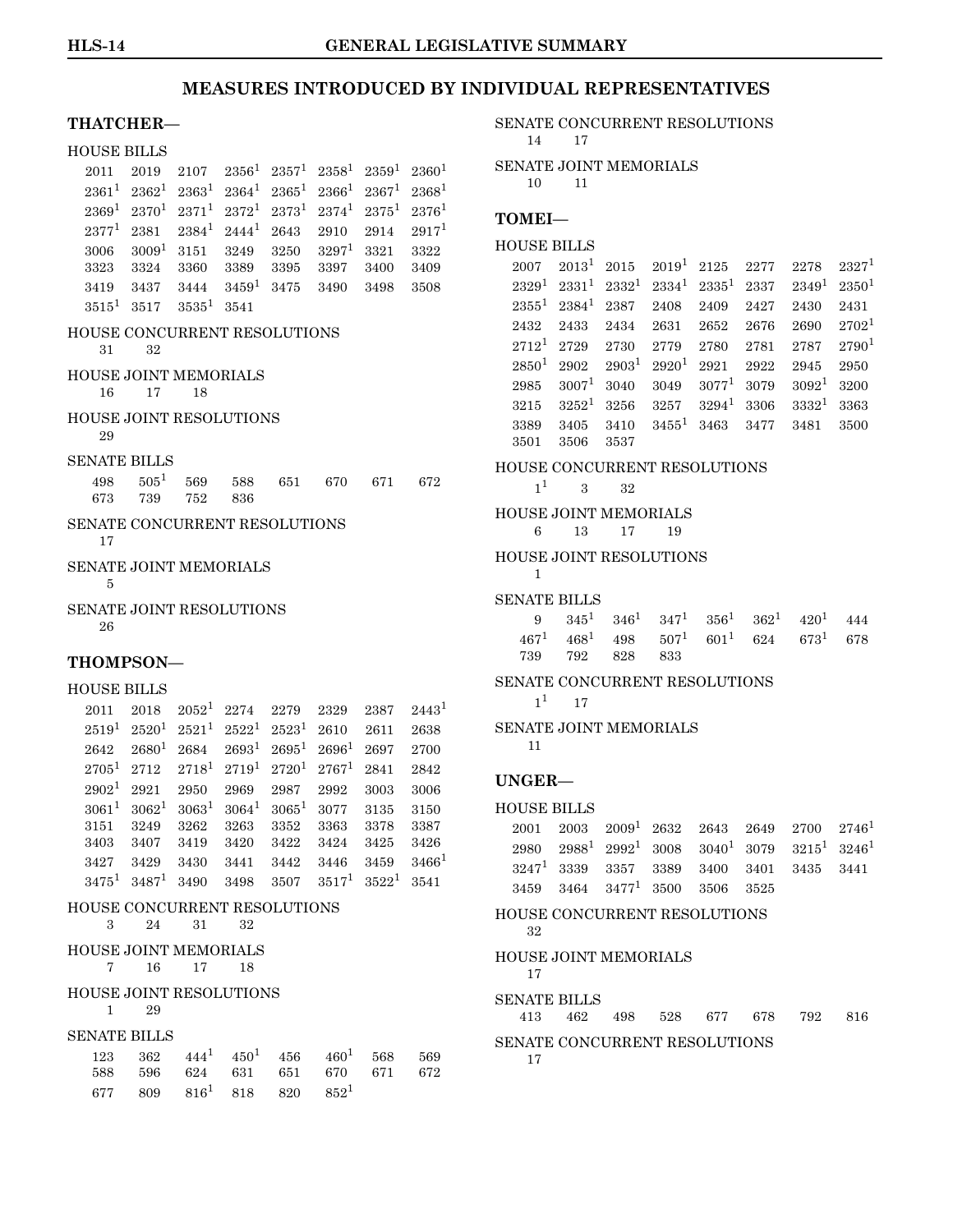### **VEGA PEDERSON—**

### HOUSE BILLS

| UOODE DILLO                         |                   |                   |          |          |             |            |            |
|-------------------------------------|-------------------|-------------------|----------|----------|-------------|------------|------------|
| $2001^{1}$                          | 2013 <sup>1</sup> | 2019              | 2370     | 2387     | 2404        | 2443       | 2611       |
| 2636                                | 2662              | 2672              | 2676     | 2787     | 2890        | $2921^{1}$ | 2922       |
| 2980                                | 2981              | 2984              | 2992     | 3000     | 3077        | $3079^{1}$ | 3097       |
| 3128                                | 3137              | 3162              | 3189     | 3215     | 3257        | 3258       | 3306       |
| 3317                                | 3328              | 3329              | 3337     | $3341^1$ | $3360^1$    | 3390       | 3405       |
| $3406^{1}$                          | 3409              | 3410              | 3436     | 3450     | 3459        | 3477       | 3500       |
| 3506                                | 3507              | 3509 <sup>1</sup> |          |          |             |            |            |
| HOUSE CONCURRENT RESOLUTIONS<br>1   | 12                | 31                | 32       |          |             |            |            |
| <b>HOUSE JOINT MEMORIALS</b>        |                   |                   |          |          |             |            |            |
| 6                                   | 12                | 15                | 17       | 19       |             |            |            |
| <b>SENATE BILLS</b>                 |                   |                   |          |          |             |            |            |
| 413                                 | 463               | 498               | 528      | 569      | 624         | 678        | 816        |
| $833^{1}$                           |                   |                   |          |          |             |            |            |
| SENATE CONCURRENT RESOLUTIONS<br>17 |                   |                   |          |          |             |            |            |
| SENATE JOINT MEMORIALS              |                   |                   |          |          |             |            |            |
| $11^{1}$                            |                   |                   |          |          |             |            |            |
|                                     |                   |                   |          |          |             |            |            |
| <b>WEIDNER—</b>                     |                   |                   |          |          |             |            |            |
| <b>HOUSE BILLS</b>                  |                   |                   |          |          |             |            |            |
| 2004                                | 2018              | 2356              | 2358     | 2359     | 2363        | 2365       | 2366       |
| 2371                                | 2372              | 2373              | 2404     | 2630     | 2644        | $2664^1$   | 2676       |
| $2696^1$                            | 2883              | 2891              | $2950^1$ | 3006     | 3009        | 3010       | 3011       |
| 3012                                | 3013              | 3014              | 3133     | 3134     | 3151        | 3213       | 3249       |
| 3250                                | 3261              | $3263^1$          | 3317     | 3383     | $3387^1$    | 3407       | $3414^1$   |
| $3415^1$                            | $3416^1$          | $3417^1$          | $3418^1$ | $3419^1$ | $3420^1$    | $3421^1$   | $3422^1$   |
| $3423^1$                            | $3424^1$          | $3425^1$          | $3426^1$ | $3427^1$ | $3428^1$    | $3429^1$   | $3430^{1}$ |
| $3431^1$                            | $3432^1$          | 3437              | 3441     | 3444     | $3470^{1}$  | 3475       | 3490       |
| $3498^1$                            | 3503 <sup>1</sup> | 3517              | 3541     |          |             |            |            |
| HOUSE CONCURRENT RESOLUTIONS        |                   |                   |          |          |             |            |            |
| 3                                   | $24^1$            | 31                | 32       |          |             |            |            |
| <b>HOUSE JOINT MEMORIALS</b>        |                   |                   |          |          |             |            |            |
| 9 $16^1$ $17^1$                     |                   |                   |          |          |             |            |            |
| <b>HOUSE JOINT RESOLUTIONS</b>      |                   |                   |          |          |             |            |            |
|                                     | 25                | 26                | $29^{1}$ |          |             |            |            |
| 21 —                                |                   |                   |          |          |             |            |            |
| <b>SENATE BILLS</b>                 |                   |                   |          |          |             |            |            |
| $284^1$                             | 498               | 569 588           |          |          | 596 651 670 |            | 671        |
|                                     | 672 739           | $795^1$ 816       |          |          |             |            |            |
| SENATE CONCURRENT RESOLUTIONS       |                   |                   |          |          |             |            |            |
| 3                                   | $17^{1}$          |                   |          |          |             |            |            |
|                                     |                   |                   |          |          |             |            |            |
| <b>WHISNANT-</b>                    |                   |                   |          |          |             |            |            |

| <b>HOUSE BILLS</b> |                                                                   |  |  |  |
|--------------------|-------------------------------------------------------------------|--|--|--|
|                    | $2011$ $2015$ $2328^1$ $2346^1$ $2356$ $2358$ $2370$ $2388$       |  |  |  |
|                    | 2403 2405 2407 2417 <sup>1</sup> 2519 <sup>1</sup> 2640 2644 2696 |  |  |  |

| 2697                                             | 2710         | $2721^1$                   | 2729         | 2730                                    | $2784^1$   | $2785^1$ | $2786^1$   |
|--------------------------------------------------|--------------|----------------------------|--------------|-----------------------------------------|------------|----------|------------|
| $2843^1$                                         | $2877^1$     | 2882                       | 2883         | 2891                                    | 2892       | 2910     | 2921       |
| 2971                                             | 2975         | 2979                       | 2985         | $2987^1$                                | $3000^{1}$ | 3006     | 3069       |
| $3096^1$                                         | 3098         | $3106^1$                   | $3107^1$     | $3108^1$                                | $3109^1$   | $3110^1$ | $3130^{1}$ |
| 3151                                             | 3152         | $3190^1$                   | 3245         | 3249                                    | 3250       | 3259     | 3261       |
| 3265                                             | 3267         | 3269                       | 3270         | $3296^1$                                | $3315^1$   | 3321     | 3322       |
| 3323                                             | 3324         | $3358^1$                   | $3362^1$     | 3363                                    | 3387       | 3395     | 3396       |
| 3397                                             | 3398         | 3419                       | 3420         | 3422                                    | 3427       | 3438     | 3440       |
| 3441<br>3508                                     | 3445<br>3509 | $3472^1$<br>3517           | 3475<br>3541 | 3490                                    | 3499       | 3501     | 3507       |
| HOUSE CONCURRENT RESOLUTIONS                     |              |                            |              |                                         |            |          |            |
| 3                                                | 12           | $26^1$                     | $31^{1}$     | 32                                      |            |          |            |
|                                                  |              |                            |              |                                         |            |          |            |
| HOUSE JOINT MEMORIALS                            |              |                            |              |                                         |            |          |            |
| 7                                                | 16           | 17                         | 18           | 20                                      |            |          |            |
| <b>HOUSE JOINT RESOLUTIONS</b><br>$\overline{2}$ | 29           |                            |              |                                         |            |          |            |
| <b>HOUSE MEMORIALS</b>                           |              |                            |              |                                         |            |          |            |
| $2^1$                                            |              |                            |              |                                         |            |          |            |
| <b>SENATE BILLS</b>                              |              |                            |              |                                         |            |          |            |
| $\overline{2}$                                   | 362          |                            |              | $461^1$ $484^1$ $485^1$ $486^1$ $498^1$ |            |          | 508        |
| 596                                              | 627          |                            |              | $651^1$ 670 671                         | 672        | 753      | 802        |
| 820                                              | 855          |                            |              |                                         |            |          |            |
| SENATE CONCURRENT RESOLUTIONS                    |              |                            |              |                                         |            |          |            |
| 1 <sup>1</sup>                                   | 13           | 17                         |              |                                         |            |          |            |
| SENATE JOINT MEMORIALS                           |              |                            |              |                                         |            |          |            |
| 10                                               |              |                            |              |                                         |            |          |            |
| WHITSETT-                                        |              |                            |              |                                         |            |          |            |
|                                                  |              |                            |              |                                         |            |          |            |
| <b>HOUSE BILLS</b>                               |              |                            |              |                                         |            |          |            |
|                                                  |              | $2015^1$ $2841^1$ $2842^1$ | 2910         | 2921                                    | 3006       | 3009     | 3010       |
| 3011                                             | 3013         | 3014                       | 3066         | 3151                                    | 3249       | 3250     | 3262       |
| 3268                                             | 3270         | $3321^1$                   | $3322^1$     | $3323^1$                                | $3324^1$   | $3387^1$ | 3395       |
| 3396                                             | 3419         | 3440                       | 3441         | 3459                                    | $3465^1$   | 3475     | 3490       |
| $3499^{1}$                                       | 3500         | 3514                       | 3517         | $3531^1$                                | 3541       |          |            |
| HOUSE CONCURRENT RESOLUTIONS                     |              |                            |              |                                         |            |          |            |
| 31 —                                             | $35^{1}$     |                            |              |                                         |            |          |            |
| <b>HOUSE JOINT MEMORIALS</b>                     |              |                            |              |                                         |            |          |            |
| 9                                                | 17           | 20                         |              |                                         |            |          |            |
| <b>HOUSE JOINT RESOLUTIONS</b>                   |              |                            |              |                                         |            |          |            |
| 25                                               | 26           | 29                         |              |                                         |            |          |            |
| <b>SENATE BILLS</b>                              |              |                            |              |                                         |            |          |            |
| $420^{1}$                                        | 498          | 569                        | 596 —        | 651 —                                   | 670 —      | 671      | 672        |
| 739                                              | 752          | 820                        | 842          |                                         |            |          |            |
| SENATE CONCURRENT RESOLUTIONS                    |              |                            |              |                                         |            |          |            |
| 15                                               | 17           |                            |              |                                         |            |          |            |
| <b>SENATE JOINT MEMORIALS</b>                    |              |                            |              |                                         |            |          |            |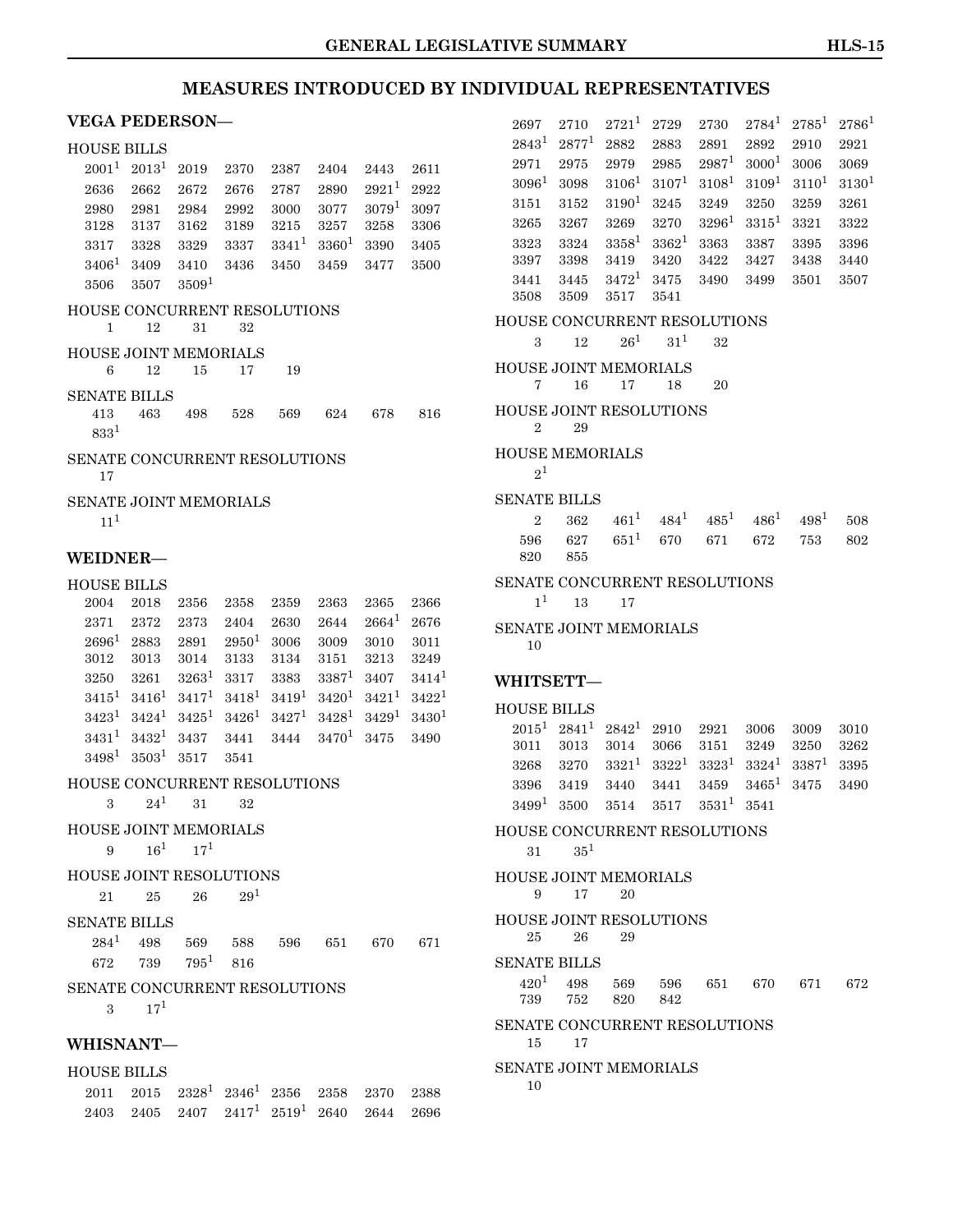#### **WILLIAMSON—**

### HOUSE BILLS  $2003 \quad 2387 \quad 2630 \quad 2640^1 \quad 2641^1 \quad 2672 \quad 2676 \quad 2787$  $2003 \quad 2387 \quad 2630 \quad 2640^1 \quad 2641^1 \quad 2672 \quad 2676 \quad 2787$  $2003 \quad 2387 \quad 2630 \quad 2640^1 \quad 2641^1 \quad 2672 \quad 2676 \quad 2787$  $2790$   $2890$   $2903$   $2909<sup>1</sup>$  $2909<sup>1</sup>$  $2909<sup>1</sup>$   $2921$   $2922<sup>1</sup>$   $2944$   $2950$  $3000^1$  $3000^1$   $3008^1$   $3015^1$   $3016^1$   $3018^1$   $3024$   $3025$   $3026$ 3027[1](#page-0-0) 3028[1](#page-0-0) 3029 3036 3037 3038 3041[1](#page-0-0) 3047 3049 3070 3071 3072 3077 3079 3093 3094  $3123^1$  $3123^1$  $3123^1$   $3126^1$   $3131$   $3132$   $3174^1$   $3260^1$   $3261$   $3317$ 3326 3330 3350[1](#page-0-0) 3363 3400 3405 3410 3435  $3436$   $3441$  $3441$   $3450^1$   $3459$   $3463^1$   $3467^1$   $3477$   $3500$  $3510^1$  $3510^1$  $3510^1$   $3512^1$   $3514$

### HOUSE CONCURRENT RESOLUTIONS

```
1 12 31 32
```
### HOUSE JOINT MEMORIALS

6 7 15 17 19

#### HOUSE JOINT RESOLUTIONS

1 29

#### SENATE BILLS

|  |  |  | $2^1$ 346 347 384 420 463 498 602                         |  |
|--|--|--|-----------------------------------------------------------|--|
|  |  |  | 624 678 721 739 816 831 836 <sup>1</sup> 843 <sup>1</sup> |  |

### SENATE CONCURRENT RESOLUTIONS

6 17

### SENATE JOINT MEMORIALS

#### 11

#### **WITT—**

#### HOUSE BILLS

| 2001     | 2019                         | 2182              | $2270^1$          | 2274              | 2334              | 2337              | $2394^1$          |
|----------|------------------------------|-------------------|-------------------|-------------------|-------------------|-------------------|-------------------|
| $2395^1$ | 2396 <sup>1</sup>            | 2397 <sup>1</sup> | 2398 <sup>1</sup> | $2399^{1}$        | 2400 <sup>1</sup> | $2401^1$          | 2402 <sup>1</sup> |
| 2417     | 2418                         | 2420              | 2555              | 2633              | 2640              | 2641              | 2644              |
| $2645^1$ | 2665                         | 2666              | 2667              | 2696              | 2697              | $2744^1$          | $2745^1$          |
| 2787     | $2901^{1}$                   | 2917 <sup>1</sup> | 2921              | 2922              | 2950              | 2990 <sup>1</sup> | 2992              |
| 3008     | 3015                         | 3016              | 3017              | 3024              | 3026              | 3027              | 3028              |
| 3030     | 3036                         | 3041              | 3042              | 3066 <sup>1</sup> | 3070              | 3071              | 3072              |
| 3079     | 3094                         | 3109              | 3138              | 3199              | $3201^1$          | $3245^1$          | 3256              |
| 3257     | 3261                         | 3262              | 3276              | $3307^1$          | $3308^1$          | $3315^1$          | 3317              |
| 3387     | 3389                         | 3395              | 3405              | 3408              | 3422              | 3435              | 3437              |
| $3441^1$ | $3473^1$                     | 3477              | 3481              | $3487^1$          | $3495^1$          | 3500              | 3506              |
| 3507     | 3517                         | 3539 <sup>1</sup> |                   |                   |                   |                   |                   |
|          | HOUSE CONCURRENT RESOLUTIONS |                   |                   |                   |                   |                   |                   |

| 3                   |     | 8<br>4                         | 9   | 24  | 31  | 32  |     |
|---------------------|-----|--------------------------------|-----|-----|-----|-----|-----|
|                     |     | <b>HOUSE JOINT MEMORIALS</b>   |     |     |     |     |     |
| 6                   |     | 15<br>7                        | 16  | 17  |     |     |     |
|                     |     | <b>HOUSE JOINT RESOLUTIONS</b> |     |     |     |     |     |
| $16^{1}$            |     | 29                             |     |     |     |     |     |
| <b>SENATE BILLS</b> |     |                                |     |     |     |     |     |
|                     | 348 | 362                            | 413 | 461 | 484 | 485 | 486 |
| 498                 | 508 | 569                            | 596 | 677 | 678 | 709 | 739 |

790 792 805[1](#page-0-0) 820 828 831 833

#### SENATE CONCURRENT RESOLUTIONS

 $16^1$  $16^1$  17

#### SENATE JOINT MEMORIALS

5 10 11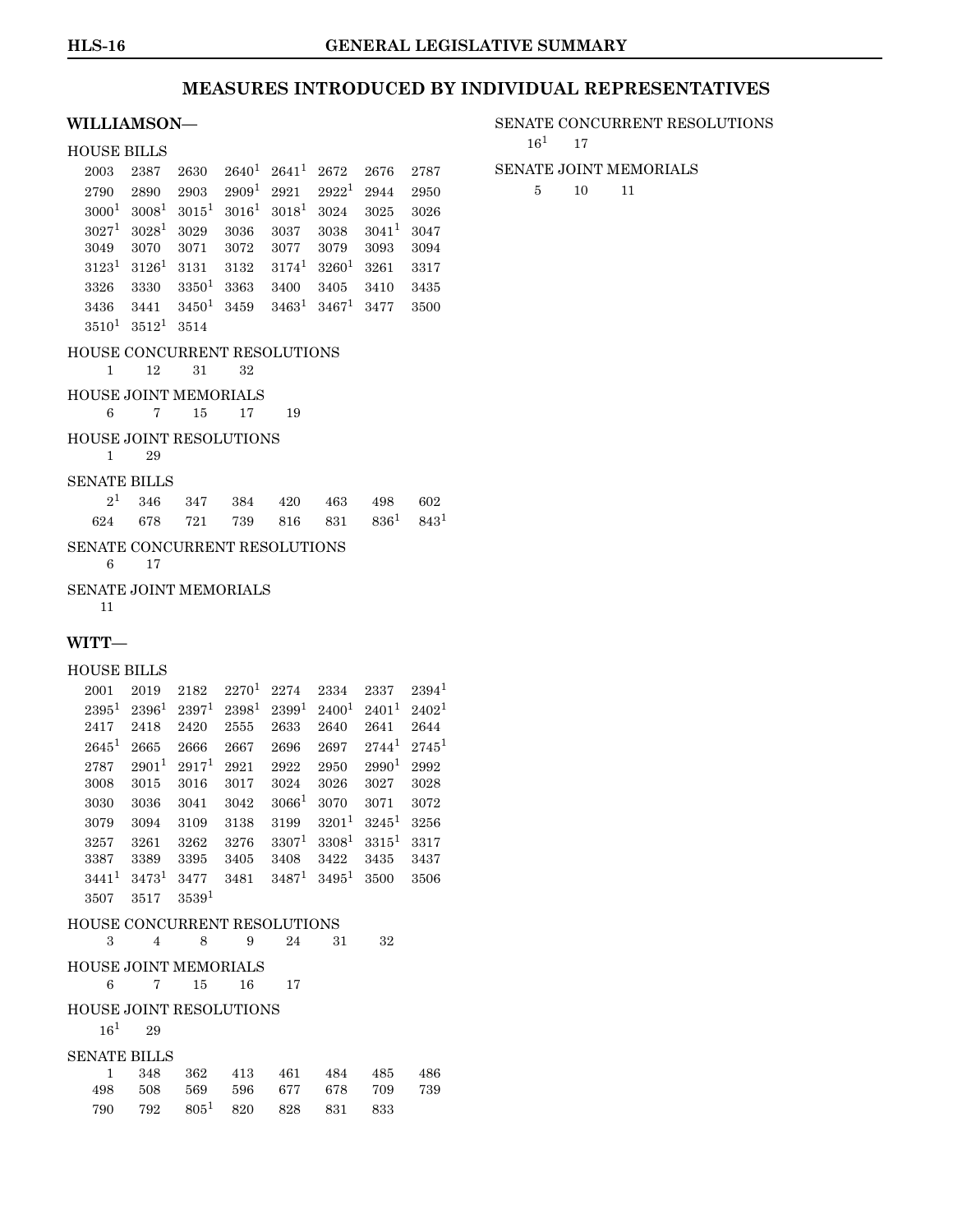### **HOUSE MEASURES INTRODUCED BY COMMITTEE**

#### **AGRICULTURE AND NATURAL RESOURCES—**

HOUSE BILLS

2782 2783 3086 3251

### **BUSINESS AND LABOR—**

#### HOUSE BILLS

|                |  | 2844 2845 2846 2847 2848 2849 2907 2908 |  |  |
|----------------|--|-----------------------------------------|--|--|
|                |  | 2976 2977 2978 3141 3142 3143 3144 3145 |  |  |
| 3146 3147 3148 |  |                                         |  |  |

### **CONSUMER PROTECTION AND GOVERNMENT EFFICIENCY—**

#### HOUSE BILLS

|  |                                    |  | 2821 2822 2823 2824 2825 2826 2827 2828 |  |
|--|------------------------------------|--|-----------------------------------------|--|
|  |                                    |  | 2829 2830 2831 2926 2927 2928 2929 2930 |  |
|  |                                    |  | 2931 2932 2933 2934 2935 2936 2937 3153 |  |
|  |                                    |  | 3154 3155 3156 3157 3158 3159 3160 3161 |  |
|  | 3165 3166 3167 3168 3318 3319 3320 |  |                                         |  |

#### **EDUCATION—**

#### HOUSE BILLS

| 2747 2748 2749 2750 2751 2752 2753 2754 |  |  |  |
|-----------------------------------------|--|--|--|
| 2755 2756 2757 2862 2863 2864 2865 2866 |  |  |  |
| 2867 2868 3032 3033 3034 3035 3043 3044 |  |  |  |
| 3045 3046 3229 3230 3231 3232 3233 3234 |  |  |  |
| 3235 3236 3237 3238 3239 3240 3241      |  |  |  |

#### HOUSE JOINT MEMORIALS

10

#### **ENERGY AND ENVIRONMENT—**

#### HOUSE BILLS

| 2791 2792 2793 2794 2795 2796 2797 2798 |  |  |  |
|-----------------------------------------|--|--|--|
| 2799 2801 2802 2803 2804 2805 2806 2807 |  |  |  |
| 2808 2809 2810 2811 2812 2813 2814 2815 |  |  |  |
| 2816 2817 2818 2819 2820 2893 2894 2895 |  |  |  |
| 2938 2939 2940 2941 2968 3102 3103 3104 |  |  |  |
| 3105 3325                               |  |  |  |

#### **HEALTH CARE—**

HOUSE BILLS

2768 2858 2859 2996 2997 2998 2999 3163 3164 3458

### **HIGHER EDUCATION AND WORKFORCE DEVELOPMENT—**

#### HOUSE BILLS

2838 2898 2970 3114 3115 3116 3117 3118 3119 3120

### **HUMAN SERVICES AND HOUSING—**

#### HOUSE BILLS

|  |                          | 2769 2770 3217 3218 3219 3220 3221 3222 |  |  |
|--|--------------------------|-----------------------------------------|--|--|
|  | 3223 3224 3225 3226 3227 |                                         |  |  |

#### **JUDICIARY—**

#### HOUSE BILLS

|  |  |                                    | 2771 2772 2773 2774 2775 2776 2777 2832 |  |
|--|--|------------------------------------|-----------------------------------------|--|
|  |  |                                    | 2833 2834 2835 2836 2852 2853 2854 2855 |  |
|  |  |                                    | 2856 2857 2961 2962 2963 3051 3052 3053 |  |
|  |  |                                    | 3054 3055 3175 3176 3178 3179 3181 3182 |  |
|  |  |                                    | 3183 3184 3185 3277 3278 3279 3280 3281 |  |
|  |  | 3282 3283 3284 3285 3286 3287 3353 |                                         |  |
|  |  |                                    |                                         |  |

#### **LAND USE—**

HOUSE BILLS 2839 3124 3125 3334 3335 3336

### **PUBLIC SAFETY—**

HOUSE BILLS 3193 3194 3195 3196 3197

#### **REVENUE—**

| HOUSE BILLS |                     |                                         |  |  |
|-------------|---------------------|-----------------------------------------|--|--|
|             |                     | 2869 2870 2871 2872 2873 2874 2904 2905 |  |  |
|             |                     | 2906 2959 3001 3002 3078 3112 3113 3365 |  |  |
|             |                     | 3366 3367 3368 3369 3370 3371 3372 3373 |  |  |
|             | 3374 3375 3376 3433 |                                         |  |  |

HOUSE JOINT RESOLUTIONS

19 20 22 23 24

#### **RULES—**

HOUSE BILLS 2885 2886 2887 2949 3050 3453 3483 3518 3519 3520 3521 3528

HOUSE CONCURRENT RESOLUTIONS 36 37

HOUSE JOINT MEMORIALS 8

HOUSE JOINT RESOLUTIONS 35

### **TRANSPORTATION AND ECONOMIC DEVELOPMENT—**

#### HOUSE BILLS 2758 2759 2760 2761 2762 2763 2764 2765 2766 2861 2951 2952 2953 2954

### **VETERANS' SERVICES AND EMERGENCY PREPAREDNESS—**

#### HOUSE BILLS

3402

#### HOUSE CONCURRENT RESOLUTIONS 11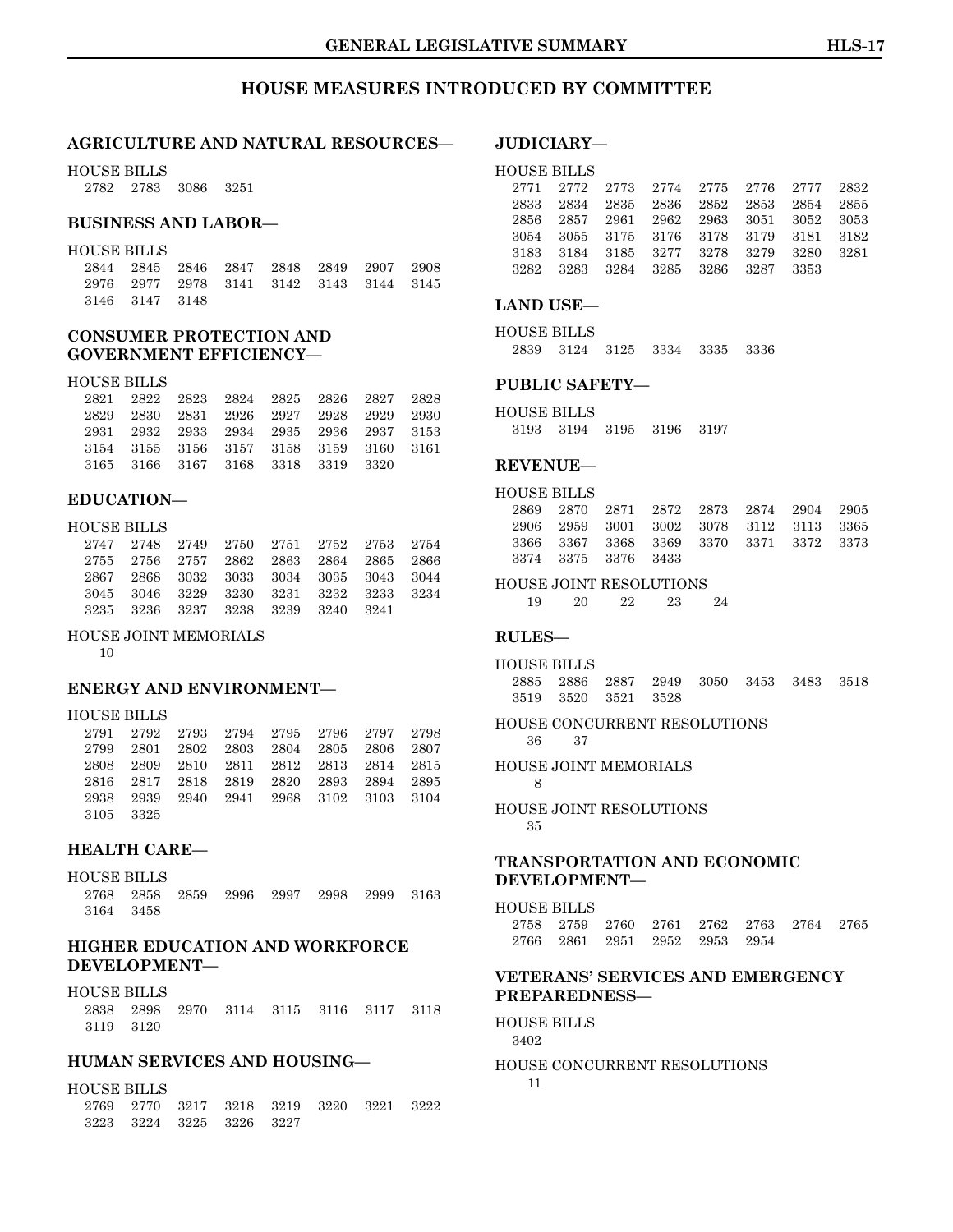### **HOUSE MEASURES INTRODUCED BY COMMITTEE**

### **WAYS AND MEANS—**

HOUSE BILLS 2837 5019 5029 5031 5032 5033 5039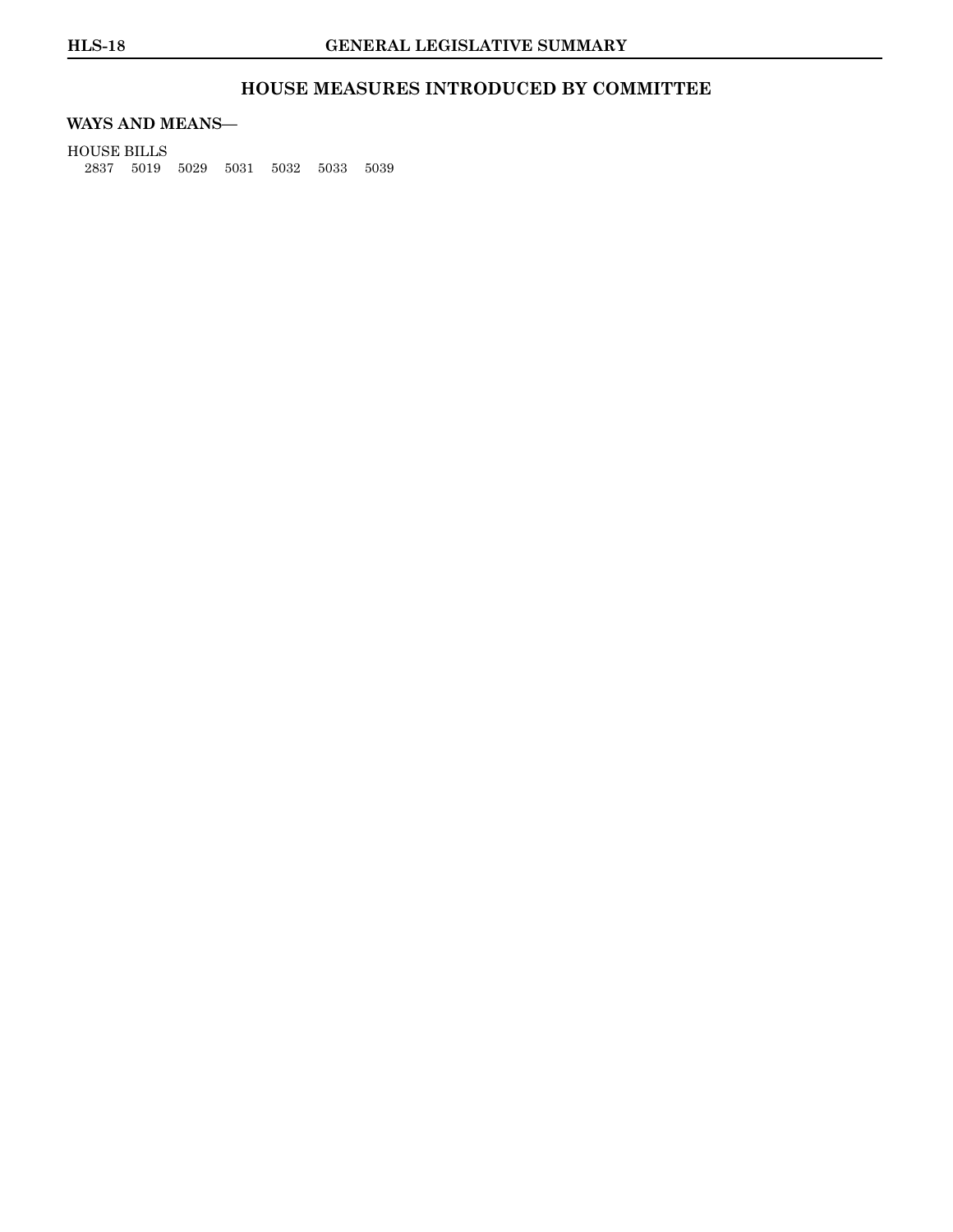### **HOUSE MEASURES PRESESSION FILED**

|                     |                     |              |              |                     |              |                     |                     | 2488<br>2489<br>2492<br>2485<br>2486<br>2487<br>2490<br>2491                      |
|---------------------|---------------------|--------------|--------------|---------------------|--------------|---------------------|---------------------|-----------------------------------------------------------------------------------|
|                     |                     |              |              |                     |              |                     |                     | 2493<br>2494<br>2495<br>2496<br>2497<br>2499<br>2500<br>2498                      |
| <b>HOUSE BILLS</b>  |                     |              |              |                     |              |                     |                     | 2501<br>2502<br>2503<br>2504<br>2505<br>2506<br>2507<br>2508                      |
| 2021                | 2022                | 2023         | 2024         | 2025                | 2026         | 2027                | 2028                | 2510<br>2511<br>2512<br>2513<br>2516<br>2509<br>2514<br>2515                      |
| 2029                | 2030                | 2031         | 2032         | 2033                | 2034         | $\boldsymbol{2035}$ | 2036                | 2524<br>2517<br>2518<br>2519<br>2520<br>2521<br>2522<br>2523                      |
| 2037                | 2038                | 2039         | 2040         | 2041                | 2042         | 2043                | 2044                | 2526<br>2532<br>2525<br>2527<br>2528<br>2529<br>2530<br>2531                      |
| 2045                | 2046                | 2047         | 2048         | 2049                | 2050         | 2051                | 2052                | 2533<br>2534<br>2535<br>2540<br>2536<br>2537<br>2538<br>2539                      |
| 2053                | 2054                | 2055         | 2056         | 2057                | 2058         | 2059                | 2060                | 2541<br>2542<br>2543<br>2548<br>2544<br>2545<br>2546<br>2547                      |
| 2061                | 2062                | 2063         | 2064         | 2065                | 2066         | 2067                | 2068                | 2549<br>2550<br>2551<br>2552<br>2553<br>2555<br>2556<br>2554                      |
| 2069                | 2070                | 2071         | 2072         | 2073                | 2074         | 2075                | 2076                | 2564<br>2557<br>2558<br>2559<br>2560<br>2561<br>2562<br>2563                      |
| 2077                | 2078                | 2079         | 2080         | 2081                | 2082         | 2083                | 2084                | 2566<br>2572<br>2565<br>2567<br>2568<br>2569<br>2570<br>2571                      |
| 2085                | 2086                | 2087         | 2088         | 2089                | 2090         | 2091                | 2092                | 2573<br>2574<br>2575<br>2577<br>2578<br>2579<br>2580<br>2576                      |
| 2093                | 2094                | 2095         | 2096         | 2097                | 2098         | 2099                | 2100                | 2582<br>2588<br>2581<br>2583<br>2585<br>2587<br>2584<br>2586                      |
| 2101                | 2102                | 2103         | 2104         | 2105                | 2106         | 2107                | 2108                | 2589<br>2590<br>2591<br>2592<br>2593<br>2595<br>2596<br>2594                      |
| 2109                | 2110                | 2111         | 2112         | 2113                | 2114         | 2115                | 2116                | 2604<br>2597<br>2598<br>2599<br>2600<br>2601<br>2602<br>2603                      |
| 2117                | 2118                | 2119         | 2120         | 2121                | 2122         | 2123                | 2124                | 2605<br>2606<br>2607<br>2612<br>2608<br>2609<br>2610<br>2611                      |
| 2125                | 2126                | 2127         | 2128         | 2129                | 2130         | 2131                | 2132                | 2620<br>2613<br>2614<br>2615<br>2616<br>2617<br>2619<br>2618                      |
| 2133                | 2134                | 2135         | 2136         | 2137                | 2138         | 2139                | 2140                | 2622<br>2628<br>2621<br>2623<br>2624<br>2625<br>2626<br>2627                      |
| 2141                | 2142                | 2143         | 2144         | 2145                | 2146         | 2147                | 2148                | 2630<br>2633<br>2636<br>2629<br>2631<br>2632<br>2634<br>2635                      |
| 2149                | 2150<br>2158        | 2151<br>2159 | 2152         | 2153                | 2154         | 2155                | 2156                | 2637<br>2638<br>2639<br>2644<br>2640<br>2641<br>2642<br>2643                      |
| 2157                | 2166                | 2167         | 2160         | 2161                | 2162         | 2163                | 2164                | 2652<br>2645<br>2646<br>2647<br>2648<br>2649<br>2650<br>2651                      |
| 2165                |                     |              | 2168         | 2169                | 2170         | 2171                | 2172                | 2653<br>2654<br>2655<br>2659<br>2660<br>2656<br>2657<br>2658                      |
| 2173<br>2181        | 2174<br>2182        | 2175<br>2183 | 2176<br>2184 | 2177<br>2185        | 2178<br>2186 | 2179<br>2187        | 2180<br>2188        | 2661<br>2662<br>2663<br>2664<br>2665<br>2667<br>2668<br>2666                      |
| 2189                | 2190                | 2191         | 2192         | 2193                | 2194         | 2195                | 2196                | 2670<br>2672<br>2677<br>2669<br>2673<br>2674<br>2675<br>2676                      |
| 2197                | 2198                | 2199         | 2200         | 2201                | 2202         | 2203                | 2204                | 2679<br>2685<br>2678<br>2680<br>2681<br>2682<br>2683<br>2684                      |
| 2205                | 2206                | 2207         | 2208         | 2209                | 2210         | 2211                | 2212                | 2700<br>5001<br>5002<br>5004<br>5006<br>5007<br>5003<br>5005                      |
| 2213                | 2214                | 2215         | 2216         | 2217                | 2218         | 2219                | 2220                | 5008<br>5009<br>5010<br>5011<br>5012<br>5013<br>5014<br>5015                      |
| 2221                | 2222                | 2223         | 2224         | 2225                | 2226         | 2227                | 2228                | 5017<br>5021<br>5024<br>5016<br>5018<br>5020<br>5022<br>5023                      |
| 2229                | 2230                | 2231         | 2232         | 2233                | 2234         | 2235                | 2236                | 5025<br>5026<br>5030<br>5035<br>5036<br>5027<br>5028<br>5034                      |
| 2237                | 2238                | 2239         | 2240         | 2241                | 2242         | 2243                | 2244                | 5037<br>5038<br>5045<br>5040<br>5041<br>5042<br>5043<br>5044                      |
| 2245                | 2246                | 2247         | 2248         | 2249                | 2250         | 2251                | 2252                | 5046<br>5047<br>5048<br>5050<br>5052<br>5053<br>5049<br>5051<br>5055              |
| 2253                | 2254                | 2255         | 2256         | 2257                | 2258         | 2259                | 2260                | 5054<br>5056<br>5057<br>5058<br>5059<br>5060                                      |
| 2261                | 2262                | 2263         | 2264         | 2265                | 2266         | 2267                | 2268                | CONCURRENT RESOLUTIONS<br><b>HOUSE</b>                                            |
| 2269                | 2270                | 2271         | 2272         | 2273                | 2274         | 2275                | 2276                | $\boldsymbol{2}$<br>$\rm 3$<br>$\overline{5}$<br>6<br>7<br>8<br>$\mathbf{1}$<br>4 |
| 2277                | 2278                | 2279         | 2280         | 2281                | 2282         | 2283                | 2284                | 9                                                                                 |
| 2285                | 2286                | 2287         | 2288         | 2289                | 2290         | 2291                | 2292                |                                                                                   |
| 2293                | 2294                | 2295         | 2296         | 2297                | 2298         | 2299                | 2300                | <b>HOUSE JOINT MEMORIALS</b>                                                      |
| 2301                | 2302                | 2303         | 2304         | 2305                | 2306         | 2307                | 2308                | $\overline{2}$<br>3<br>5<br>6<br>$\mathbf{1}$<br>4                                |
| 2309                | 2310                | 2311         | 2312         | 2313                | 2314         | 2315                | 2316                | HOUSE JOINT RESOLUTIONS                                                           |
| 2317                | 2318                | 2319         | 2320         | 2321                | 2322         | 2323                | 2324                | $\overline{2}$<br>$\rm 3$<br>5<br>8<br>$\mathbf{1}$<br>4<br>6<br>7                |
| 2325                | 2326                | 2327         | 2328         | 2329                | 2330         | 2331                | 2332                | 9<br>12<br>13<br>10<br>11<br>14<br>16<br>15                                       |
| 2333                | 2334                | 2335         | 2336         | 2337                | 2338         | 2339                | 2340                |                                                                                   |
| 2341                | 2342                | $\bf 2343$   | $\bf 2344$   | 2345                | 2346         | 2347                | 2348                | HOUSE MEMORIALS                                                                   |
| 2349                | $\boldsymbol{2350}$ | 2351         | $\bf 2352$   | $\bf 2353$          | 2354         | $\bf 2355$          | $\bf 2356$          | $\mathbf{1}$                                                                      |
| 2357                | 2358                | 2359         | 2360         | 2361                | 2362         | 2363                | 2364                |                                                                                   |
| $\boldsymbol{2365}$ | 2366                | 2367         | 2368         | 2369                | 2370         | 2371                | $\bf 2372$          |                                                                                   |
| 2373                | 2374                | 2375         | $\bf 2376$   | $\bf 2377$          | 2378         | 2379                | 2380                |                                                                                   |
| 2381                | 2382                | 2383         | 2384         | $\boldsymbol{2385}$ | 2386         | 2387                | 2388                |                                                                                   |
| 2389                | 2390                | 2391         | 2392         | 2393                | 2394         | 2395                | 2396                |                                                                                   |
| 2397                | 2398                | 2399         | 2400         | 2401                | 2402         | 2403                | 2404                |                                                                                   |
| $\boldsymbol{2405}$ | 2406                | 2407         | 2408         | 2409                | 2410         | 2411                | $\bf 2412$          |                                                                                   |
| 2413                | 2414                | 2415         | 2416         | 2417                | 2418         | 2419                | 2420                |                                                                                   |
| 2421                | 2422                | 2423         | 2424         | 2425                | 2426         | 2427                | 2428                |                                                                                   |
| 2429                | 2430                | 2431         | 2432         | 2433                | 2434         | 2435                | 2436                |                                                                                   |
| 2437                | 2438                | 2439         | 2440         | 2441                | 2442         | 2443                | 2444                |                                                                                   |
| $\bf 2445$          | 2446                | 2447         | 2448         | 2449                | 2450         | 2451                | 2452                |                                                                                   |
| 2453                | 2454                | 2455         | 2456         | 2457                | 2458         | 2459                | 2460                |                                                                                   |
| 2461                | 2462                | 2463         | 2464         | 2465                | 2466         | 2467                | 2468                |                                                                                   |
| 2469                | 2470                | 2471         | 2472         | 2473                | 2474         | 2475                | 2476                |                                                                                   |
| 2477                | 2478                | 2479         | 2480         | 2481                | 2482         | $\boldsymbol{2483}$ | $\boldsymbol{2484}$ |                                                                                   |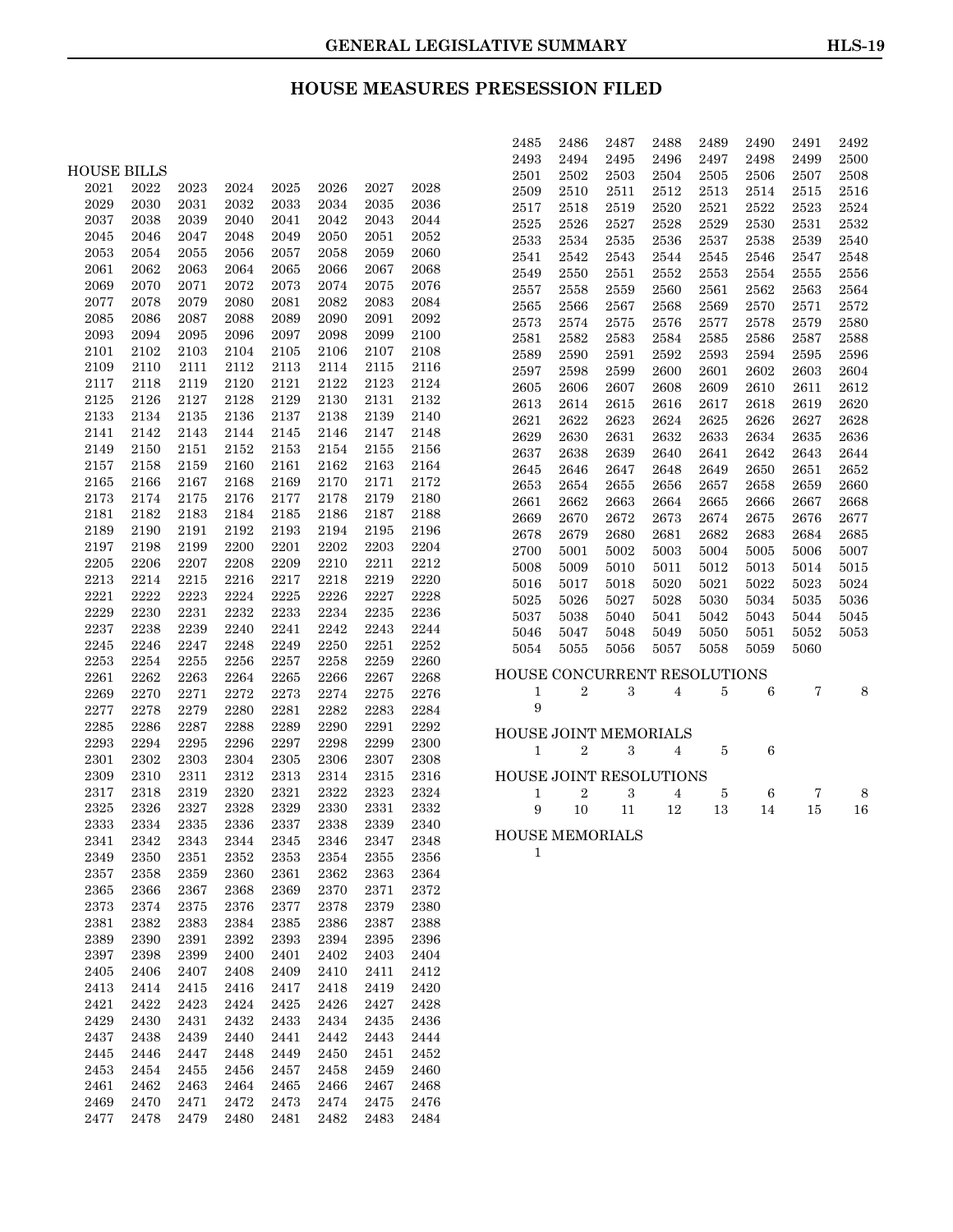#### **Agriculture and Natural Resources**

#### **In Committee**

| <b>HOUSE BILLS</b> |  |
|--------------------|--|
|                    |  |
|                    |  |

|                          |  | 2022 2023 2029 2072 2144 2145 2146 2147 |  |  |
|--------------------------|--|-----------------------------------------|--|--|
|                          |  | 2172 2174 2175 2221 2250 2251 2257 2258 |  |  |
|                          |  | 2324 2401 2442 2530 2532 2648 2726 2745 |  |  |
|                          |  | 2808 2810 2811 2814 2895 2901 2953 3046 |  |  |
|                          |  | 3110 3170 3177 3192 3248 3269 3290 3291 |  |  |
|                          |  | 3292 3293 3298 3300 3306 3321 3324 3346 |  |  |
| 3387 3395 3408 3437 3457 |  |                                         |  |  |

#### HOUSE JOINT RESOLUTIONS

25

#### SENATE BILLS

287 474 757

#### **Reported Out**

HOUSE BILLS

| 2025 2027 2031 2032 2039 2050 2233 2244 |  |  |  |
|-----------------------------------------|--|--|--|
| 2245 2246 2247 2248 2249 2252 2259 2319 |  |  |  |
| 2390 2396 2427 2615 2616 2624 2649 2697 |  |  |  |
| 2700 2715 2736 2782 2783 2841 2992 3086 |  |  |  |
| 3109 3199 3201 3262 3358 3364 3441 3452 |  |  |  |

#### HOUSE JOINT MEMORIALS

2 3

### HOUSE JOINT RESOLUTIONS

16

#### SENATE BILLS

| 25 26 31 194 195 198 199 200 |  |  |  |
|------------------------------|--|--|--|
| 348 357 571 719              |  |  |  |

## SENATE CONCURRENT RESOLUTIONS

14

#### **Business and Labor**

#### **In Committee**

| HOUSE BILLS |      |      |      |      |      |      |      |
|-------------|------|------|------|------|------|------|------|
| 2068        | 2071 | 2196 | 2214 | 2243 | 2318 | 2332 | 2340 |
| 2360        | 2379 | 2398 | 2410 | 2416 | 2484 | 2485 | 2502 |
| 2529        | 2539 | 2608 | 2619 | 2634 | 2642 | 2645 | 2655 |
| 2675        | 2677 | 2681 | 2682 | 2702 | 2728 | 2744 | 2754 |
| 2778        | 2784 | 2844 | 2846 | 2847 | 2885 | 2886 | 2899 |
| 2900        | 2907 | 2908 | 2976 | 2991 | 3005 | 3026 | 3041 |
| 3042        | 3050 | 3056 | 3057 | 3058 | 3059 | 3061 | 3062 |
| 3119        | 3123 | 3138 | 3141 | 3143 | 3146 | 3147 | 3148 |
| 3164        | 3180 | 3187 | 3190 | 3202 | 3203 | 3204 | 3205 |
| 3206        | 3207 | 3209 | 3214 | 3215 | 3216 | 3255 | 3256 |
| 3274        | 3288 | 3295 | 3308 | 3311 | 3312 | 3313 | 3314 |
| 3351        | 3352 | 3361 | 3379 | 3388 | 3410 | 3414 | 3444 |
| 3470        | 3473 | 3481 | 3484 | 3490 | 3504 |      |      |
|             |      |      |      |      |      |      |      |

### SENATE BILLS

#### 294

SENATE JOINT MEMORIALS

7

#### **Reported Out**

| <b>HOUSE BILLS</b> |      |      |      |      |      |      |      |
|--------------------|------|------|------|------|------|------|------|
| 2007               | 2008 | 2057 | 2061 | 2066 | 2069 | 2070 | 2111 |
| 2112               | 2113 | 2241 | 2242 | 2268 | 2296 | 2383 | 2403 |
| 2418               | 2443 | 2448 | 2449 | 2469 | 2478 | 2524 | 2535 |
| 2540               | 2545 | 2566 | 2567 | 2590 | 2613 | 2614 | 2643 |
| 2646               | 2654 | 2669 | 2672 | 2683 | 2688 | 2692 | 2698 |
| 2706               | 2845 | 2903 | 2909 | 2915 | 2923 | 2950 | 2977 |
| 2990               | 3076 | 3095 | 3142 | 3243 | 3263 | 3307 | 3315 |
| 3342               | 3343 | 3347 | 3390 | 3435 | 3436 | 3459 | 3487 |

#### HOUSE MEMORIALS

### 2 SENATE BILLS

|  |  | 37 38 96 135 142 190 205 207    |  |  |
|--|--|---------------------------------|--|--|
|  |  | 208 209 252 264 268 269 344 520 |  |  |
|  |  | 533 625 677 678 744 795 836 849 |  |  |

### SENATE JOINT MEMORIALS

5

#### **Consumer Protection and Government Efficiency**

#### **In Committee**

| <b>HOUSE BILLS</b> |      |      |      |      |      |      |      |
|--------------------|------|------|------|------|------|------|------|
| 2006               | 2058 | 2063 | 2064 | 2127 | 2208 | 2209 | 2210 |
| 2270               | 2295 | 2342 | 2371 | 2373 | 2382 | 2391 | 2399 |
| 2400               | 2402 | 2525 | 2526 | 2527 | 2600 | 2650 | 2652 |
| 2653               | 2720 | 2785 | 2786 | 2825 | 2827 | 2830 | 2831 |
| 2840               | 2848 | 2849 | 2917 | 2926 | 2930 | 2932 | 2933 |
| 2934               | 2935 | 2936 | 2942 | 2955 | 3004 | 3016 | 3017 |
| 3022               | 3029 | 3039 | 3063 | 3065 | 3071 | 3080 | 3094 |
| 3116               | 3151 | 3153 | 3154 | 3155 | 3156 | 3158 | 3166 |
| 3167               | 3265 | 3299 | 3319 | 3326 | 3333 | 3354 | 3357 |
| 3380               | 3411 | 3417 | 3442 | 3447 | 3475 | 3485 | 3486 |
| 3493               |      |      |      |      |      |      |      |

#### HOUSE CONCURRENT RESOLUTIONS

15

HOUSE JOINT MEMORIALS

# 4

SENATE BILLS

644

#### **Reported Out**

| <b>HOUSE BILLS</b> |                                    |                                    |  |      |
|--------------------|------------------------------------|------------------------------------|--|------|
| 2059               |                                    | 2060 2140 2141 2142 2143 2207 2211 |  |      |
|                    | 2212 2239 2346 2370 2381 2429 2528 |                                    |  | 2531 |
| 2536               |                                    | 2568 2569 2609 2620 2662 2667 2821 |  |      |
| 2822               |                                    | 2823 2824 2826 2828 2829 2856      |  | 2914 |
| 2927               |                                    | 2929 2931 2978 2989 3013 3035      |  | 3070 |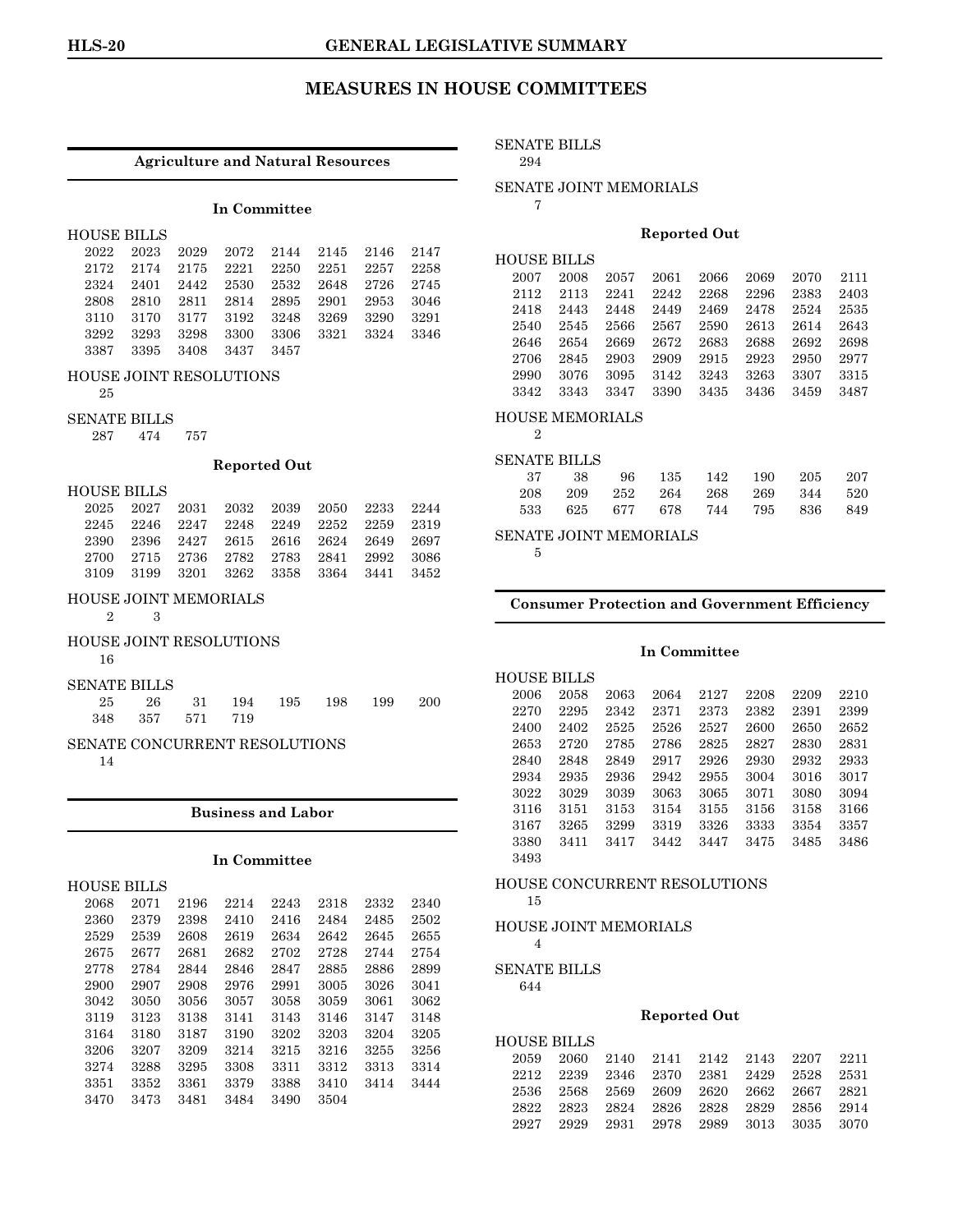| 3144 | 3145                  | 3159 | 3160 | 3165 | 3168 | 3169 | 3172 |
|------|-----------------------|------|------|------|------|------|------|
| 3174 | 3258                  | 3328 | 3329 | 3330 | 3331 | 3349 | 3360 |
| 3389 | 3400                  | 3409 | 3415 | 3489 |      |      |      |
| 12   | HOUSE JOINT MEMORIALS |      |      |      |      |      |      |
|      | SENATE BILLS          |      |      |      |      |      |      |
| 23   | 189                   | 196  | 204  | 254  | 351  | 405  | 406  |
| 525  | 558                   | 574  | 577  | 617  | 631  | 683  | 814  |

SENATE CONCURRENT RESOLUTIONS

4

#### **Education**

#### **In Committee**

| <b>HOUSE BILLS</b> |      |      |      |      |      |      |      |
|--------------------|------|------|------|------|------|------|------|
| 2097               | 2138 | 2151 | 2213 | 2290 | 2317 | 2356 | 2424 |
| 2444               | 2479 | 2494 | 2500 | 2538 | 2584 | 2641 | 2711 |
| 2722               | 2723 | 2750 | 2751 | 2752 | 2755 | 2862 | 2863 |
| 2864               | 2865 | 2866 | 2867 | 2868 | 2876 | 2878 | 2879 |
| 2880               | 2881 | 2916 | 2993 | 3008 | 3012 | 3033 | 3043 |
| 3044               | 3060 | 3101 | 3111 | 3135 | 3208 | 3229 | 3230 |
| 3235               | 3236 | 3238 | 3239 | 3240 | 3241 | 3302 | 3359 |
| 3393               | 3397 | 3398 | 3399 | 3421 | 3426 | 3446 |      |

SENATE BILLS

587

#### **Reported Out**

| <b>HOUSE BILLS</b>  |      |      |      |      |      |      |      |
|---------------------|------|------|------|------|------|------|------|
| 2096                | 2098 | 2099 | 2150 | 2153 | 2184 | 2192 | 2193 |
| 2322                | 2337 | 2386 | 2425 | 2426 | 2501 | 2585 | 2640 |
| 2644                | 2664 | 2665 | 2666 | 2729 | 2730 | 2733 | 2743 |
| 2747                | 2748 | 2749 | 2753 | 2756 | 2757 | 2789 | 2875 |
| 2877                | 2956 | 2985 | 2994 | 3000 | 3014 | 3034 | 3045 |
| 3075                | 3093 | 3231 | 3232 | 3233 | 3234 | 3254 | 3264 |
| 3394                | 3401 | 3474 |      |      |      |      |      |
| <b>SENATE BILLS</b> |      |      |      |      |      |      |      |
|                     |      |      |      |      |      |      |      |

|  | 193 215 228 529 611 643 821 |  |  |
|--|-----------------------------|--|--|
|  |                             |  |  |

#### **Energy and Environment**

#### **In Committee**

|      | <b>HOUSE BILLS</b> |      |      |      |      |      |      |
|------|--------------------|------|------|------|------|------|------|
| 2047 | 2108               | 2220 | 2224 | 2237 | 2238 | 2274 | 2287 |
| 2291 | 2292               | 2300 | 2321 | 2336 | 2343 | 2344 | 2412 |
| 2437 | 2438               | 2439 | 2440 | 2497 | 2658 | 2659 | 2713 |
| 2791 | 2792               | 2793 | 2794 | 2795 | 2796 | 2797 | 2798 |
| 2799 | 2802               | 2803 | 2804 | 2805 | 2806 | 2809 | 2812 |
| 2813 | 2815               | 2816 | 2817 | 2818 | 2819 | 2842 | 2860 |
| 2873 | 2874               | 2925 | 2938 | 2939 | 2940 | 2941 | 2952 |
| 2968 | 3011               | 3036 | 3066 | 3081 | 3102 | 3104 | 3107 |
| 3171 | 3186               | 3242 | 3268 | 3323 | 3325 | 3335 | 3423 |
| 3431 | 3432               | 3454 | 3511 |      |      |      |      |

### HOUSE MEMORIALS

|--|

SENATE BILLS

840

#### **Reported Out**

| <b>HOUSE BILLS</b> |                                         |  |  |  |
|--------------------|-----------------------------------------|--|--|--|
|                    | 2004 2005 2048 2105 2106 2203 2266 2435 |  |  |  |
|                    | 2436 2472 2516 2694 2704 2801 2807 2820 |  |  |  |
|                    | 2893 2894 2981 3030 3103 3251 3337 3448 |  |  |  |
|                    | 3451 3491 3492                          |  |  |  |

#### HOUSE JOINT MEMORIALS

| of the |
|--------|
|        |

#### SENATE BILLS

|  |                 |  | 112 117 230 237 242 249 561 580 |  |
|--|-----------------|--|---------------------------------|--|
|  | 602 605 606 692 |  |                                 |  |

### **Health Care**

#### **In Committee**

| <b>HOUSE BILLS</b> |      |      |      |      |      |      |      |
|--------------------|------|------|------|------|------|------|------|
| 2015               | 2065 | 2073 | 2075 | 2076 | 2085 | 2088 | 2100 |
| 2103               | 2119 | 2129 | 2133 | 2135 | 2137 | 2139 | 2181 |
| 2271               | 2272 | 2273 | 2313 | 2326 | 2331 | 2353 | 2354 |
| 2357               | 2389 | 2476 | 2521 | 2522 | 2523 | 2637 | 2638 |
| 2693               | 2701 | 2705 | 2709 | 2719 | 2724 | 2919 | 2922 |
| 2928               | 2937 | 2996 | 2998 | 2999 | 3020 | 3037 | 3052 |
| 3055               | 3072 | 3073 | 3092 | 3099 | 3106 | 3108 | 3140 |
| 3163               | 3189 | 3212 | 3339 | 3355 | 3378 | 3383 | 3418 |
| 3420               | 3424 | 3430 | 3466 | 3496 | 3508 |      |      |

#### HOUSE JOINT MEMORIALS

10

#### HOUSE JOINT RESOLUTIONS 18

#### SENATE BILLS

101 108 621 777

#### **Reported Out**

| <b>HOUSE BILLS</b> |      |      |      |      |      |      |      |
|--------------------|------|------|------|------|------|------|------|
| 2020               | 2037 | 2056 | 2074 | 2081 | 2087 | 2089 | 2090 |
| 2091               | 2092 | 2093 | 2094 | 2101 | 2102 | 2104 | 2118 |
| 2120               | 2122 | 2123 | 2124 | 2128 | 2130 | 2131 | 2132 |
| 2134               | 2136 | 2216 | 2240 | 2279 | 2280 | 2329 | 2348 |
| 2385               | 2432 | 2445 | 2611 | 2612 | 2622 | 2678 | 2684 |
| 2691               | 2714 | 2737 | 2740 | 2767 | 2768 | 2858 | 2859 |
| 2896               | 2897 | 2902 | 2921 | 2946 | 2947 | 2948 | 2960 |
| 2969               | 2997 | 3082 | 3128 | 3162 | 3260 | 3309 | 3345 |
| 3403               | 3407 | 3458 | 3460 |      |      |      |      |

#### HOUSE CONCURRENT RESOLUTIONS 16 17

HOUSE JOINT MEMORIALS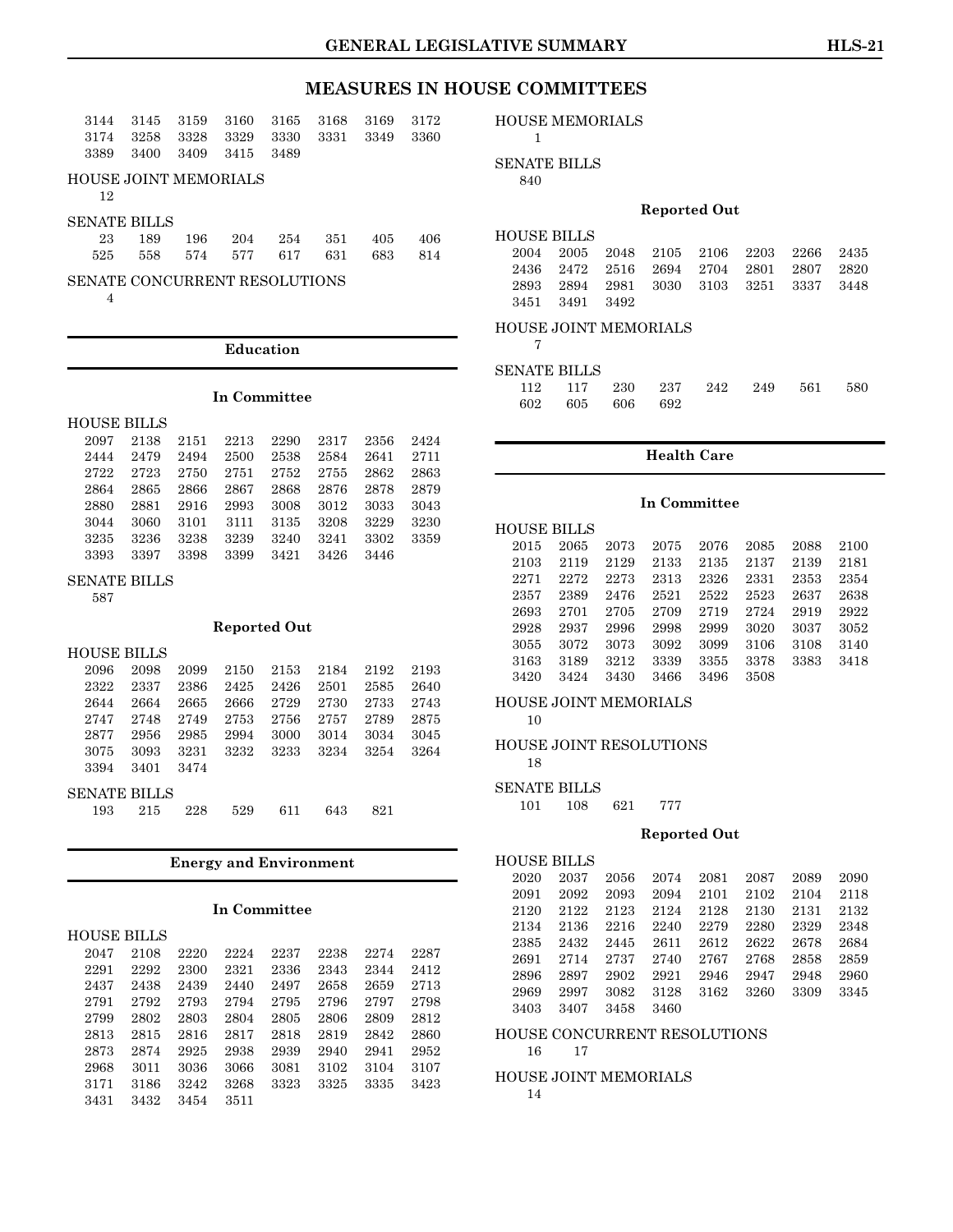#### SENATE BILLS

|  | 8 107 109 136 166 167 169 172   |  |  |  |
|--|---------------------------------|--|--|--|
|  | 210 281 284 375 384 387 413 420 |  |  |  |
|  | 444 460 470 491 539 548 568 569 |  |  |  |
|  | 572 721 722 724 725 753 806     |  |  |  |
|  |                                 |  |  |  |

### SENATE CONCURRENT RESOLUTIONS

1 6

### **Higher Education and Workforce Development**

#### **In Committee**

#### HOUSE BILLS

|                |  | 2110 2155 2156 2186 2190 2302 2304 2312 |  |  |
|----------------|--|-----------------------------------------|--|--|
|                |  | 2339 2537 2623 2647 2742 2838 2888 2967 |  |  |
|                |  | 2975 3009 3015 3018 3068 3114 3117 3118 |  |  |
| 3272 3275 3305 |  |                                         |  |  |

#### HOUSE JOINT MEMORIALS

19

#### HOUSE JOINT RESOLUTIONS

6

#### **Reported Out**

#### HOUSE BILLS

|                     |  |  | 2033 2149 2152 2154 2178 2185 2187 2188 |  |
|---------------------|--|--|-----------------------------------------|--|
|                     |  |  | 2189 2191 2299 2621 2636 2689 2727 2787 |  |
|                     |  |  | 2898 2912 2913 2958 2970 2979 2986 2995 |  |
|                     |  |  | 3025 3038 3079 3115 3120 3149 3245 3296 |  |
| 3341 3392 3472 3488 |  |  |                                         |  |

#### HOUSE CONCURRENT RESOLUTIONS

- 9
- SENATE BILLS
- 104 225 267 782 802

#### **Human Services and Housing**

### **In Committee**

|  |  | 2030 2040 2054 2164 2166 2169 2222 2350 |  |  |
|--|--|-----------------------------------------|--|--|
|  |  | 2473 2474 2493 2499 2587 2591 2598 2610 |  |  |
|  |  | 2628 2674 2699 2716 2717 2718 2721 2769 |  |  |
|  |  | 2832 2872 2882 2884 2890 2984 3007 3032 |  |  |
|  |  | 3122 3132 3217 3218 3219 3220 3252 3273 |  |  |
|  |  | 3322 3340 3356 3429 3449 3515           |  |  |

#### HOUSE CONCURRENT RESOLUTIONS

1 6

#### HOUSE JOINT RESOLUTIONS

21

#### **Reported Out**

HOUSE BILLS

|  | 2013 2053 2055 2082 2095 2163 2165 2205 |  |  |  |
|--|-----------------------------------------|--|--|--|
|  |                                         |  |  |  |

|  | 2316 2349 2355 2388 2392 2417 2446 2447 |  |  |  |
|--|-----------------------------------------|--|--|--|
|  | 2477 2639 2671 2676 2712 2781 2850 2921 |  |  |  |
|  | 2971 2980 3112 3129 3131 3244 3301 3332 |  |  |  |
|  | 3377 3440 3445 3482                     |  |  |  |

#### HOUSE CONCURRENT RESOLUTIONS

# 26

SENATE BILLS

22 91 203 601

#### **Interstate-5 Bridge Replacement Project**

#### **In Committee**

HOUSE BILLS 2690

#### **Reported Out**

HOUSE BILLS 2800

#### **Judiciary**

#### **In Committee**

| HOUSE BILLS |      |      |      |      |      |      |      |
|-------------|------|------|------|------|------|------|------|
| 2014        | 2021 | 2024 | 2026 | 2042 | 2077 | 2114 | 2125 |
| 2170        | 2171 | 2217 | 2269 | 2335 | 2358 | 2362 | 2365 |
| 2366        | 2367 | 2368 | 2369 | 2375 | 2376 | 2377 | 2394 |
| 2409        | 2431 | 2434 | 2450 | 2451 | 2487 | 2519 | 2520 |
| 2541        | 2544 | 2546 | 2548 | 2550 | 2551 | 2552 | 2556 |
| 2557        | 2558 | 2559 | 2564 | 2574 | 2575 | 2576 | 2577 |
| 2578        | 2579 | 2580 | 2581 | 2582 | 2583 | 2586 | 2588 |
| 2589        | 2592 | 2593 | 2599 | 2602 | 2604 | 2605 | 2606 |
| 2626        | 2629 | 2631 | 2660 | 2663 | 2670 | 2673 | 2679 |
| 2707        | 2770 | 2771 | 2775 | 2776 | 2777 | 2780 | 2790 |
| 2835        | 2843 | 2851 | 2852 | 2853 | 2854 | 2855 | 2857 |
| 2910        | 2911 | 2957 | 2961 | 2965 | 2966 | 2987 | 3003 |
| 3006        | 3010 | 3019 | 3021 | 3031 | 3048 | 3051 | 3053 |
| 3054        | 3064 | 3087 | 3090 | 3105 | 3133 | 3134 | 3150 |
| 3157        | 3176 | 3178 | 3182 | 3184 | 3185 | 3191 | 3193 |
| 3196        | 3197 | 3200 | 3213 | 3228 | 3237 | 3246 | 3247 |
| 3250        | 3257 | 3261 | 3271 | 3279 | 3284 | 3338 | 3353 |
| 3412        | 3413 | 3461 | 3463 | 3465 | 3509 | 3514 | 3531 |
| 3533        | 3538 | 3539 | 3541 |      |      |      |      |
|             |      |      |      |      |      |      |      |

#### HOUSE CONCURRENT RESOLUTIONS

# 5

HOUSE JOINT MEMORIALS 11

HOUSE JOINT RESOLUTIONS

1 5 31

#### SENATE BILLS 340 694 697 812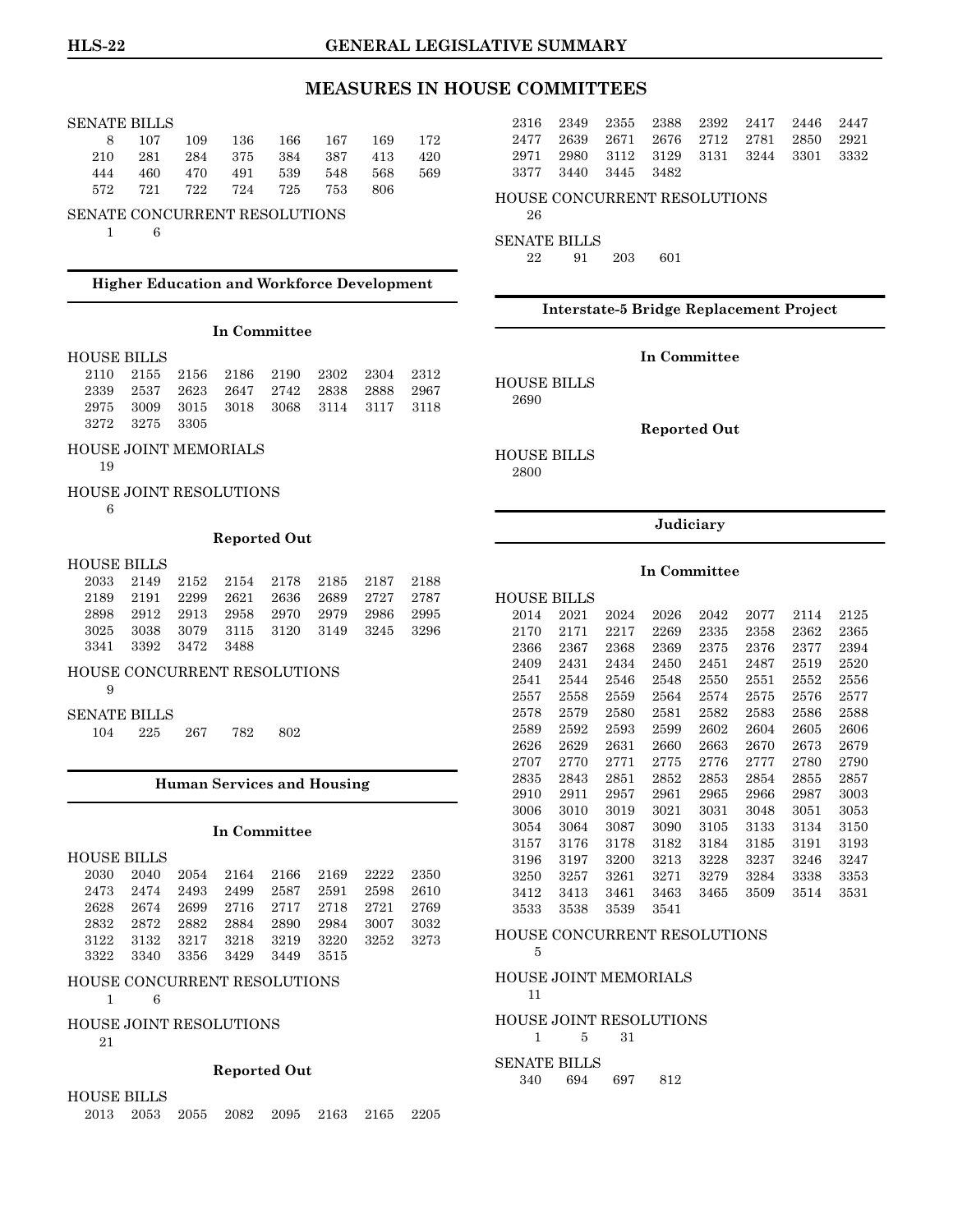#### **Reported Out**

| HOUSE BILLS  |      |      |      |      |      |      |      |
|--------------|------|------|------|------|------|------|------|
| 2019         | 2043 | 2049 | 2052 | 2115 | 2116 | 2117 | 2121 |
| 2204         | 2226 | 2234 | 2235 | 2236 | 2314 | 2334 | 2378 |
| 2384         | 2395 | 2403 | 2408 | 2433 | 2517 | 2533 | 2542 |
| 2547         | 2549 | 2553 | 2554 | 2561 | 2562 | 2563 | 2565 |
| 2570         | 2571 | 2572 | 2573 | 2594 | 2595 | 2596 | 2601 |
| 2603         | 2607 | 2627 | 2661 | 2668 | 2685 | 2710 | 2773 |
| 2774         | 2779 | 2833 | 2834 | 2836 | 2920 | 2944 | 2962 |
| 2963         | 3047 | 3097 | 3126 | 3183 | 3198 | 3201 | 3249 |
| 3253         | 3277 | 3278 | 3280 | 3281 | 3282 | 3283 | 3286 |
| 3287         | 3327 | 3350 | 3363 | 3371 | 3422 | 3434 | 3467 |
| 3478         | 3480 |      |      |      |      |      |      |
| SENATE BILLS |      |      |      |      |      |      |      |
| 27           | 29   | 30   | 39   | 40   | 42   | 44   | 46   |
| 49           | 50   | 51   | 52   | 55   | 82   | 90   | 93   |
| 124          | 125  | 141  | 186  | 187  | 188  | 239  | 396  |
| 426          | 463  | 476  | 482  | 492  | 565  | 589  | 590  |
| 591          | 592  | 610  | 622  | 623  | 638  | 673  | 709  |
| 834          | 835  |      |      |      |      |      |      |

#### **Land Use**

#### **In Committee**

| <b>HOUSE BILLS</b>  |      |      |      |                     |      |      |      |  |
|---------------------|------|------|------|---------------------|------|------|------|--|
| 2028                | 2062 | 2173 | 2201 | 2255                | 2256 | 2293 | 2347 |  |
| 2617                | 2695 | 2741 | 2949 | 2951                | 3085 | 3089 | 3100 |  |
| 3121                | 3124 | 3173 | 3334 | 3336                | 3362 | 3384 | 3385 |  |
| 3396                |      |      |      |                     |      |      |      |  |
|                     |      |      |      |                     |      |      |      |  |
|                     |      |      |      | <b>Reported Out</b> |      |      |      |  |
| <b>HOUSE BILLS</b>  |      |      |      |                     |      |      |      |  |
| 2106                | 2200 | 2202 | 2253 | 2254                | 2284 | 2285 | 2393 |  |
| 2441                | 2618 | 2746 | 2788 | 2820                | 2839 | 3040 | 3067 |  |
| 3087                | 3096 | 3098 | 3125 | 3267                | 3439 | 3479 |      |  |
| <b>SENATE BILLS</b> |      |      |      |                     |      |      |      |  |
| 77                  | 462  | 465  | 517  | 841                 |      |      |      |  |

### **Public Safety**

#### **In Committee**

HOUSE BILLS 3195 3259

### **Reported Out**

HOUSE BILLS 3194

### **Revenue**

#### **In Committee**

| HOUSE BILLS |      |      |      |      |      |      |      |
|-------------|------|------|------|------|------|------|------|
| 2001        | 2003 | 2035 | 2126 | 2194 | 2218 | 2219 | 2228 |
| 2231        | 2232 | 2275 | 2276 | 2282 | 2283 | 2286 | 2303 |
| 2307        | 2308 | 2309 | 2320 | 2341 | 2359 | 2415 | 2423 |
| 2430        | 2453 | 2454 | 2455 | 2457 | 2458 | 2459 | 2461 |
| 2463        | 2465 | 2466 | 2467 | 2481 | 2482 | 2483 | 2486 |
| 2488        | 2491 | 2496 | 2498 | 2503 | 2504 | 2507 | 2508 |
| 2509        | 2512 | 2513 | 2514 | 2515 | 2518 | 2533 | 2555 |
| 2625        | 2703 | 2731 | 2733 | 2748 | 2850 | 2869 | 2877 |
| 2883        | 2889 | 2892 | 2905 | 2906 | 2943 | 2956 | 2959 |
| 2982        | 2990 | 2994 | 3001 | 3002 | 3074 | 3078 | 3083 |
| 3084        | 3088 | 3127 | 3161 | 3188 | 3210 | 3211 | 3297 |
| 3350        | 3365 | 3366 | 3368 | 3369 | 3370 | 3371 | 3372 |
| 3373        | 3374 | 3375 | 3376 | 3381 | 3433 | 3456 | 3462 |
| 3469        | 3498 | 3517 | 3525 | 3532 | 3540 |      |      |

### HOUSE JOINT MEMORIALS

#### 13

### HOUSE JOINT RESOLUTIONS

|      |  |  | 3 4 7 8 10 11 12 13     |  |
|------|--|--|-------------------------|--|
|      |  |  | 14 19 20 22 23 24 28 30 |  |
| - 33 |  |  |                         |  |

### SENATE BILLS

128

#### **Reported Out**

#### HOUSE BILLS 2002 2036 2051 2056 2084 2098 2101 2216

|  |  | 2227 2229 2230 2305 2315 2325 2349 2435 |  |  |
|--|--|-----------------------------------------|--|--|
|  |  | 2456 2460 2462 2464 2480 2489 2490 2492 |  |  |
|  |  | 2495 2501 2505 2506 2510 2511 2632 2656 |  |  |
|  |  | 2676 2735 2788 2870 2871 2894 2904 2981 |  |  |
|  |  | 3069 3112 3276 3317 3367 3477 3495      |  |  |

#### HOUSE JOINT MEMORIALS

18

#### SENATE BILLS

|                     |  |  | 24 183 184 185 259 261 307 330 |  |
|---------------------|--|--|--------------------------------|--|
| 505 528 547 549 817 |  |  |                                |  |

#### **Rules**

#### **In Committee**

| <b>HOUSE BILLS</b> |      |      |      |      |      |      |      |
|--------------------|------|------|------|------|------|------|------|
| 2007               | 2008 | 2009 | 2017 | 2018 | 2149 | 2168 | 2197 |
| 2198               | 2200 | 2288 | 2289 | 2306 | 2319 | 2351 | 2363 |
| 2364               | 2374 | 2380 | 2405 | 2413 | 2419 | 2420 | 2471 |
| 2543               | 2635 | 2651 | 2664 | 2666 | 2686 | 2715 | 2734 |
| 2736               | 2738 | 2826 | 2923 | 2924 | 2945 | 2960 | 2964 |
| 3027               | 3028 | 3095 | 3113 | 3142 | 3145 | 3174 | 3179 |
| 3181               | 3226 | 3251 | 3285 | 3289 | 3304 | 3307 | 3328 |
| 3349               | 3382 | 3386 | 3390 | 3405 | 3406 | 3416 | 3419 |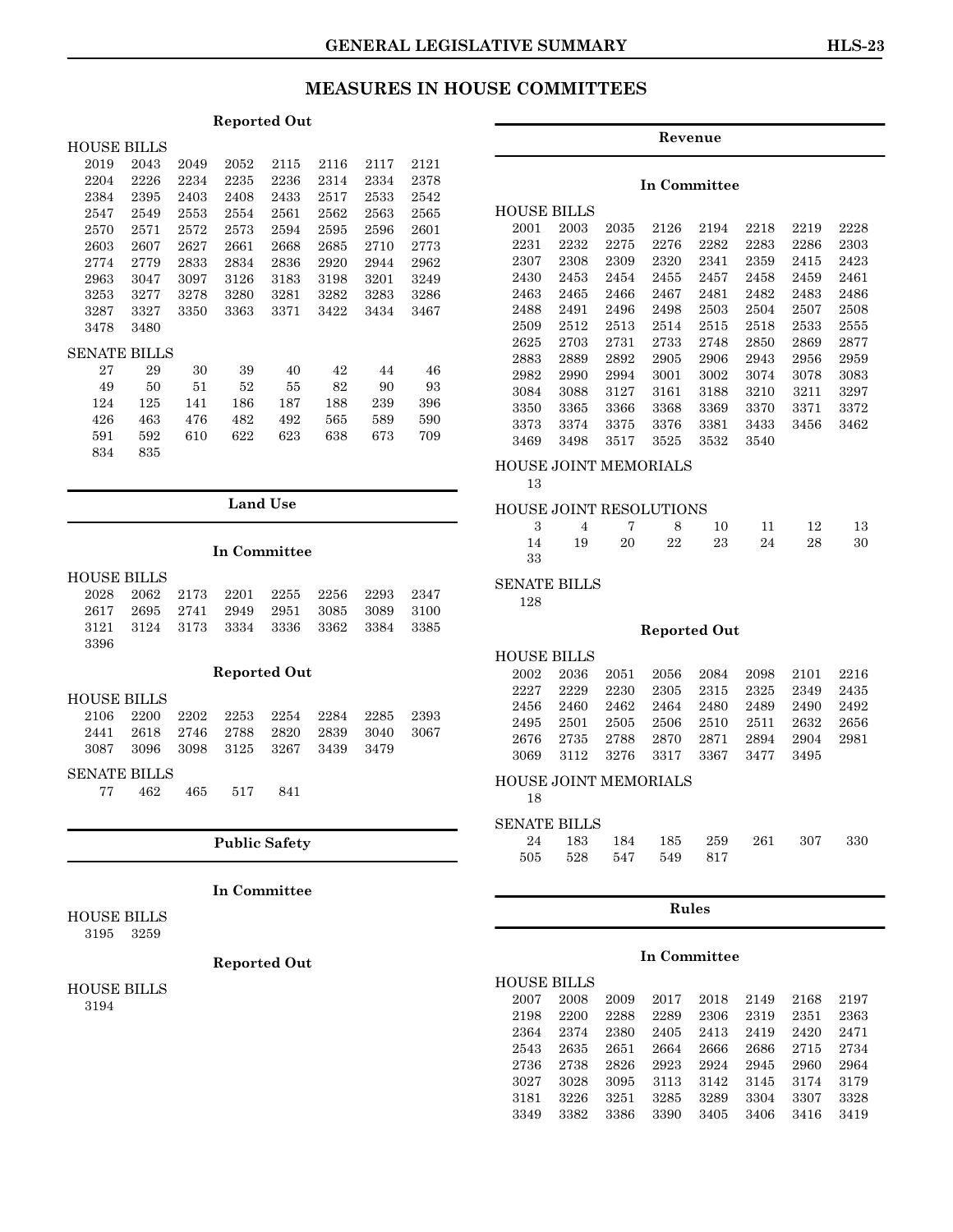| 3428                                             | 3439           | 3455 | 3476           | 3480                | 3483 | 3497 | 3500 |  |
|--------------------------------------------------|----------------|------|----------------|---------------------|------|------|------|--|
| 3501                                             | 3502           | 3503 | 3505           | 3507                | 3510 | 3512 | 3513 |  |
| 3516<br>3536                                     | 3518           | 3519 | 3522           | 3524                | 3526 | 3527 | 3529 |  |
| HOUSE CONCURRENT RESOLUTIONS                     |                |      |                |                     |      |      |      |  |
| 14                                               | 30             | 36   |                |                     |      |      |      |  |
| HOUSE JOINT MEMORIALS                            |                |      |                |                     |      |      |      |  |
| 5                                                | 8              | 16   |                |                     |      |      |      |  |
|                                                  |                |      |                |                     |      |      |      |  |
| <b>HOUSE JOINT RESOLUTIONS</b><br>$\overline{2}$ | 15             | 16   | 17             | 26                  | 27   | 32   | 34   |  |
| 35                                               |                |      |                |                     |      |      |      |  |
|                                                  |                |      |                |                     |      |      |      |  |
| <b>SENATE BILLS</b><br>424                       | 572            | 633  | 753            |                     |      |      |      |  |
|                                                  |                |      |                |                     |      |      |      |  |
|                                                  |                |      |                | <b>Reported Out</b> |      |      |      |  |
| <b>HOUSE BILLS</b>                               |                |      |                |                     |      |      |      |  |
| 2078                                             | 2079           | 2080 | 2118           | 2148                | 2199 | 2206 | 2215 |  |
| 2328                                             | 2352           | 2387 | 2407           | 2470                | 2560 | 2597 | 2640 |  |
| 2669                                             | 2672           | 2708 | 2739           | 2887                | 2988 | 3023 | 3077 |  |
| 3175                                             | 3231           | 3267 | 3294           | 3309                | 3316 | 3344 | 3347 |  |
| 3389                                             | 3404           | 3452 | 3453           | 3499                | 3506 | 3520 | 3521 |  |
| 3523                                             | 3528           | 3530 | 3537           |                     |      |      |      |  |
| <b>HOUSE CONCURRENT RESOLUTIONS</b>              |                |      |                |                     |      |      |      |  |
| $\overline{2}$                                   | 7              | 8    | 10             | 12                  | 18   | 19   | 20   |  |
| 21                                               | 22             | 25   | 27             | 28                  | 31   | 32   | 33   |  |
| 34                                               | 35             | 37   |                |                     |      |      |      |  |
| HOUSE JOINT MEMORIALS                            |                |      |                |                     |      |      |      |  |
| 6                                                | 15             | 17   |                |                     |      |      |      |  |
| <b>HOUSE RESOLUTIONS</b>                         |                |      |                |                     |      |      |      |  |
| 1                                                | $\overline{2}$ | 3    | $\overline{4}$ | 5                   |      |      |      |  |
| <b>SENATE BILLS</b>                              |                |      |                |                     |      |      |      |  |
| 3                                                | 6              | 18   | 132            | 145                 | 146  | 147  | 148  |  |
| 149                                              | 150            | 154  | 215            | 414                 | 496  | 577  | 581  |  |
| 600                                              | 724            | 771  | 782            | 789                 | 835  | 844  |      |  |
| SENATE CONCURRENT RESOLUTIONS                    |                |      |                |                     |      |      |      |  |
| 3                                                | 7              | 8    | 11             | 12                  | 13   | 17   | 18   |  |
| 19                                               | 20             |      |                |                     |      |      |      |  |
|                                                  |                |      |                |                     |      |      |      |  |
| SENATE JOINT RESOLUTIONS<br>1                    | 34             |      |                |                     |      |      |      |  |
|                                                  |                |      |                |                     |      |      |      |  |
|                                                  |                |      |                |                     |      |      |      |  |

# **Tax Credits**

#### **In Committee**

HOUSE BILLS

|  |  |                          |  | 2267 2407 2446 2447 2469 2470 2472 2475 |  |
|--|--|--------------------------|--|-----------------------------------------|--|
|  |  | 2477 2478 2490 2495 2980 |  |                                         |  |

#### **Transportation and Economic Development**

#### **In Committee**

| HOUSE BILLS |      |      |      |      |      |      |      |
|-------------|------|------|------|------|------|------|------|
| 2016        | 2067 | 2109 | 2167 | 2180 | 2223 | 2260 | 2278 |
| 2281        | 2284 | 2285 | 2294 | 2297 | 2327 | 2338 | 2361 |
| 2372        | 2397 | 2404 | 2411 | 2414 | 2428 | 2452 | 2468 |
| 2534        | 2687 | 2696 | 2732 | 2758 | 2759 | 2760 | 2761 |
| 2762        | 2764 | 2766 | 2772 | 2861 | 2954 | 2972 | 2974 |
| 2983        | 3024 | 3091 | 3139 | 3152 | 3221 | 3222 | 3223 |
| 3224        | 3225 | 3270 | 3303 | 3310 | 3318 | 3320 | 3348 |
| 3391        | 3425 | 3427 | 3450 | 3468 | 3471 | 3534 | 3535 |

#### HOUSE JOINT RESOLUTIONS

9

### SENATE BILLS

238 615

#### **Reported Out**

| HOUSE BILLS  |      |      |      |      |      |      |      |
|--------------|------|------|------|------|------|------|------|
| 2041         | 2107 | 2195 | 2225 | 2261 | 2262 | 2263 | 2264 |
| 2265         | 2267 | 2277 | 2298 | 2301 | 2310 | 2311 | 2323 |
| 2330         | 2333 | 2345 | 2406 | 2453 | 2630 | 2657 | 2725 |
| 2763         | 2765 | 2918 | 2945 | 2963 | 2973 | 3049 | 3130 |
| 3136         | 3137 | 3227 | 3266 | 3316 | 3438 | 3443 | 3464 |
| SENATE BILLS |      |      |      |      |      |      |      |
| 16           | 178  | 181  | 258  | 276  | 288  | 345  | 408  |
| 487          | 534  | 535  | 536  | 612  | 613  |      |      |

#### **Veterans' Services and Emergency Preparedness**

#### **In Committee**

HOUSE BILLS

2045 2157 2159 2160 2161 2162 2177 2891 HOUSE CONCURRENT RESOLUTIONS 29

#### SENATE BILLS

422 532

#### **Reported Out**

#### HOUSE BILLS 2034 2037 2038 2044 2046 2083 2086 2158 2176 2179 2182 2183 2417 2421 2422 2475 2633 2680 2883 3317 3402 3494

HOUSE CONCURRENT RESOLUTIONS

3 4 11 23 24

HOUSE JOINT MEMORIALS

1 9

HOUSE JOINT RESOLUTIONS 29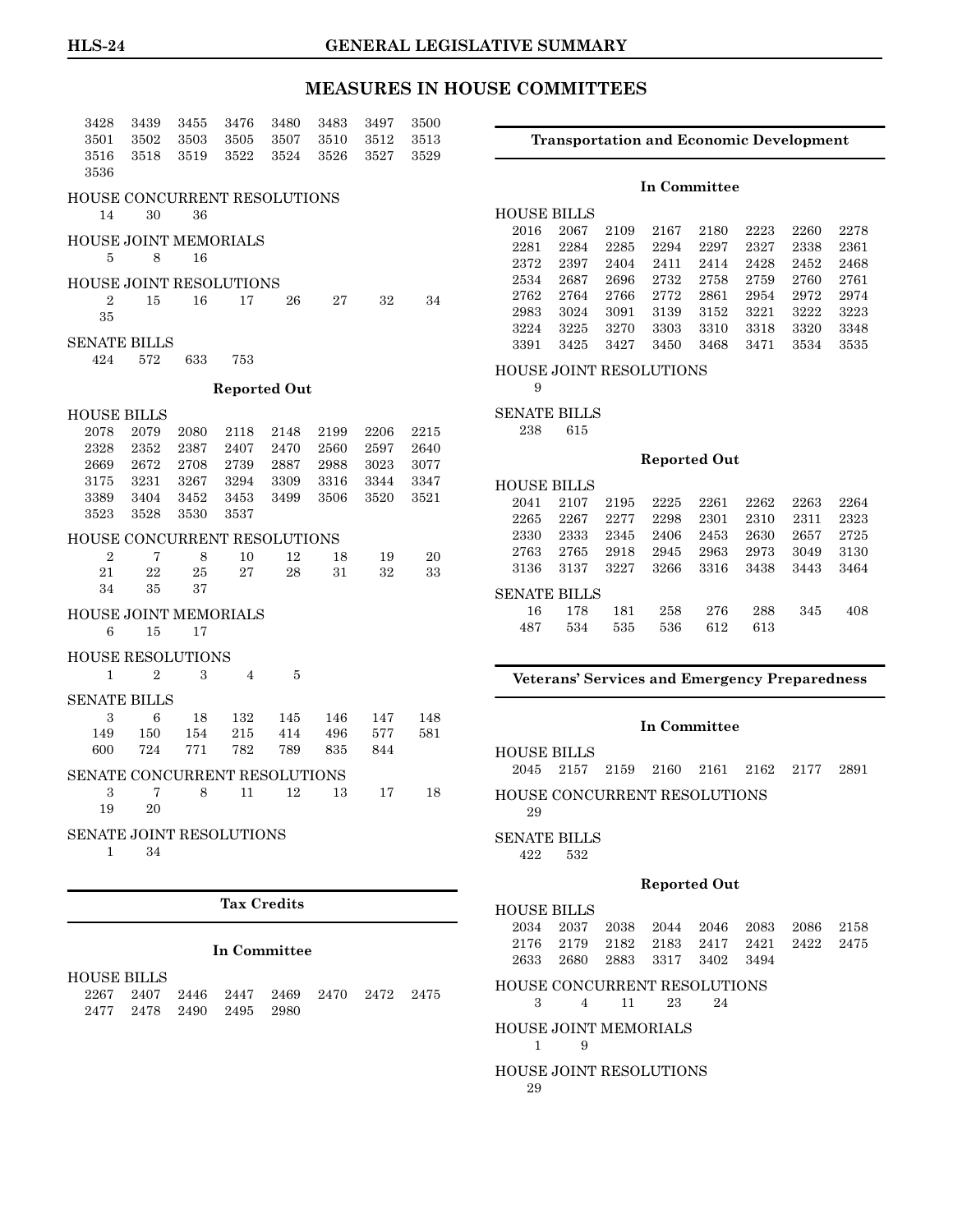### SENATE BILLS

|                               | 32 | 33   | - 34 | 35 124 461 | 598 |
|-------------------------------|----|------|------|------------|-----|
| 832                           |    |      |      |            |     |
| SENATE CONCURRENT RESOLUTIONS |    |      |      |            |     |
| 9                             | 15 | - 16 |      |            |     |
| <b>SENATE JOINT MEMORIALS</b> |    |      |      |            |     |
|                               |    |      |      |            |     |

| 640  | 728  | 737  | 739  | 755  | 762  | 783  | 810  |
|------|------|------|------|------|------|------|------|
| 813  | 822  | 830  | 831  | 833  | 837  | 838  | 839  |
| 843  | 851  | 5501 | 5502 | 5503 | 5504 | 5505 | 5506 |
| 5507 | 5508 | 5509 | 5510 | 5511 | 5513 | 5514 | 5515 |
| 5516 | 5517 | 5518 | 5519 | 5520 | 5521 | 5522 | 5523 |
| 5524 | 5526 | 5529 | 5530 | 5531 | 5532 | 5533 | 5534 |
| 5536 | 5537 | 5538 | 5539 | 5540 | 5542 | 5543 | 5544 |
| 5545 | 5546 | 5547 | 5548 | 5549 |      |      |      |

#### **Ways and Means**

#### **In Committee**

#### HOUSE BILLS

| 2019 | 2038 | 2052 | 2055 | 2056 | 2086 | 2115 | 2136 |
|------|------|------|------|------|------|------|------|
| 2163 | 2176 | 2178 | 2179 | 2204 | 2277 | 2298 | 2301 |
| 2310 | 2314 | 2315 | 2330 | 2333 | 2337 | 2381 | 2388 |
| 2392 | 2395 | 2408 | 2425 | 2429 | 2516 | 2561 | 2563 |
| 2614 | 2661 | 2671 | 2680 | 2712 | 2725 | 2727 | 2765 |
| 2767 | 2828 | 2858 | 2897 | 2921 | 2931 | 2971 | 2985 |
| 2989 | 3025 | 3030 | 3038 | 3040 | 3076 | 3082 | 3097 |
| 3115 | 3126 | 3131 | 3144 | 3227 | 3280 | 3283 | 3309 |
| 3329 | 3332 | 3358 | 3360 | 3377 | 3392 | 3402 | 3403 |
| 3422 | 3440 | 3443 | 3445 | 3478 | 3492 | 3530 | 5004 |
| 5053 | 5054 | 5055 | 5056 | 5057 | 5058 | 5059 | 5060 |

#### HOUSE JOINT RESOLUTIONS

29

#### SENATE BILLS

612

#### **Reported Out**

HOUSE BILLS

| 2002           | 2013 | 2039 | 2048 | 2050 | 2051 | 2074 | 2087 |
|----------------|------|------|------|------|------|------|------|
| 2090           | 2091 | 2098 | 2113 | 2117 | 2118 | 2123 | 2140 |
| 2152           | 2153 | 2185 | 2188 | 2202 | 2216 | 2225 | 2235 |
| 2240           | 2248 | 2253 | 2254 | 2259 | 2263 | 2279 | 2322 |
| 2323           | 2325 | 2355 | 2370 | 2417 | 2421 | 2427 | 2432 |
| 2445           | 2453 | 2464 | 2506 | 2549 | 2585 | 2594 | 2620 |
| 2636           | 2639 | 2643 | 2644 | 2649 | 2667 | 2700 | 2729 |
| 2730           | 2737 | 2743 | 2779 | 2807 | 2836 | 2837 | 2859 |
| 2871           | 2912 | 2927 | 2977 | 2997 | 3000 | 3035 | 3086 |
| 3098           | 3120 | 3129 | 3149 | 3162 | 3165 | 3169 | 3231 |
| 3232           | 3233 | 3234 | 3243 | 3249 | 3258 | 3260 | 3263 |
| 3264           | 3315 | 3317 | 3330 | 3331 | 3337 | 3401 | 3407 |
| 3436           | 3451 | 3453 | 3458 | 3459 | 3460 | 3464 | 3472 |
| 3487           | 3488 | 3506 | 3521 | 3523 | 5001 | 5002 | 5003 |
| 5005           | 5006 | 5007 | 5008 | 5009 | 5010 | 5011 | 5012 |
| 5013           | 5014 | 5015 | 5016 | 5017 | 5018 | 5019 | 5020 |
| 5021           | 5022 | 5023 | 5024 | 5025 | 5026 | 5027 | 5028 |
| 5029           | 5030 | 5031 | 5032 | 5033 | 5034 | 5035 | 5036 |
| 5037           | 5038 | 5039 | 5040 | 5041 | 5042 | 5043 | 5044 |
| 5045           | 5046 | 5047 | 5048 | 5049 | 5050 | 5051 | 5052 |
| SENATE BILLS   |      |      |      |      |      |      |      |
| $\overline{2}$ | 7    | 9    | 21   | 33   | 40   | 102  | 106  |
| 116            | 123  | 173  | 191  | 192  | 222  | 241  | 246  |
| 252            | 253  | 260  | 265  | 266  | 270  | 271  | 306  |
| 365            | 382  | 421  | 436  | 440  | 450  | 483  | 498  |
| 540            | 551  | 552  | 559  | 582  | 583  | 604  | 626  |
|                |      |      |      |      |      |      |      |

**House Measures in Conference Committee**

### **In Committee**

HOUSE BILLS 2823

# **Reported Out**

HOUSE BILLS

2233 2536 2710 2896 2898 3438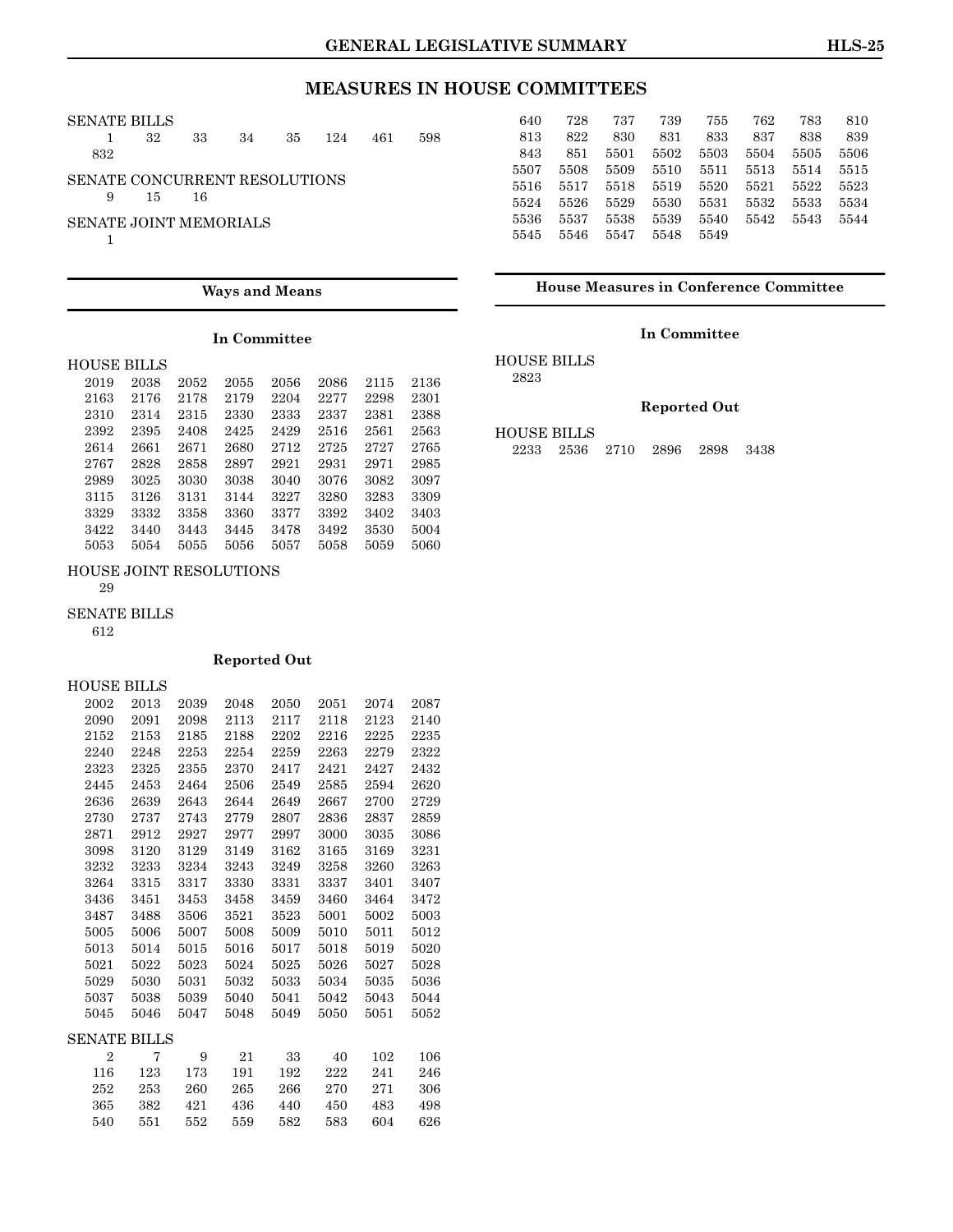## **MEASURES PASSED OR ADOPTED BY THE HOUSE**

### HOUSE BILLS

| IOUSE BILLS |                   |                   |                   |                   |            |                   |            | 3233                                     | 3234           | 3243              | 3244         | 3245       | 3249              | $3253^1$      | $3254^1$          |
|-------------|-------------------|-------------------|-------------------|-------------------|------------|-------------------|------------|------------------------------------------|----------------|-------------------|--------------|------------|-------------------|---------------|-------------------|
| 2002        | 2004              | $2005^1$          | 2013              | 2020 <sup>1</sup> | $2025^1$   | 2027              | 2031       | 3258                                     | 3260           | 3262              | 3263         | 3264       | 3266              | 3267          | 3276              |
| 2032        | $2033^1$          | 2034              | 2036              | 2037              | 2039       | 2041              | 2043       | $3277^1$                                 | 3278           | 3281              | 3282         | 3286       | 3287              | 3294          | 3296              |
| 2044        | 2046              | 2048              | 2049              | 2050              | 2051       | 2053              | 2057       | $3301^{1}$                               | 3315           | 3316              | 3317         | 3327       | 3330              | 3331          | 3337              |
| $2059^1$    | 2060              | 2061              | 2066              | 2069              | 2070       | 2074              | 2078       | $3341^{1}$                               | $3342^1$       | 3343              | 3344         | $3345^1$   | 3347              | $3363^1$      | 3364              |
| 2079        | 2080              | 2081              | 2082              | $2083^1$          | 2084       | 2087              | $2089^1$   | $3367^1$                                 | 3389           | 3394              | 3400         | 3401       | 3404              | 3407          | 3409 <sup>1</sup> |
| 2090        | 2091              | 2092 <sup>1</sup> | 2093 <sup>1</sup> | 2094              | $2095^1$   | 2096              | 2098       | $3415^1$                                 | $3434^1$       | 3435              | $3436^1$     | $3438^1$   | $3441^1$          | 3448          | 3451              |
| 2099        | $2101^{1}$        | 2102              | 2104              | 2105              | 2106       | 2107              | 2111       | 3452                                     | 3453           | 3458              | 3459         | $3460^1$   | 3464              | 3467          | 3472              |
| 2112        | 2113              | 2116              | 2117              | 2118              | 2120       | 2121              | 2122       | $3474^1$                                 | $3477^1$       | 3479 <sup>1</sup> | $3482^1$     | 3487       | 3488              | $3489^1$      | 3491              |
| 2123        | $2124^1$          | $2128^1$          | 2130              | 2131              | $2132^1$   | $2134^1$          | 2140       | $3494^1$                                 | 3495           | 3499              | 3506         | 3520       | 3521              | 3523          | 3528              |
| 2141        | 2142              | 2143              | 2148              | $2150^1$          | 2152       | 2153              | 2154       | 3537                                     | 5001           | 5002              | 5003         | 5005       | 5006 <sup>1</sup> | 5007          | 5008              |
| $2158^1$    | 2165              | 2182              | $2183^1$          | 2184              | 2185       | 2187              | 2188       | 5009                                     | 5010           | 5011              | 5012         | 5013       | 5014              | 5015          | 5016              |
| 2189        | 2191              | $2192^1$          | 2193              | 2195              | 2199       | 2202              | 2203       | 5017                                     | 5018           | 5019              | 5020         | 5021       | 5022              | 5023          | 5024              |
| $2205^{1}$  | $2206^1$          | $2207^1$          | 2211              | 2212              | 2215       | 2216              | 2225       | 5025                                     | 5026           | 5027              | 5028         | 5029       | 5030              | $_{\rm 5031}$ | 5032              |
| $2226^1$    | 2227              | 2229              | 2230              | $2233^1$          | 2234       | 2235              | 2236       | 5033                                     | 5034           | 5035              | 5036         | 5037       | 5038              | 5039          | 5040              |
| 2239        | 2240              | 2241              | 2242              | 2244              | 2245       | 2246              | 2247       | 5041<br>5049                             | 5042<br>5050   | 5043<br>5051      | 5044<br>5052 | 5045       | 5046              | 5047          | 5048              |
| 2248        | 2249              | 2252              | 2253              | 2254              | $2259^1$   | 2261              | $2262^1$   |                                          |                |                   |              |            |                   |               |                   |
| 2263        | 2264              | $2265^1$          | 2266              | 2268              | 2279       | 2280              | 2296       | HOUSE CONCURRENT RESOLUTIONS             |                |                   |              |            |                   |               |                   |
| 2299        | 2305              | 2311              | 2316              | 2322              | 2323       | 2325              | 2328       | $\boldsymbol{2}$<br>12                   | 3<br>13        | 4<br>16           | 7<br>17      | 8<br>18    | 9<br>19           | 10<br>20      | 11<br>21          |
| 2329        | 2334              | $2345^1$          | 2346              | 2348              | 2349       | 2352              | 2355       | $\bf{22}$                                | 23             | $\bf 24$          | $\rm 25$     | ${\bf 26}$ | 27                | 28            | 31                |
| $2370^{1}$  | 2378              | 2383              | 2384              | $2385^1$          | $2386^1$   | 2387              | $2390^1$   | 32                                       | 33             | 34                | 35           | 37         |                   |               |                   |
| 2393        | $2396^1$          | 2403              | 2406              | 2417              | 2418       | 2421              | 2422       | HOUSE JOINT MEMORIALS                    |                |                   |              |            |                   |               |                   |
| 2426        | 2427              | 2432              | 2433              | $2435^1$          | 2436       | 2441              | 2443       | $\mathbf{1}$                             | $\sqrt{2}$     | $\rm 3$           | 6            | 7          | 9                 | 12            | 14                |
| 2445        | 2448              | 2449              | 2456              | $2460^1$          | 2462       | $2464^1$          | $2480^1$   | 15                                       | 17             | 18                |              |            |                   |               |                   |
| 2489        | 2492              | $2501^1$          | 2505              | 2506              | $2510^1$   | 2511              | 2517       |                                          |                |                   |              |            |                   |               |                   |
| $2524^1$    | 2528              | 2531              | 2535              | $2536^1$          | 2540       | 2542              | 2545       | <b>HOUSE MEMORIALS</b><br>$\overline{2}$ |                |                   |              |            |                   |               |                   |
| 2547        | $2549^1$          | 2553              | 2554              | 2560              | $2562^1$   | 2565              | 2566       |                                          |                |                   |              |            |                   |               |                   |
| $2567^1$    | 2568              | 2569              | 2570              | $2571^1$          | 2572       | 2573              | 2585       | <b>HOUSE RESOLUTIONS</b>                 |                |                   |              |            |                   |               |                   |
| 2590        | 2594              | 2595              | 2596 <sup>1</sup> | 2597              | $2601^1$   | 2603              | 2607       | $\mathbf{1}$                             | $\overline{2}$ | 3                 | 4            | 5          |                   |               |                   |
| 2609        | 2611              | 2612              | 2613              | $2615^1$          | 2616       | 2618              | 2620       | <b>SENATE BILLS</b>                      |                |                   |              |            |                   |               |                   |
| 2621        | 2622 <sup>1</sup> | 2624              | 2627              | 2630              | $2632^1$   | 2633              | 2636       | $\mathbf{1}$                             | $\overline{2}$ | 3                 | 6            | 7          | 8                 | 9             | 16                |
| 2639        | 2640              | 2643              | 2644              | $2646^{1}$        | 2649       | $2654^1$          | $2656^1$   | 18                                       | 21             | 22                | 23           | 24         | 25                | 26            | 27                |
| 2657        | 2662              | 2665              | 2667              | $2668^1$          | 2669       | 2672              | 2676       | 29<br>38                                 | 30<br>39       | 31<br>40          | 32<br>42     | 33<br>44   | 34<br>46          | 35<br>49      | 37<br>50          |
| 2678        | $2683^1$          | 2684              | 2685              | 2688              | 2689       | 2691              | 2692       | 51                                       | 52             | 55                | 77           | 82         | 90                | 91            | 93                |
| 2694        | 2697              | 2698              | 2700              | 2704              | 2706       | $2708^1$          | $2710^{1}$ | 96                                       | 102            | 104               | 106          | 107        | 109               | 112           | 116               |
| 2714        | 2729              | 2730              | 2735              | 2737              | 2739       | 2740              | 2743       | 117                                      | 123            | 124               | 125          | 132        | 135               | 136           | 141               |
| $2746^1$    | $2747^1$          | 2749              | $2753^1$          | $\bf 2756$        | $\bf 2757$ | $2763^1$          | 2768       | 142                                      | 145            | 146               | 147          | 148        | 149               | 150           | 154               |
| 2773        | 2774              | $2779^{1}$        | 2781              | 2782              | $2783^1$   | 2787              | 2788       | 166<br>184                               | 167<br>185     | 169<br>186        | 172<br>187   | 173<br>188 | 178<br>189        | 181<br>190    | 183<br>191        |
| $2789^{1}$  | 2800              | $2801^1$          | 2807              | $2820^{1}$        | 2821       | $2822^1$          | 2823       | 192                                      | 193            | 194               | 195          | 196        | 198               | 199           | $200\,$           |
| 2824        | 2829 <sup>1</sup> | 2833              | 2834              | 2836              | 2837       | 2839              | 2841       | 203                                      | 204            | 205               | 207          | 208        | 209               | 210           | 215               |
| 2845        | 2856              | 2859              | 2870              | 2871              | 2875       | 2887              | 2893       | $222\,$                                  | 225            | 228               | 230          | 237        | 239               | 241           | 242               |
| 2894        | 2896              | $2898^1$          | 2902 <sup>1</sup> | 2903              | 2904       | 2909              | 2912       | 246                                      | 249            | 252               | 253          | 254        | 258               | 259           | 260               |
| 2913        | 2914              | $\bf 2915$        | 2918              | 2920              | 2927       | 2929 <sup>1</sup> | 2944       | $261\,$                                  | 264            | ${\bf 265}$       | 266          | 267        | 268               | 269           | $270\,$           |
| 2946        | 2947              | 2948              | $2950^{1}$        | $2958^1$          | $2962^1$   | 2963              | 2969       | $\bf 271$<br>344                         | 276<br>345     | 281<br>348        | 284<br>351   | 288<br>357 | 306<br>365        | 307<br>375    | 330<br>382        |
| 2970        | 2973              | 2977              | $2978^1$          | 2979              | 2981       | 2986              | 2988       | 384                                      | 387            | 396               | 405          | 406        | 408               | 413           | 414               |
| 2992        | 2995              | $2997^1$          | $3000\,$          | 3013              | $3014^1$   | 3023              | 3034       | 420                                      | 421            | 426               | 436          | 440        | 444               | 450           | 460               |
| 3035        | 3045              | $3047^1$          | 3049              | $3067^1$          | 3069       | $3070^{1}$        | $3075^1$   | 461                                      | 462            | 463               | 465          | 470        | 476               | 482           | 483               |
| 3077        | 3079 <sup>1</sup> | 3086              | 3093 <sup>1</sup> | 3096              | 3098       | 3103              | 3109       | 487                                      | 491            | 492               | 496          | 498        | 505               | 517           | 520               |
| 3112        | $3120^1$          | 3125              | 3128              | 3129              | 3130       | 3136              | 3137       | $525\,$<br>540                           | 528<br>547     | 529<br>548        | 533<br>549   | 534<br>551 | 535<br>552        | 536<br>558    | 539<br>559        |
| 3149        | $3159^1$          | 3160              | 3162              | 3165              | 3168       | 3169              | $3172^1$   | 561                                      | 565            | 568               | 569          | 571        | 574               | 577           | 580               |
| 3175        | $3183^1$          | 3194              | 3198              | 3199              | 3201       | $3231\,$          | 3232       | 581                                      | 582            | 583               | 589          | 590        | 591               | 592           | 598               |
|             |                   |                   |                   |                   |            |                   |            | 600                                      | 601            | 602               | 604          | 605        | 606               | 610           | 611               |

1 Repassed or Readopted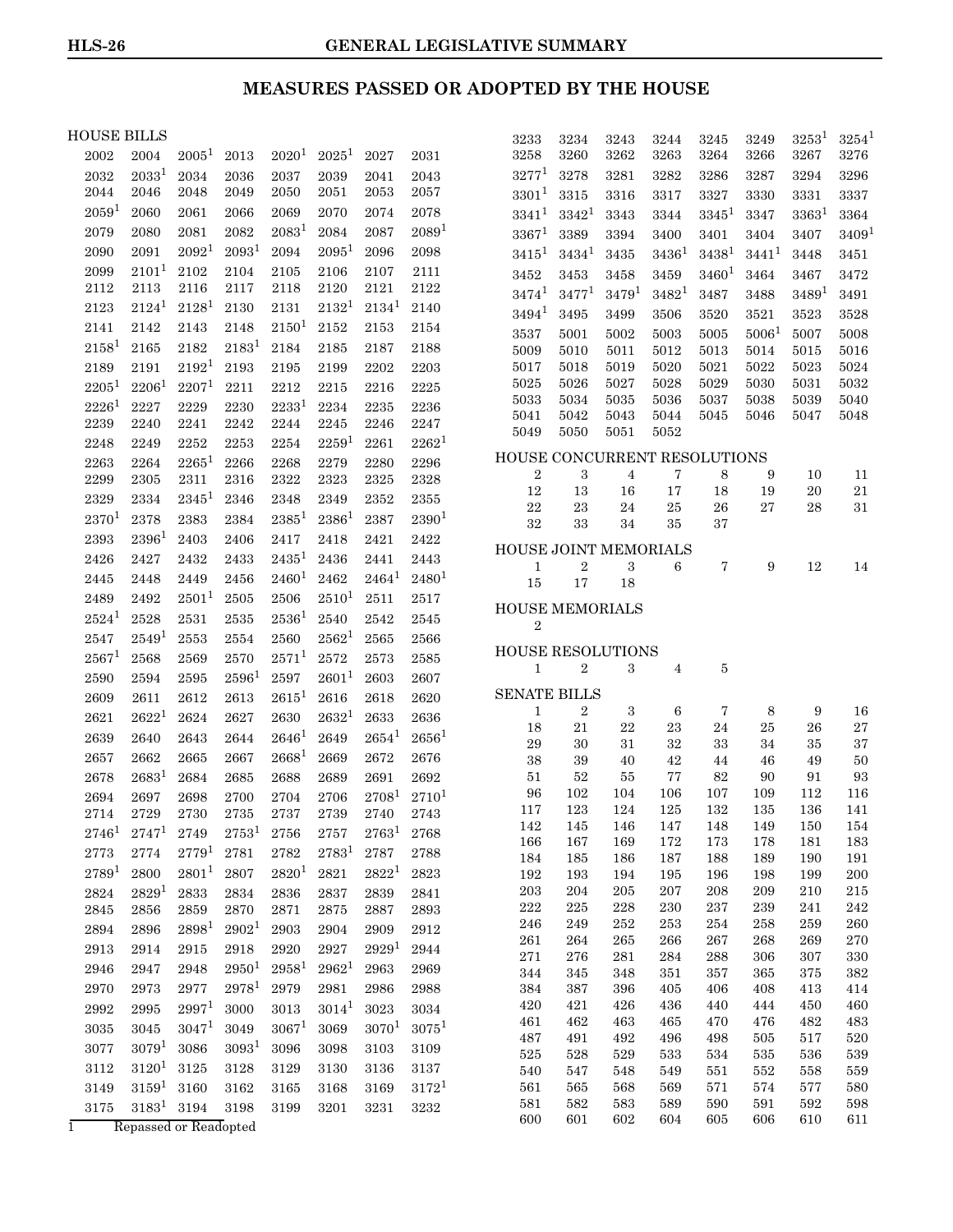### **MEASURES PASSED OR ADOPTED BY THE HOUSE**

| 613                           | 617  | 622     | 623  | 625  | 626  | 631  | 638  |  |  |  |
|-------------------------------|------|---------|------|------|------|------|------|--|--|--|
| 640                           | 643  | $673^1$ | 677  | 678  | 683  | 692  | 709  |  |  |  |
| 719                           | 721  | 722     | 724  | 725  | 728  | 737  | 739  |  |  |  |
| 744                           | 755  | 762     | 771  | 782  | 783  | 789  | 795  |  |  |  |
| 802                           | 806  | 810     | 813  | 814  | 817  | 821  | 822  |  |  |  |
| 830                           | 831  | 832     | 833  | 834  | 835  | 836  | 837  |  |  |  |
| 838                           | 839  | 841     | 843  | 844  | 849  | 851  | 5501 |  |  |  |
| 5502                          | 5503 | 5504    | 5505 | 5506 | 5507 | 5508 | 5509 |  |  |  |
| 5510                          | 5511 | 5513    | 5514 | 5515 | 5516 | 5517 | 5518 |  |  |  |
| 5519                          | 5520 | 5521    | 5522 | 5523 | 5524 | 5526 | 5529 |  |  |  |
| 5530                          | 5531 | 5532    | 5533 | 5534 | 5536 | 5537 | 5538 |  |  |  |
| 5539                          | 5540 | 5542    | 5543 | 5544 | 5545 | 5546 | 5547 |  |  |  |
| 5548                          | 5549 |         |      |      |      |      |      |  |  |  |
| SENATE CONCURRENT RESOLUTIONS |      |         |      |      |      |      |      |  |  |  |
| 1                             | 3    | 4       | 5    | 6    | 7    | 8    | 9    |  |  |  |
| 11                            | 12   | 13      | 14   | 15   | 16   | 17   | 18   |  |  |  |
| 19                            | 20   | 21      |      |      |      |      |      |  |  |  |

### SENATE JOINT MEMORIALS

1 5

### SENATE JOINT RESOLUTIONS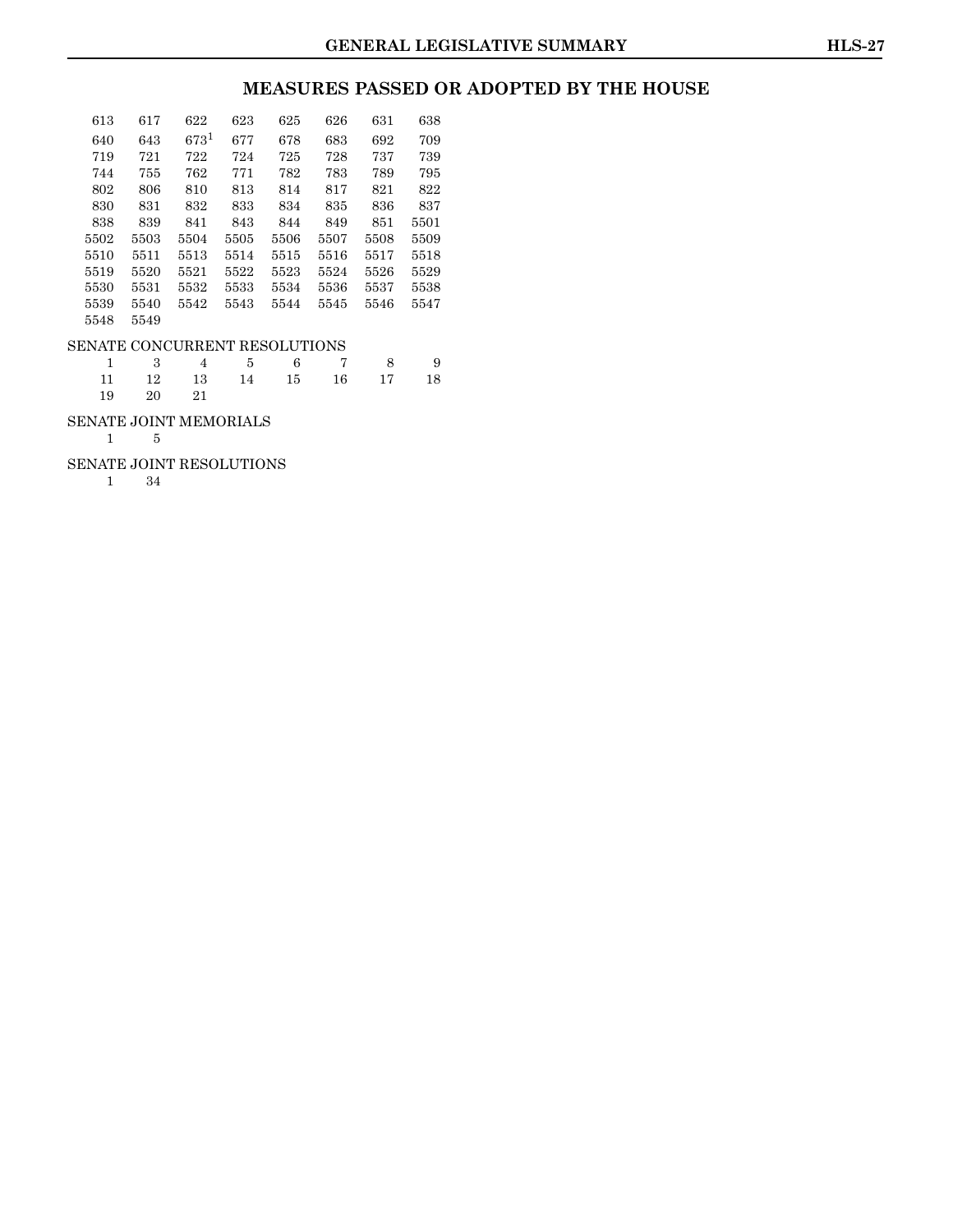### **HOUSE MEASURES FILED WITH SECRETARY OF STATE**

|    | HOUSE CONCURRENT RESOLUTIONS |    |    |    |    |    |    |  |  |  |  |
|----|------------------------------|----|----|----|----|----|----|--|--|--|--|
| 2  | 3                            | 4  | 7  | 8  | 9  | 10 | 11 |  |  |  |  |
| 12 | 13                           | 17 | 18 | 19 | 20 | 21 | 22 |  |  |  |  |
| 23 | 24                           | 25 | 26 | 27 | 28 | 31 | 32 |  |  |  |  |
| 33 | 34                           | 35 | 37 |    |    |    |    |  |  |  |  |
|    | <b>HOUSE JOINT MEMORIALS</b> |    |    |    |    |    |    |  |  |  |  |
|    | 3                            | 6  |    | 9  | 14 | 15 | 17 |  |  |  |  |
| 18 |                              |    |    |    |    |    |    |  |  |  |  |
|    | <b>HOUSE MEMORIALS</b>       |    |    |    |    |    |    |  |  |  |  |
| 2  |                              |    |    |    |    |    |    |  |  |  |  |
|    | <b>HOUSE RESOLUTIONS</b>     |    |    |    |    |    |    |  |  |  |  |

 $1 \t 2 \t 3 \t 4 \t 5$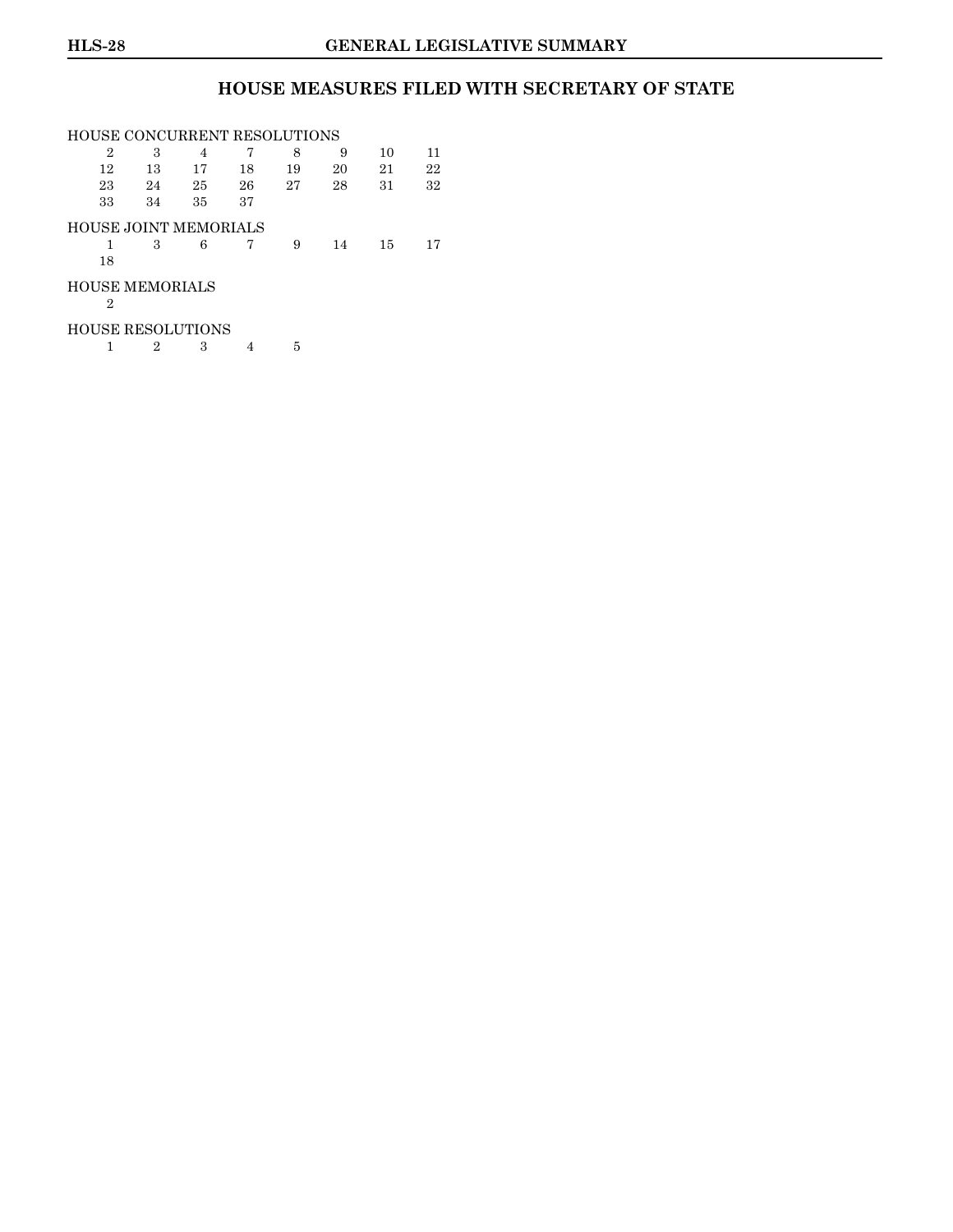## **HOUSE MEASURES SIGNED BY GOVERNOR**

| HOUSE BILLS |               |          |            |          |                     |      |      |
|-------------|---------------|----------|------------|----------|---------------------|------|------|
| 2002        | 2004          | 2005     | 2013       | 2020     | 2025                | 2027 | 2031 |
| 2032        | 2033          | 2034     | 2037       | 2039     | 2041                | 2043 | 2044 |
| 2046        | 2048          | 2049     | 2050       | $2051\,$ | 2053                | 2057 | 2059 |
| 2060        | 2061          | 2066     | 2069       | 2070     | 2074                | 2078 | 2079 |
| 2080        | 2081          | 2082     | 2083       | 2084     | $\boldsymbol{2087}$ | 2089 | 2090 |
| 2091        | 2092          | 2093     | 2094       | 2095     | 2096                | 2098 | 2099 |
| $\rm 2101$  | 2102          | 2104     | 2105       | 2106     | 2107                | 2111 | 2113 |
| 2116        | 2117          | 2118     | 2121       | 2122     | 2123                | 2124 | 2128 |
| 2131        | 2132          | 2134     | 2140       | 2141     | 2142                | 2143 | 2148 |
| 2150        | $\sqrt{2152}$ | 2158     | 2182       | 2183     | 2184                | 2185 | 2187 |
| 2188        | 2189          | 2191     | 2192       | 2193     | 2195                | 2199 | 2202 |
| 2203        | $2205\,$      | 2206     | 2207       | 2211     | 2212                | 2215 | 2216 |
| 2225        | 2226          | 2227     | 2229       | 2230     | 2233                | 2234 | 2235 |
| 2236        | 2239          | 2240     | 2241       | 2242     | 2244                | 2245 | 2246 |
| 2247        | 2248          | 2249     | 2252       | 2253     | 2254                | 2259 | 2261 |
| 2262        | 2263          | 2264     | 2265       | 2266     | 2268                | 2279 | 2280 |
| 2296        | 2316          | 2323     | 2325       | 2328     | 2329                | 2334 | 2345 |
| 2346        | 2348          | 2349     | $\bf 2352$ | 2355     | 2370                | 2378 | 2384 |
| 2385        | 2386          | 2390     | 2393       | 2396     | 2403                | 2406 | 2417 |
| 2421        | 2422          | 2426     | 2427       | 2432     | 2433                | 2435 | 2436 |
| 2441        | 2443          | 2445     | 2460       | 2464     | 2480                | 2489 | 2492 |
| 2501        | 2506          | $2510\,$ | 2511       | $2517\,$ | $\bf 2524$          | 2528 | 2531 |
| 2536        | 2540          | 2542     | 2545       | 2547     | 2549                | 2553 | 2554 |
| 2560        | 2562          | 2565     | 2566       | 2567     | 2568                | 2569 | 2570 |
| 2571        | 2572          | 2573     | 2585       | 2590     | $\bf 2594$          | 2596 | 2597 |
| 2601        | 2603          | 2609     | 2611       | 2612     | 2613                | 2615 | 2616 |
| 2618        | 2620          | 2621     | 2622       | 2627     | 2630                | 2632 | 2633 |
| 2636        | 2639          | 2643     | 2644       | 2646     | 2649                | 2654 | 2656 |
| 2662        | 2665          | 2667     | 2668       | 2669     | 2676                | 2678 | 2683 |
| 2684        | 2685          | 2688     | 2689       | 2691     | 2694                | 2697 | 2698 |
| 2700        | 2704          | 2706     | 2708       | 2710     | 2714                | 2729 | 2730 |
| 2735        | 2737          | 2739     | $\bf 2740$ | 2743     | 2746                | 2747 | 2749 |
| 2753        | 2756          | 2763     | $\bf 2768$ | 2773     | 2774                | 2779 | 2782 |
| 2783        | 2787          | 2788     | 2789       | 2800     | 2801                | 2807 | 2820 |
| 2822        | 2824          | 2829     | 2833       | 2834     | 2836                | 2837 | 2839 |
| 2845        | 2856          | 2859     | 2871       | 2875     | 2887                | 2893 | 2896 |
| 2898        | 2902          | 2903     | 2904       | 2909     | 2912                | 2913 | 2914 |
| 2915        | 2918          | 2920     | 2927       | 2929     | 2944                | 2946 | 2947 |
| 2948        | 2950          | 2958     | 2962       | 2969     | 2970                | 2973 | 2977 |
| 2978        | 2979          | 2981     | 2986       | 2992     | 2997                | 3000 | 3013 |
| 3014        | 3023          | 3034     | 3035       | 3045     | 3047                | 3067 | 3069 |
| 3070        | 3075          | 3079     | 3086       | 3093     | 3096                | 3098 | 3103 |
| 3109        | 3112          | 3120     | 3125       | 3128     | 3129                | 3130 | 3136 |
| 3137        | 3149          | 3159     | 3165       | 3168     | 3169                | 3172 | 3183 |
| 3194        | 3198          | 3199     | 3231       | 3232     | 3233                | 3234 | 3243 |
| 3244        | 3245          | 3249     | 3253       | 3254     | 3258                | 3260 | 3262 |
| 3263        | 3264          | 3266     | 3276       | 3277     | 3278                | 3281 | 3282 |
| 3286        | 3287          | 3294     | 3296       | 3301     | 3315                | 3316 | 3317 |
| 3327        | 3330          | 3331     | 3341       | 3342     | 3344                | 3345 | 3347 |
| 3363        | 3364          | 3367     | 3389       | 3394     | 3400                | 3401 | 3404 |
| 3407        | 3409          | 3415     | 3434       | 3435     | 3436                | 3438 | 3441 |
| 3448        | 3451          | 3452     | 3453       | 3458     | 3459                | 3460 | 3464 |
| 3467        | 3472          | 3474     | 3477       | 3479     | 3482                | 3487 | 3488 |
| 3489        | 3494          | 3495     | 3506       | 3523     | 3528                | 3537 | 5001 |
| 5002        | 5003          | 5005     | 5006       | 5007     | 5009                | 5010 | 5011 |
| 5012        | 5013          | 5014     | 5015       | 5016     | 5017                | 5018 | 5019 |
| 5020        | 5021          | 5022     | 5023       | 5024     | 5025                | 5026 | 5027 |
| 5028        | 5029          | 5030     | 5031       | 5032     | 5033                | 5034 | 5035 |
| 5036        | 5037          | 5038     | 5039       | 5040     | 5041                | 5042 | 5043 |
| 5044        | 5045          | 5046     | 5047       | 5048     | 5049                | 5050 | 5051 |
|             |               |          |            |          |                     |      |      |